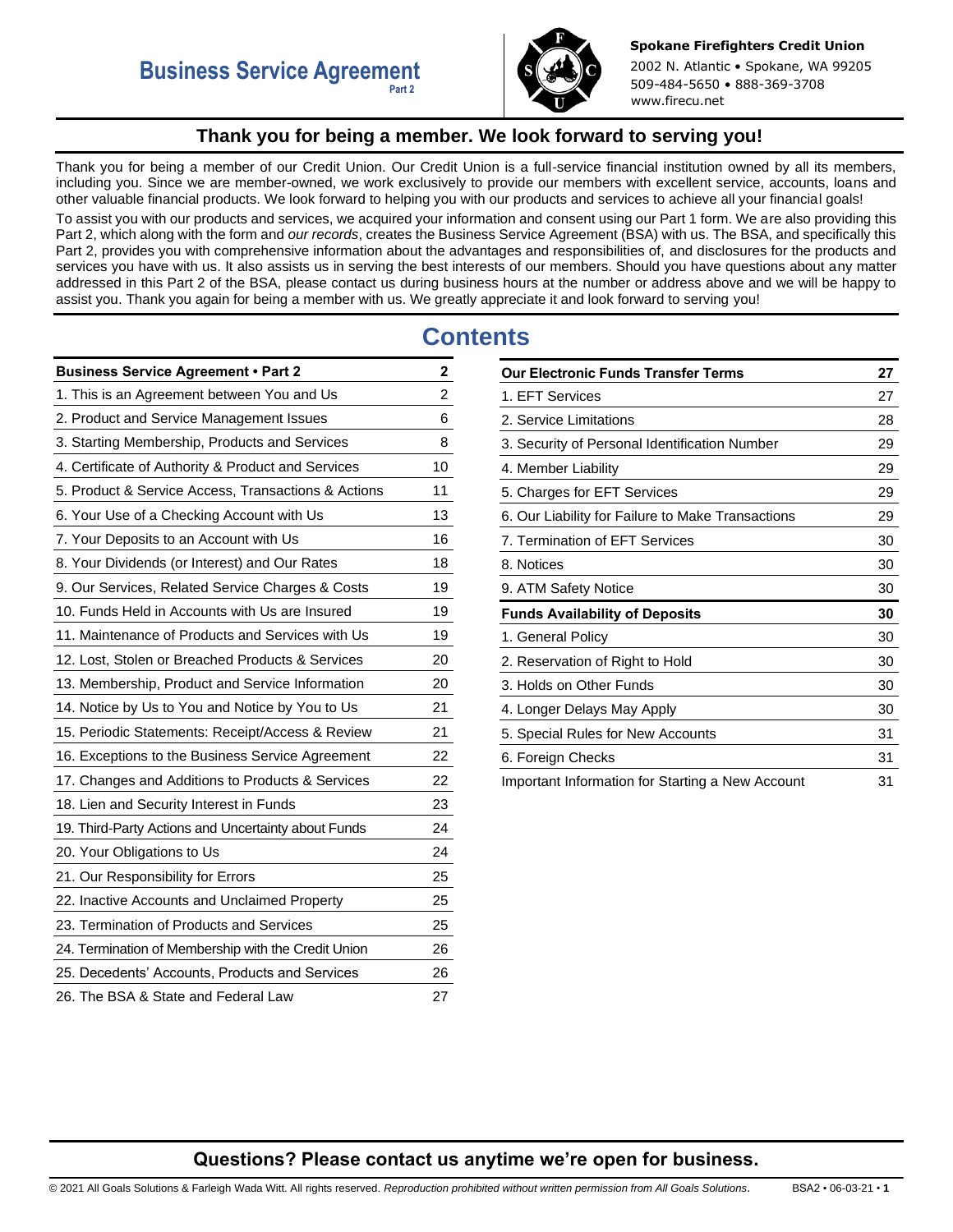# **Business Service Agreement • Part 2**

## <span id="page-1-1"></span><span id="page-1-0"></span>**1. This is an Agreement between You and Us**

**a. The Purpose of this Part 2 of the Business Service Agreement**  This Business Service Agreement (BSA) Part 2 provides you with comprehensive information about the privileges and responsibilities of the products and services you have with us. It also assists us in serving the best interests of the members of our Credit Union. Please read and keep a copy of this BSA Part 2 *document*, and all contracts you have with us, for future reference.

#### **b. Agreement to Membership, Products and Services**

When you join our Credit Union and start accounts, loans, products and services with us, you may sign a Part 1 service form, and will be provided or be able to access this Part 2 *document*. The Parts 1 and 2, along with the related information and *documents* in *our records*, create the Business Service Agreement with us.

We refer to our Business Service Agreement form as a "Part 1 form" or "service form." We (or you) may complete the form, which you review and sign or authorize to use our products and services. The form may include information about the business or organization, you and the products and services you have requested. This information is entered in our *documents* or *computer system*. In fact, the service form may consist entirely of information in our *computer system*. The forms, *documents* and information are retained in *our records* and are used to start, maintain and *manage* the products and services you have with us. They are the first part of our Business Service Agreement-- the "Part 1."

We refer to this *document* as the "Part 2" of our Business Service Agreement. The Part 2 explains the *terms* of membership, products and services with us. It also includes "Our Electronic Funds Transfer Terms," "Funds Availability of Deposits" and "Our Rates & Service Charges." Most of these disclosures are found at the end of this Part 2 and are also accessible separately from the Part 2 on our website or on request from us. The Part 2 is the second part of our Business Service Agreement.

You understand that Parts 1 and 2, along with the information and *documents* in *our records*, create a legally binding contract with us. This contract is the Business Service Agreement, which we refer to as the "BSA." The BSA addresses how membership, products and services are started, confirmed, maintained, reviewed, changed, added or terminated (please see the word "*action*" in Provision 1.e.). The BSA applies when you *take actions, conduct transactions on* or use our products and services. It also addresses how we *manage* and communicate with you about our products and services. The *terms* of the BSA apply to all products and services unless those *terms* are superseded (controlled) by specific provisions in the contracts for those products and services. The BSA also applies to any person or organization that wants to *take action*, *conduct a transaction* or requests us to act on any matter concerning the business of our Credit Union. You consent to the *terms* of the BSA when you apply for membership, share your information with us, sign or authorize a *document*, use a product or service, receive or have access to a periodic statement, or request to do, or do, business with us *by any method we allow*. When you perform any of the preceding activities, you also affirm all the information you provide to us is complete and true, and any *document* has been completed and the information has been entered accurately in a *document* or our *computer system* and according to your instructions, as reflected in *our records*. You agree we may rely exclusively on the *terms* of the BSA and have no obligation to rely on any non-Credit Union documentation unless otherwise required by law. You understand you may contact us and request to review or access a paper or *electronically managed* copy of your information or *document* in *our records*, the current version of this Part 2, and all disclosures or other contracts, any time we are open for business. You may also access a current version of this Part 2 and all disclosures on our website at www.firecu.net.

## **c. Organization of this Part 2 of the BSA**

The twenty-six (26) Provisions of the Part 2 are organized chronologically, starting with important information, definitions and *management* matters you should know about the BSA. The Part 2 then addresses membership and starting new products and services. The Part 2 thereafter explains how you may *conduct transactions on* and use our products and services, and how we maintain and *manage*  them. It also describes how you or we may make changes and additions to products, services and the contracts that govern them. Finally, the Part 2 addresses product and service termination issues. The Part 2 concludes with three (3) important disclosures that also affect our accounts, products and services: "Our Electronic Funds Transfer Terms," "Funds Availability of Deposits" and "Our Rates & Service Charges." You may see the general organization of the Part 2 by reviewing the left side of the Table of Contents, which contains the twenty-six (26) Provisions, and then the right side of the Table of Contents, which contains the disclosures. You may access any Provision or disclosure by page number, or by clicking on the title of the Provision or disclosure in the PDF of the Part 2. You may return to the Table of Contents in the PDF of the Part 2 by clicking on the acronym "TOC" located in the right lower corner of the PDF. Should you have questions about the organization of the Part 2, please contact us during business hours and we will be happy to assist you.

## **d. Questions? Please Contact Us at Your Earliest Convenience**

You may visit our branch or contact us at 509-484-5650 or toll free at 888-369-3708 during business hours for assistance with questions or concerns about the accounts, loans, products or services you have with us. It is important you read and follow the terms of the BSA so 1) we meet your product and service needs, 2) you fully benefit from the advantages of membership with us, and 3) you fulfill all your responsibilities and avoid service charges, costs, losses or liability. We cannot and do not provide legal, financial, tax or other professional advice. Should you need such advice, please consult your own professional. We can however help you and your professional with any questions about our credit union and its products and services, which we are pleased to do anytime during business hours. The BSA is written in English. It is your responsibility to get help from someone you choose if you have any difficulties in reading or understanding the BSA. Also, if you attempt to initiate an action or transaction on a product or service by communicating with us in a language other than in English, we have no obligation to permit or conduct the action or transaction unless we also communicate about the action or transaction with you in that language. If you need help with any matter addressed in the BSA, contract, product or service, please contact us at your earliest convenience.

## **e. Important Definitions for the Business Service Agreement**

A number of important words and phrases used throughout the BSA are identified below by bolded capitalized words and phrases, and defined in alphabetical order (with the exception of "You" and "Us," which are defined first). To assure you are aware of specific important definitions, several key and frequently used words and phrases that follow are *italicized* throughout this Part 2. They include *action*, *by any method we allow*, *computer system*, *document*, *electronically manage, manage, our records, terms* and *transaction*. Please contact us during business hours with any questions you may have about the definitions of the BSA.

**You and Us.** The words "you" and "your" mean 1) a business (and its owner(s)), organization, representative, member or person who requests to *take action* or *conduct a transaction on* membership, accounts, loans, products or services with us, and 2) any person or organization that requests us to act on any matter concerning the business of our Credit Union. The words "we," "our" and "us" mean our Credit Union and our associates.

**Accessible.** We use the words "accessible," "access" and "accessibility" to explain how 1) we may provide**,** and you may review and obtain**,** paper or *electronically managed documents* and the information that pertains to products and services with us, and 2) you may start and use a product or service *as we allow.*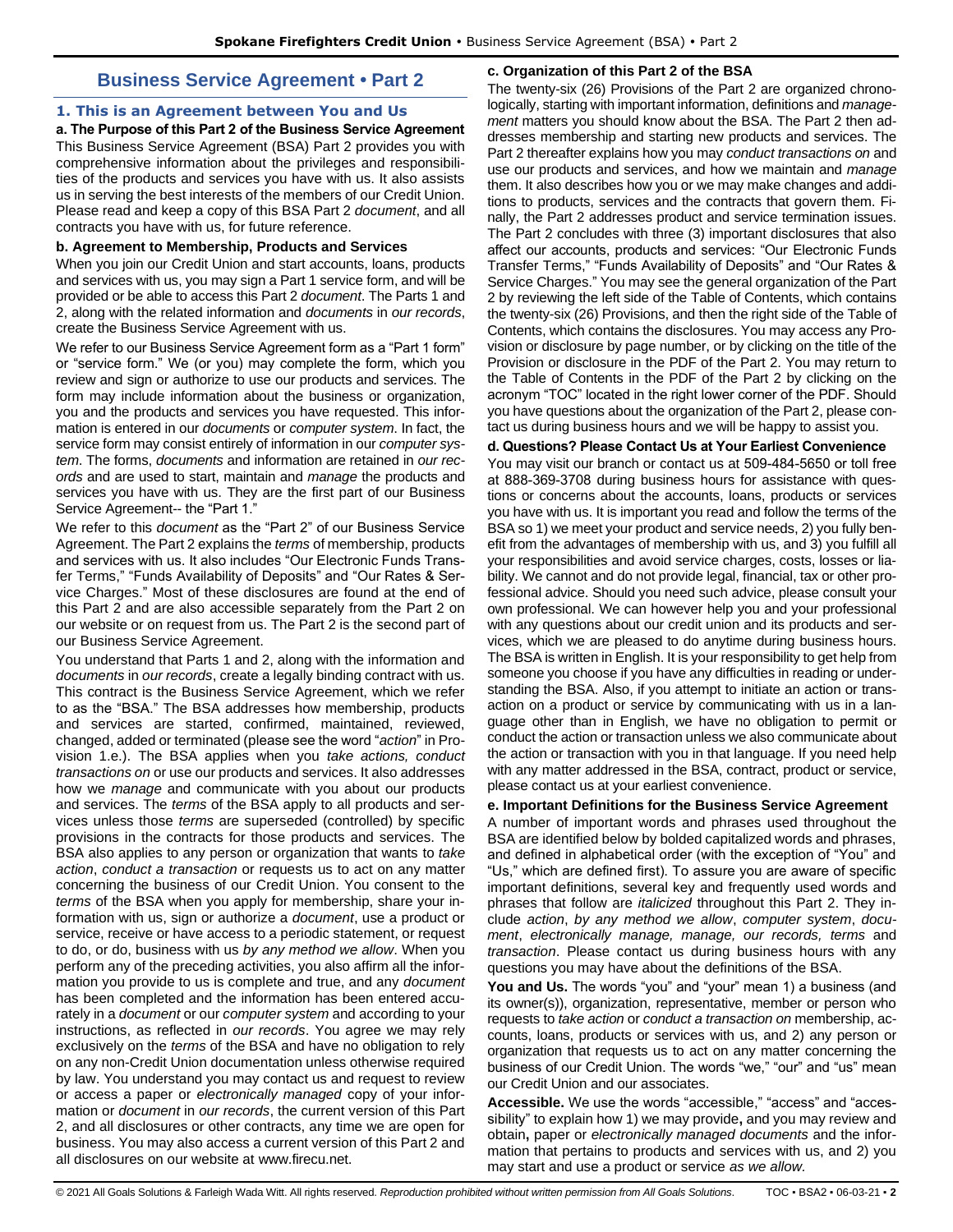**Account.** The words "account" and "subaccount" mean one of three (3) types of savings products you may start and use to hold your funds with us: a savings (share) account, a checking (share draft) account or a term account (commonly referred to as a certificate or share certificate account). Accounts, along with membership and loans, are one of the three primary categories of products at our Credit Union. For further information, please see Provisions 2.k., 4., 6., 7.,11.,17. and 23.

**ACH.** Is an abbreviation for an automated clearing house *transaction*, which is an electronic credit to or debit from an account with us processed through an automated clearing house network. An ACH is an electronic fund transfer (EFT).

**Action.** The word "*action*" and the phrases "*action on*," "*take action*" and "*take action on*" mean to start, confirm, maintain, review, change, add or terminate membership, accounts, loans, products or services with us *by any method we allow*.

**Add.** The words "add," "adding," "addition" and "additional" mean to *take action* to start and add a new account, product or service to the current products and services you have with us *by any method we allow*. We may note an addition by placing an "A" (for added) in a box on our form. For further information, please see Provision 17.

**As We Offer.** The phrases "as we offer" and "we offer" mean the products and services we may provide, and the methods (ways) you may access them. For further information, please see Provision 1.f.2).

**Associate.** The word "associate" and the phrases "associated person" and "associated organization" mean any person or organization employed or approved by us to assist us in any way with the business of our Credit Union.

**ATM.** Is an abbreviation for an Automated Teller Machine.

**Beneficial Owner.** The phrase "beneficial owner" means a person who owns twenty-five percent (25%) or more interest in a member business. We may refer to this person as a "beneficial owner" in *our records* to assist us in providing excellent service and *managing* our products and services for the business. For further information, please see Provision 4.

**BSA.** Is an abbreviation for the Business Service Agreement, which is a contract composed of our Part 1 service form, the *documents* and information in *our records* and this Part 2.

**Business.** The word "business" when used to describe any "going concern" or "enterprise," means a privately-owned entity organized and/or recognized under the law (a legal entity) that can join our Credit Union and use our products and services.

**Business Service Agreement.** The Business Service Agreement (the BSA) is a contract composed our Part 1 service form, the *documents* and information in *our records* and this Part 2.

**By Any Method We Allow.** The phrases "*by any method we allow*," "*as we allow*" and "*we allow*," and the word "method" mean the ways you may start, consent to, access, *take actions, conduct transactions on* or use membership, accounts, loans, products and services with us in-person, online or by phone, mail or ATM as we offer. For further information, please see Provision 2.i.

**Change.** The words "change," "changed," "changing," "revise," "revised," "revising," "update," "updated" and "updating" mean to *take action* to amend or modify any information, contract or matter pertaining to a person, account, product or service, or add a person to or remove a person from an account, product or service *as we allow*. We may note a change by placing a "C" (for changed) in a box on our form. For further information, please see Provision 17.

**Check.** The word "check" means a check, share draft or draft issued, negotiated, deposited, collected, presented, paid or dishonored in any physical or *electronic* format we recognize. For further information, please see Provisions 6., 7. 6., 7., 15. and 22.b.

**Close.** The words "close," "closed" and "closing" mean to "terminate" an account, product, service or contract *as we allow*. Please see the definition of "Terminate."

**Computer System.** The phrase "*computer system*" means, but is not limited to, all hardware, software and technology we use to *electronically manage* any aspect of our Credit Union's business, including your *actions* and *transactions on* membership, accounts, loans, products, services, information and *documents*. Our data processing system is part of our *computer system*, and our *computer system* is part of *our records*. For further information, please see Provision 2.e.

**Conduct.** The words "conduct," "conducts" and "conducting" mean your consent and 1) performance of a *transaction* to deposit or withdraw funds from, 2) access to information about, or 3) use of, a product or service *by any method we allow*. For further information, please see Provisions 2.i. and 5.

**Consent.** The words "consent," "agree," "authorize," "authorization" and "authorizing" mean your assent to (approval of) 1) the BSA and any contract, as applicable, 2) any product or service, and 3) any *actions, transactions on* and use of membership, accounts, loans, products or services *by any method we allow*. For further information, please see Provision 2.b.

**Contents.** The word "Contents" and the phrase "Table of Contents" refer to the first page of this Part 2 *document* that lists the twentysix (26) Provisions (in the left column) and the Disclosures (in the right column) that are contained in this Part 2. You may access a specific Provision or disclosure by clicking on the title in the Table of Contents in the PDF of the Part 2. You may also go to the Table of Contents from anywhere in the Part 2 by clicking on the acronym "TOC" located in the right lower corner in the PDF of the Part 2.

**Contract.** The words "contract" and "agreement" mean the BSA, any other contract or agreement that addresses membership, accounts, loans, products and services you have with us, and any changes or additions we make to the BSA, contract or agreement from time to time. For further information, please see Provision 1.f.2).

**Control Person.** The phrase "control person" means a person who has significant responsibility to control, manage or direct a business. We may refer to this person as a "control person" in *our records* to assist us in providing excellent service and *managing* our products and services for the business. For further information, please see Provision 4.

**Costs.** The words "cost" and "costs" mean all expenses, employee time, fees, charges, reimbursements, penalties, attorney or other professional fees, collection costs, losses, liabilities, physical damages, travel and related expenditures or litigation we incur addressing any matter involving you or the products and services you have with us.

**Disclosures.** The words "disclosure" and "disclosures" generally mean the explanatory information that addresses your rights under specific federal or state laws that we provide (or you may access) along with or separately from this Part 2, and are part of the BSA. Please review the right column of the Table of Contents to see the disclosures included at the end of this Part 2.

**Document.** The words "*document*" or "*documents*" mean, but are not limited to, anything on paper or any *electronically managed*  copy, image, text, information, data, record and file we create or use to *manage* any aspect of our Credit Union's business, including your *actions* and *transactions on* our products and services. An example of a typical *document* is a contract you authorize to start a product or service with us. Our *documents* are retained *in our records*. For further information, please see Provision 2.d.

**Documentation.** The word "documentation" means anything on paper or any *electronically managed* copy, image, text, information, data, record and file you offer to us (or we request) to perform due diligence or verify your authority to allow you to *take action* or *conduct a transaction on* a product or service. For further information, please see Provision 2.d.1).

**EIN.** Is an abbreviation for Employer Identification Number.

**EFT.** Is an abbreviation for electronic fund transfer, which is an electronic credit to or debit from an account with us. For further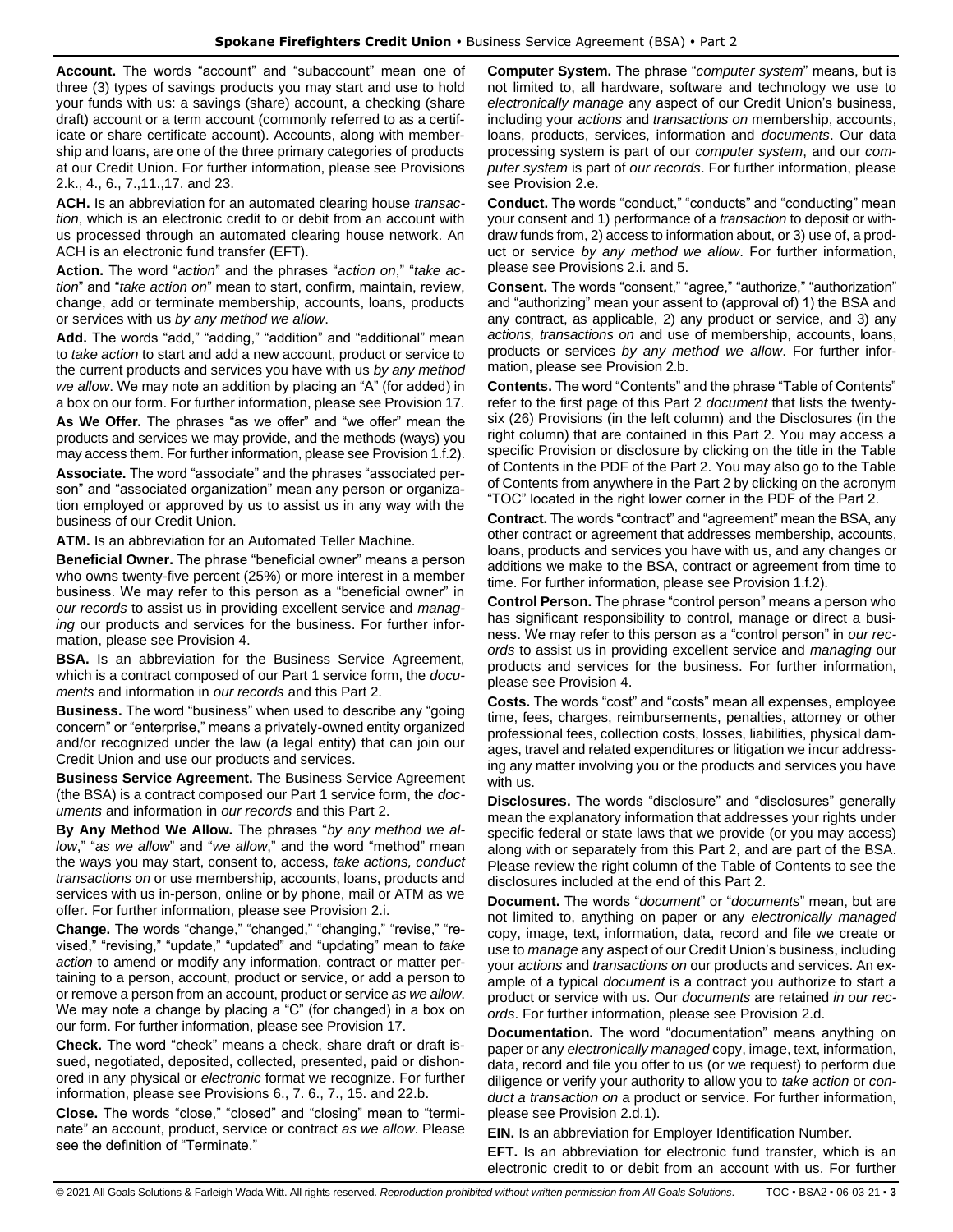information, please see "Our Electronic Funds Transfer Terms" at the end of this Part 2 of the BSA.

**Electronically Manage.** The phrases "*electronically manage*," "*electronically managed*," "*electronic management*" and the words "*electronically"* and *"electronic"* mean the use of our *computer system* and technology to create, start, enter, obtain consent to, copy, image, retain, provide, operate, conduct, execute, facilitate, secure, administer, maintain, support, service, assist with, change, add, update, collect on, terminate and protect any aspect of our Credit Union's business. This definition includes the *electronic management of* all your information, *documents*, *actions* and *transactions on* our products and services. For further information, please see Provision 2.e.1).

**Enter.** The words "enter," "entered," "entering," "note," "noted," "noting," "reflect," "reflected" and "reflecting" mean that we (or you**,** *as we allow*) type, input or write your information in *documents* or our *computer system* that pertains to your *actions* and *transactions on* our products and services, which becomes part of and is retained in *our records*.

**Funds Availability of Deposits.** Is the explanatory information we provide about your rights concerning the availability of funds from deposits to an account with us. Please see "Funds Availability of Deposits" at the end of this Part 2 of the BSA.

**ID.** Means current government-issued photo identification.

**Initiate.** The words "initiate," "initiated" and "initiating" mean to "start" products or services *as we allow*. Please see the definition of "Start."

**Internet Service**. The phrases "internet service," "internet services," "e-commerce services" and "online services" mean our products and services that can be accessed and used through the internet as we offer, which are part of our *computer system*.

**IRS.** Is an abbreviation for the Internal Revenue Service.

**Item.** The word "item" means a promise or order to pay money in any form or medium we recognize.

**Loan.** The word "loan" means one of our lending products. Loans, along with membership and accounts, are one of the three primary categories of products at our Credit Union.

**Maintain.** The words "maintain," "maintaining" and "maintenance" mean your and our activities to keep the accounts, loans, products, services, *actions*, *transactions*, information and *documents* you have with us active, operational and current. For further information, please see Provision 11.

**Manage.** The words "*manage*," "*management*" and "*managing*" mean all our work-related activities to create, start, enter, obtain consent to, copy, image, retain, organize, provide, operate, conduct, execute, facilitate, secure, administer, maintain, support, service, assist with, change, add, update, collect on, terminate and protect any aspect of our Credit Union's business. The definition of "*manage*" includes the *management* of all your information, *documents*, *actions* and *transactions on* our products and services. *Electronic management* (as defined in this Part 2) is one way we *manage* our business and the accounts, products and services you have with us. For further information, please see Provisions 2. and 11.

**Member.** The word "member" means a business or organization that has met the requirements of membership and has joined our Credit Union. The privilege of membership, along with accounts and loans, is one of the three primary categories of products at our Credit Union. For further information, please see Provision 3.

**Membership Share.** The phrase "membership share" means a specific amount of your money in an account that represents the required deposit to be a member and owner of our Credit Union.

**Mobile Device.** The phrase "mobile device" means any transportable equipment or technology (typically a phone or tablet) that allows you to access the internet to *take actions*, *conduct transactions* or use the products and services as we offer.

**NACHA.** Is an abbreviation for the National Automated Clearing House Association, which operates the Automated Clearing House (ACH) *transactions system*. For further information, please see Provision 5.c.

**Open.** The words "open," "opened" and "opening" mean to "start" membership, accounts, products or services with us *as we allow*. Please see the definition of "Start."

**Organization.** The word "organization" means any business, association, group or other private or government entity, whether formally organized and/or recognized under the law or not that can join our Credit Union and use our products and services.

**Original.** The word "original" refers to the first *document* (such as a Part 1 or other form) we use to start new products and services. We may note the original use of a form by placing an "O" (for original) in a box on the form.

**Our Check.** The phrase "our check" means our cashier's or teller's check that we write (issue) to people, organizations or you. For further information, please see Provisions 5.a., 6.e., g., n. and 22.b.

**Our Electronic Funds Transfer Terms.** Is the explanatory information we provide about your rights concerning EFT debits and credits to an account with us. Please see "Our Electronic Funds Transfer Terms" at the end of this Part 2 of the BSA.

**Our Rates & Service Charges.** Is the explanatory information we provide about the rates we pay on accounts and charges we may require for services we offer. This disclosure may also be referred to as the "Rate and Fee Disclosure" in the BSA. Please see "Our Rates & Service Charges," which is part of the BSA. You may access this disclosure on our website or by contacting us during business hours.

**Our Records.** The phrases "*our records*," "on file," "in our files" and the word "files" mean all *documents* and information we create, retain and use to *manage* any aspect of our Credit Union's business, including your information, *documents*, *actions* and *transactions on* our products and services. *Our records* are primarily contained in and composed of our physical paper files and *computer system*. For further information, please see Provision 2.h.

**Owner.** The word "owner" means a person with equity interest (an ownership interest) in a member business.

**Part 1.** The phrase "Part 1" means any service form, *document* and/or the information on paper or *electronically managed* in our *computer system*, used for any *action* or *transaction on* our products and services. For further information, please see Provision 2.d.

**Part 2.** The phrase "Part 2" means this *document*, which along with service forms, the information and *documents* in *our records* and other contracts, as applicable, comprises the Business Service Agreement (BSA). This Part 2 contains a majority of the *terms* of the BSA. For further information, please see Provision 2.

**PDF.** The acronym "PDF" is an abbreviation for Portable Document Format file. It is a format we may use to *electronically manage* information and *documents* to address any aspect of our Credit Union's business, including your *actions* and *transactions on* our products and services. For further information, please see Provision 2.e.2).

**People and Person.** The words "people" and "person" mean human beings.

**Personal Identification Number.** The phrase "personal identification number (PIN)" means a confidential number you use to conduct *transactions* with EFT products and services (such as a debit card) to access an account with us. For further information, please see "Our Electronic Funds Transfer Terms" at the end of this Part 2 of the BSA.

**PIN.** Is an abbreviation for personal identification number (please see the definition of "personal identification number" above). For further information, also please see "Our Electronic Funds Transfer Terms" at the end of this Part 2 of the BSA.

**Products and Services.** The words "products" and "services" and the phrases "our products and services" and "the products and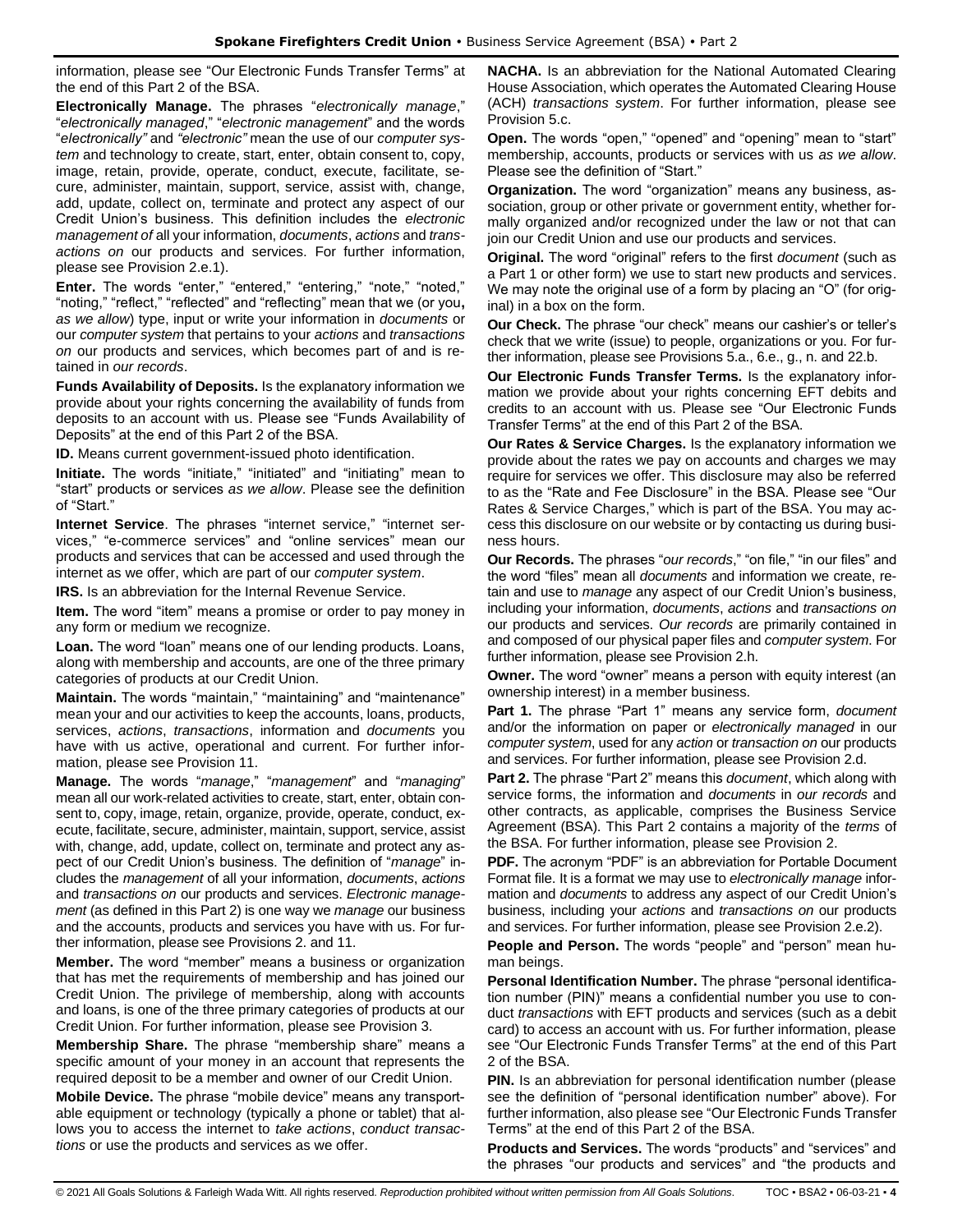services" mean, but are not limited to, 1) our membership, savings and lending products, 2) our services we offer to access the products, and 3) our services we offer independent of the products. Accounts, loans and membership are the three primary categories of products at our Credit Union. For further information, please see Provision 2 k.

**Provision.** The word "Provision" means the twenty-six (26) Provisions of this Part 2, which are listed in the left column of the Table of Contents. The Provisions of this Part 2 contain a majority of the *terms* of the BSA. For further information, please see Provision 1.c.

**Representative.** The word "representative" means a person who may *take actions*, *conduct transactions* and use our accounts, products and services on behalf of the business or organization she or he represents. For further information, please see Provisions 4.a.1), 11., 17. and 23.

**Revised.** The words "revise," "revised" and "revising" mean to "change" an account, product, service or contract *as we allow*. Please see the definition of "Change."

**Section.** The word "Section" refers to the six to ten Sections of the Part 1 service forms. Each Section has a number that is located at the far-right side of each Section on the Part 1s. If a Section number is missing on Page 1 of a form it is because that Section appears on Page 2 of the form. If a Section number is missing on Page 2 of a form it is because that Section appears on Page 1 of that form.

**Service Charge.** The phrase "service charge" and the words "charge" and "fee" mean an amount of money we require you to pay to partially cover the expense of a service you use with us. When the words "service charge" or "charge" are used in the BSA, they will typically be addressed in "Our Rates & Service Charges." For further information, please see Provision 9.

**Service Form.** The phrases "service form" and "Part 1" and the word "form" mean a *document* or the information on paper or *electronically managed* in our *computer system*, used for any *action* or *transaction on* our products and services. For further information, please see Provision 2.d.

**SSN.** Is an abbreviation for Social Security Number.

**Start.** The words "start," "starting," "open," "opened," "opening," "initiate" and "initiating" mean to *take action* to begin membership**,** accounts, loans, products or services *as we allow*. For further information, please see Provisions 2.i., 3. and 17.

**Technology.** The word "technology" means any hardware, software, equipment, instrumentation, system and solution (such as our *computer system*) that enables us to maintain and *manage* any aspect of our Credit Union's business, including your information, *documents*, *actions* and *transactions on* our products and services.

**Terminate.** The words "terminate" and "close" mean to *take action* to end and no longer use an account, product, service, contract or membership with us *as we allow*. We may note a termination by placing a "T" (for terminate) in a box on our form. For further information, please see Provisions 23. and 24.

**Terms.** The word "*terms*" means all the explanatory language of the BSA (which includes any service form, this Part 2 and the information and *documents* in *our records*), and any contract you have with us, as applicable. A majority of the *terms* of the BSA are found in this Part 2. The *terms* of the BSA, like all our contracts, are designed to serve the best interests of the members of our Credit Union.

**Through the Internet.** The phrase "through the internet" and the word "online" mean the use of the internet to *take actions*, *conduct transactions* or use our products and services (which will typically be with the internet services we offer).

**Transaction.** The word "*transaction*" and the phrases "*transaction on*," "*conduct a transaction*," "*conduct a transaction on*" and "*conduct transactions on*" mean 1) any act, instruction, order or request to increase or decrease the balance of, or impose a lien or security interest on, the funds in an account *by any method we allow*, and 2) any request for or use of a product, service or information *by any method we allow*. The word "*transaction*" in this Part 2 may apply to a "loan" or obligation addressed in the BSA and other contracts, as applicable. The word "*transaction*" does not include any *action* to change, add or terminate an account, product or service. For further information, please see Provisions 2.i. and 5.

**Use.** The word "use," as applied to you, means to *take action*, *conduct a transaction on* or in any way access or utilize our products and services. The word "use," as applied to us, means anything we employ to *manage* the business of our Credit Union, which includes *managing* your *actions* and *transactions on* our products and services.

**Your Check.** The phrase "your check" generally means a check you write to a payee drawn on an account with us. It also means a check drawn on another institution payable to you that you wish to deposit in an account with us or negotiate to us. For further information, please see Provisions 6., 7. and 15.

Your Information. The phrases "your information," "related information," "the information," "any information" and "all information" mean the information you provide to us about the business or organization and you that we use to *manage* any aspect of your *actions* and *transactions on* our products and services, along with *documents* we retain in *our records*. The definition of "your information" includes all data, ID, pictures, photographs, images, film, voice and image recordings, fingerprints and other biometrics you share and we retain in *our records*. The definition does not include information you do not communicate or deliver to us, but we obtain elsewhere. For further information, please see Provisions 2.c. and 13.

**Your Number.** The phrase "your number" means any number we create and assign to an account, loan, product, service, membership or you, to *manage* any aspect of your information, *documents*, *actions* and *transactions on* our products and services. For further information, please see Provision 2.f.

## **f. Right to Rely on the Business Service Agreement (BSA)**

When you join our Credit Union, attempt to *take action* or *conduct a transaction,* or ask us to act on any matter concerning the business of our Credit Union, you consent to the *terms* of the BSA. You acknowledge we offered you a paper copy of the Part 2 in-person, and emailed it to your address (if provided) in *our records*. If we assisted you by phone, mail or through the internet, your consent acknowledges the Part 2 was accessible to you, and we offered to mail you a paper copy of the Part 2 (please see Provision 3.f.).

You agree we may *electronically manage* (e.g., image or otherwise enter in our *computer system*) your information, *documents*, consent and all accounts, loans, products or services you have with us. This allows us to protect all information, *documents,* products and services, achieve significant savings and provide excellent service to our members. For these same reasons, you understand and agree once we have *electronically managed* any paper *document* along with your information*,* we may also destroy the paper *document* and the information, unless otherwise required by law. You agree that along with all paper *documents* and any information*,* all *electronically managed documents* and your information, in *our records* are binding on you and us. You understand while we own all information and *documents* in *our records* that pertain to membership, accounts, loans, products and services you have with us, you may request to review and obtain a paper or *electronic* copy of a *document* or the information in *our records* any time we are open for business or as we offer. You also understand you may *take action* to start, confirm, maintain, review, change, add or terminate membership, accounts, loans, products or services with us at any time *as we allow*.

You agree we may rely exclusively on the BSA, other contracts, as applicable, and *our records* (and any changes and additions we make to these contracts from time to time) to start, maintain and *manage* your *actions* and *transactions on* all the accounts, loans, products and services you have with us. Further, you understand any changes and additions you make to the accounts, loans,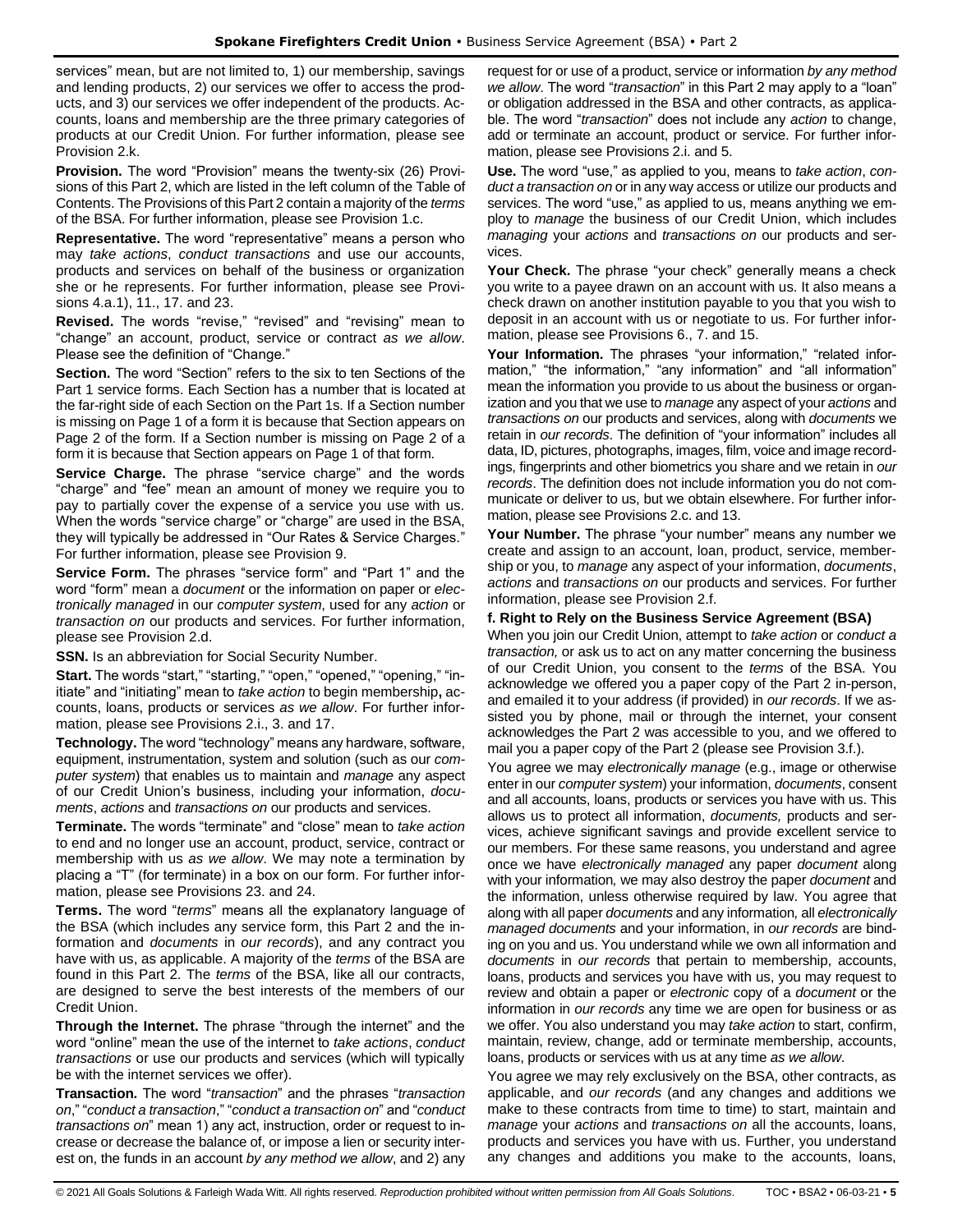products or services you have with us will also be governed by the BSA, other contracts, as applicable, *our records* and any changes and additions we make to them from time to time.

**1) Your Actions and Transactions Entered in Our Records.** On your request and for your convenience, we may agree to assist you with any product, service, *action* and *transaction* by phone, mail, inperson or online. To accomplish your request, we may enter the information in a *document* or our *computer system* without having you sign a paper *document as we allow*. This means your consent and membership, accounts, loans, products, services, *actions* and *transactions* will be *managed* with the assistance of our employees or the use of our *computer system by any method we allow* and will be confirmed by your use of the account, loan, product or service. You understand and agree if we honor your request to assist you with any *action* or *transaction* by phone, mail, in-person or online without a signed *document*, we will maintain and *manage* the requested membership, accounts, loans, products, services, *actions* and *transactions* as reflected in *our records*.

You also agree the *action* or *transaction* is governed by the BSA and any other contracts, as applicable. You understand if we *manage* your request without having you sign a paper *document*, we do so to provide you with excellent service and for your convenience to expedite the product, service, *action* or *transaction* you have requested. Should you have second thoughts and prefer we *manage* your request on paper or by another method *we allow*, please let us know at your earliest opportunity. On your notification, we will be happy to provide you with a *document* for your signature or authorization, or find an alternative method for you to *take actions* or *conduct transactions on* accounts, loans, products or services with us. Finally, you understand you may request to review, confirm, obtain, change, add or terminate any product, service, *action* or *transaction*, any time we are open for business or *by any method we allow*. You may also request a paper or *electronically managed* copy of your information or a *document* in *our records* from us any time during business hours or *as we allow*.

**2) Products and Services Addressed by the BSA.** In addition to our products and services addressed in the BSA, we may offer products and services not mentioned in the BSA that are covered by its *terms* and any other contract, as applicable. If a contract for another product or service does not address a matter covered by the BSA, the *terms* of the BSA may apply to the matter. For example, if a contract for a product or service does not address whether that contract can be imaged (which is one method we may *electronically manage* a *document*) and that the image is binding on you and us, then we may *electronically manage* (image) and rely on that contract for the product or service as addressed in the *terms* of the BSA (please see Provisions 1.e. and f.). To provide members with excellent service and plan for future products and services, the BSA may address products and services currently not offered, which may be offered at a future date. Should you have any questions about the applicability of the BSA to a product or service, please contact us any time we are open for business.

## **g. Obligation for Advice on Matters Involving You**

To protect our Credit Union's interests, we may seek legal or other professional advice to address any matter concerning you or the products and services you have with us. We may seek advice to assist you with any products and/or services you request (for example, to review and advise us on any documentation you present, such as Articles of Incorporation, Operating or Partnership Agreements, registrations with the Secretary of State, business licenses, tax returns, other organizational formation or request affirmation documentation, trusts, powers of attorney, etc.). We may also seek advice in connection with a person's, organization's or your claims or disputes regarding you or your information, funds, *actions* and *transactions on* products and services (for example, to review and advise us on any subpoenas, summons, levies, garnishments, claims, court orders, etc., that we receive). If we obtain legal or other professional advice to address any matter concerning you or

the products and services you have with us, you agree to pay all costs, including reasonable attorney fees, incurred for that assistance. You further agree we may deduct all costs for the assistance from the account(s) you have with us, and you will be obligated for any additional amount owed. You understand and agree since these costs are incurred because of you or the products and services you have with us, fairness dictates that you are responsible for these costs, rather than imposing the costs on the members of our Credit Union.

## **h. Prohibition on Photography, Filming and Recording**

To protect and assure the privacy of members', employees' and visitors' information, we prohibit photography, filming and recording of any type with any device or technology on our Credit Union's premises without prior **express written** consent from us. This prohibition extends to outdoor areas near any ATM, Kiosk, or any other facility or device that may display, broadcast or provide any information. Any violation of this prohibition may result in the termination of products and services with us, or the exercising of our rights under the BSA or the law.

## **i. Remove all Hats & Sunglasses Before Entering a Branch**

To provide you with the best service possible and for your and our safety and protection, we respectfully require all hats, helmets and sunglasses to be removed before entering our branch. This helps us identify all members and you, and safeguards all members and your valuable information and funds. Alternatively, and for your convenience, you may *take actions* or *conduct transactions* by phone, online, mail or by any other method *we allow*.

## **j. Prohibition on Use of Phones when Conducting Business**

To provide all members and you with the best service possible and out of courtesy to other members and our employees, we respectfully request that you do not talk on your phone in the branch or at the drive-up when you are conducting business with us. Alternatively and for your convenience, you may *take actions* or *conduct transactions* online, by mail or any other method *we allow*. We thank you and appreciate your help with this important service matter!

# <span id="page-5-0"></span>**2. Product and Service Management Issues**

## **a. Overview of this Provision**

This Provision addresses a number of important matters that affect how we *manage* our products and services. The Provision begins with an explanation of how you may start and consent to products and services. It then explains how we maintain and *manage* your information, *documents*, *actions* and *transactions on* our products and services, and retain them in *our records*. The Provision concludes by describing the methods you may use to *take actions* or *conduct transactions on* our products and services, along with an explanation of the products and services we may offer. These important *management* issues assist us in serving the best interests of our members.

**b. Consent to Membership, Products, Services and Contracts** You may consent to membership, a contract, an account, loan, product, service, *action* or *transaction by any method we allow*. You may also consent to another person *taking actions* or *conducting transactions on* the products and services you have with us, as addressed in the BSA. Your consent may be demonstrated by, but is not limited to: 1) a signature, thumbprint, fingerprint, stamp, mark, facsimile signature or email, 2) verbal confirmation in-person, by phone, voice command, recorded message or conversation, 3) signing or using a signature pad, tablet, computer, device or mobile device, 4) using a debit card, credit card, ATM card, code, password, PIN, ATM, kiosk or shared branch, 5) a notation by our employee in *our records* as *we allow*, 6) entering the information in *our records* as we offer, 7) the receipt or accessibility of a statement, 8) *electronic* and/or digital signature or agreeing to an internet service we offer, and 9) the maintenance or use of, or allowing another person to use, a product or service. Please see the definition of "consent" in Provision 1.e.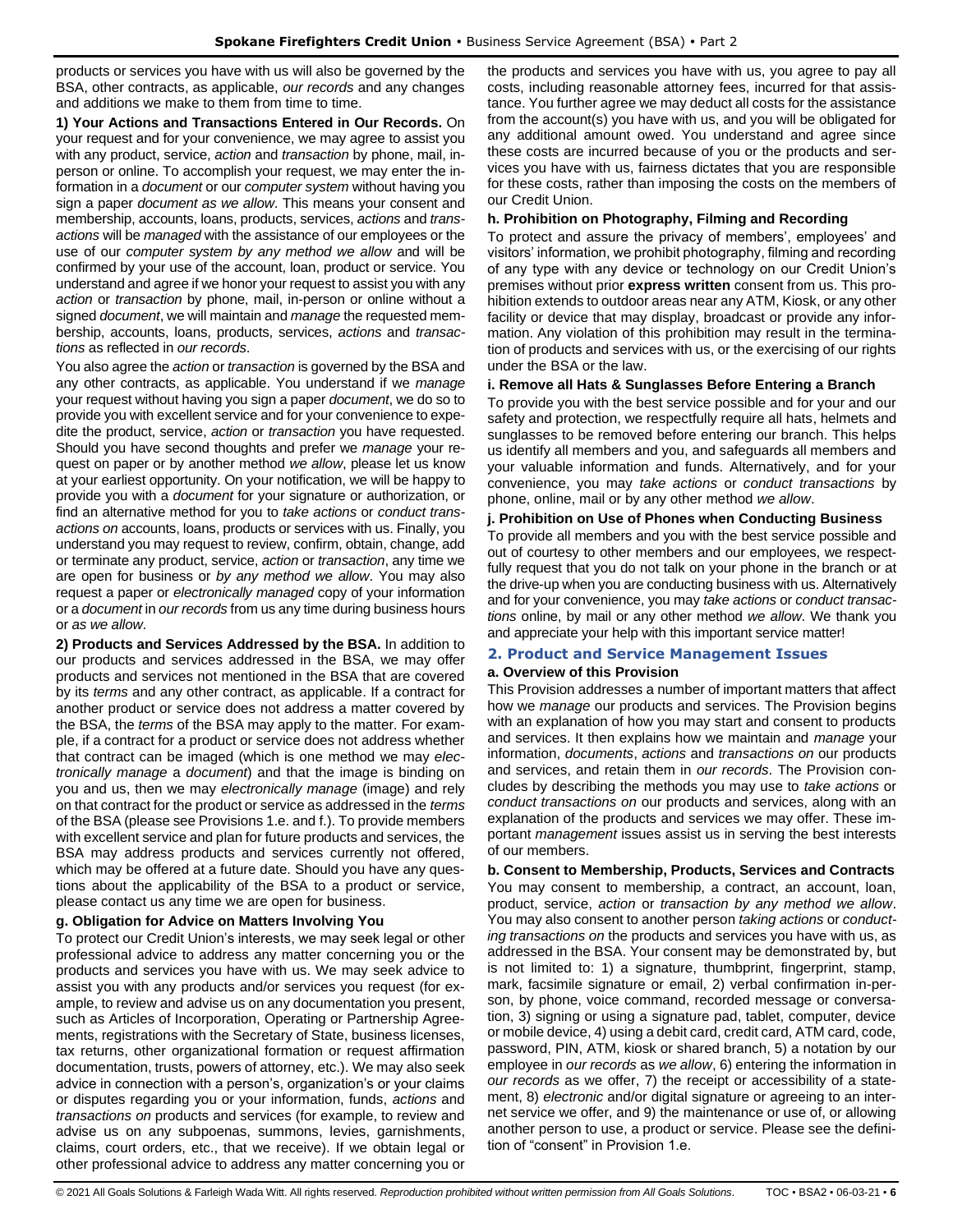#### **c. Information Management for Products and Services**

The information you communicate or deliver to us is crucial for us to provide you with excellent service and maintain and *manage* all products and services. We may specifically use your information to *manage* your *actions and transactions on* our products and services you have with us. You understand your information may be *managed* on paper or *electronically*. In either case, you may request to review or access your information any time during business hours. Please see the definition of "your information" in Provision 1.e., and Provision 13.

## **d. Document Management for Products and Services**

We use our *documents* to *manage* the business of our Credit Union in general, and your *actions and transactions on* the products and services you have with us in specific. Examples of our *documents* include any paper or *electronically managed* service form (Part 1), form, application, loan form, note, contract, this Part 2, record, file, letter, disclosure, schedule, periodic statement, statement, check, item, receipt, information return, notice, warning, advisory, explanatory material, newsletter or anything else we create or use to *manage* the business of our Credit Union. You understand and agree the *documents* we create and/or use to *manage* our products and services and retain in *our records,* are binding on you and us. You also understand you may request to review or access a *document*  any time during business hours. Please see the definition of "*documents*" in Provision 1.e.

**1) Documentation You Offer for Us to Perform Due Diligence.** You may offer or we may request documentation to perform due diligence or to verify your authority to *take action* or *conduct a transaction on* a product or service on behalf of the business or organization. Examples of documentation may include, but are not limited to, any paper or *electronically managed* letters, business or organization formation or operational agreements, resolutions, letters, licenses, trusts, powers of attorney, wills, estate papers, claims, court orders, legal instruments or anything you deliver or share with us concerning you or your *actions* or *transactions on* products and services. You understand and agree when you provide documentation, which we may retain in *our records* for due diligence purposes, it is not binding on us unless otherwise required by law. Please see the definition of "documentation" in Provision 1.e.

## **e. Our Computer System to Manage Credit Union Business**

Our *computer system* is vital to providing you with excellent service and maintaining and *managing* all the products and services with us. Our *computer system* may include, but is not limited to, our data processing system, our employees' computers, tablets and mobile devices, our phone system, website, internet services, kiosks, ATMs, networks, backup data storage systems, offsite data archival systems, all data, software and applications retained and utilized in the cloud, and any other software, equipment, instrumentation, solution or technology we use now or in the future. If offered, our *computer system* also includes any Credit Union "member use only" computers, tablets and mobile devices. The information and *documents managed* in our *computer system* are part of *our records*. Please see the definition of "*computer system*" in Provision 1.e.

**1) Electronic Management of Credit Union Business.** We may use our *computer system* to *electronically manage* any aspect of the business of our Credit Union, which includes all your information, *documents*, *actions and transactions on* our products and services. You understand you may request to review or have a copy of *electronically managed* information or *documents* in *our records* any time we are open for business. Please see the definition of "*electronic management*" in Provision 1.e.

**2) Information and Documents may be Accessible in PDF.** For your convenience, to assure accuracy and security, and to reduce costs for our members, we may *electronically manage* any information or *documents* as a Portable Document Format (PDF) file. PDFs may be accessible on our website, in the internet services we offer and as attachments to emails. To open, review, print, download, save and read a PDF *document*, you will need to download a PDF display application, such as Adobe Reader, to your computer, mobile device or other technology. As of the date of the BSA, Adobe Reader is accessible at no charge at Adobe.com. You understand you may also request to access any information or *documents* on paper during business hours. Please contact us and we will be happy to assist you. Please see the definition of "PDF" in Provision 1.e.

## **f. Your Number for Membership, Products and Services**

Your number is extremely important to provide you with excellent service and maintain and *manage* all the products and services you have with us. We may create your number on paper and/or *electronically* with our *computer system*. We may refer to your number as an "account number," "member number" or "membership number" in communications or when referencing *our records*. The phrase "your number" may also refer to a "subaccount number," which is a secondary number we assign that is organized under your number ("your subaccount number"). We may use a subaccount number to *manage* your *actions and transactions on* our products and services. Should you have any questions about your number, please contact us at your earliest convenience. Please see the definition of "your number" in Provision 1.e.

## **g. Management of Accounts, Products, Services & Numbers**

You understand while you have the privilege to start, use and maintain an account we offer, we *manage* the privilege to have an account at our Credit Union. You also understand and agree for business, compliance and risk management purposes, we may change, suspend or terminate an account (and if applicable subaccounts) and reimburse the funds to you as needed. We may decline to re-start an account (or subaccount) at our discretion. You further agree we *manage* the privilege to use our products and services and may change, suspend or terminate this privilege, as needed and at our discretion, as addressed in the BSA and other contracts, as applicable, unless otherwise required by law. Finally, you agree we *manage* your number(s) for business and compliance purposes, and may change or terminate your number(s) (or subaccount numbers) as needed and at our discretion.

## **h. Our Records are Used for All Business Purposes**

We create and use *our records* to *manage* the business of our Credit Union in general, and your *actions and transactions on* the products and services you have with us in specific. *Our records* are composed of all information and *documents* retained 1) on paper in physical files, 2) *electronically* in our *computer system,* or 3) in any other solution or technology we use to *manage our records* (such as offsite data archival systems). To protect all information and *documents*, achieve cost-savings and for the convenience of our members, we may *electronically manage* most of *our records*. For these same reasons, ultimately all *our records* may be *electronically managed*, unless otherwise required by law. You may request to review or obtain your information or a *document* in *our records* any time we are open for business. Please see the definition of "*our records*" in Provision 1.e.

## **i. Methods to Take Actions and Conduct Transactions**

You may *take actions*, *conduct transactions on* and use our products and services *by any method we allow*. Specifically, the ways you may access, *take actions*, *conduct transactions on* and use our products and services may include, but are not limited to, 1) inperson, by phone, mail, facsimile, email, drive-through window, night deposit or drop box (or lock box), 2) through the use of a debit card, credit card, ATM card, code, password, PIN, check, signature pad or device, ATM, kiosk, shared branch or any product or service, and 3) through the internet with a computer, tablet, phone, device, mobile device or other technology. An *action* or *transaction* conducted *by any method we allow* is valid no matter what method *we allow* you to use. Please see the definitions of "*action*," "*by any method we allow*" and "conduct" in Provision 1.e.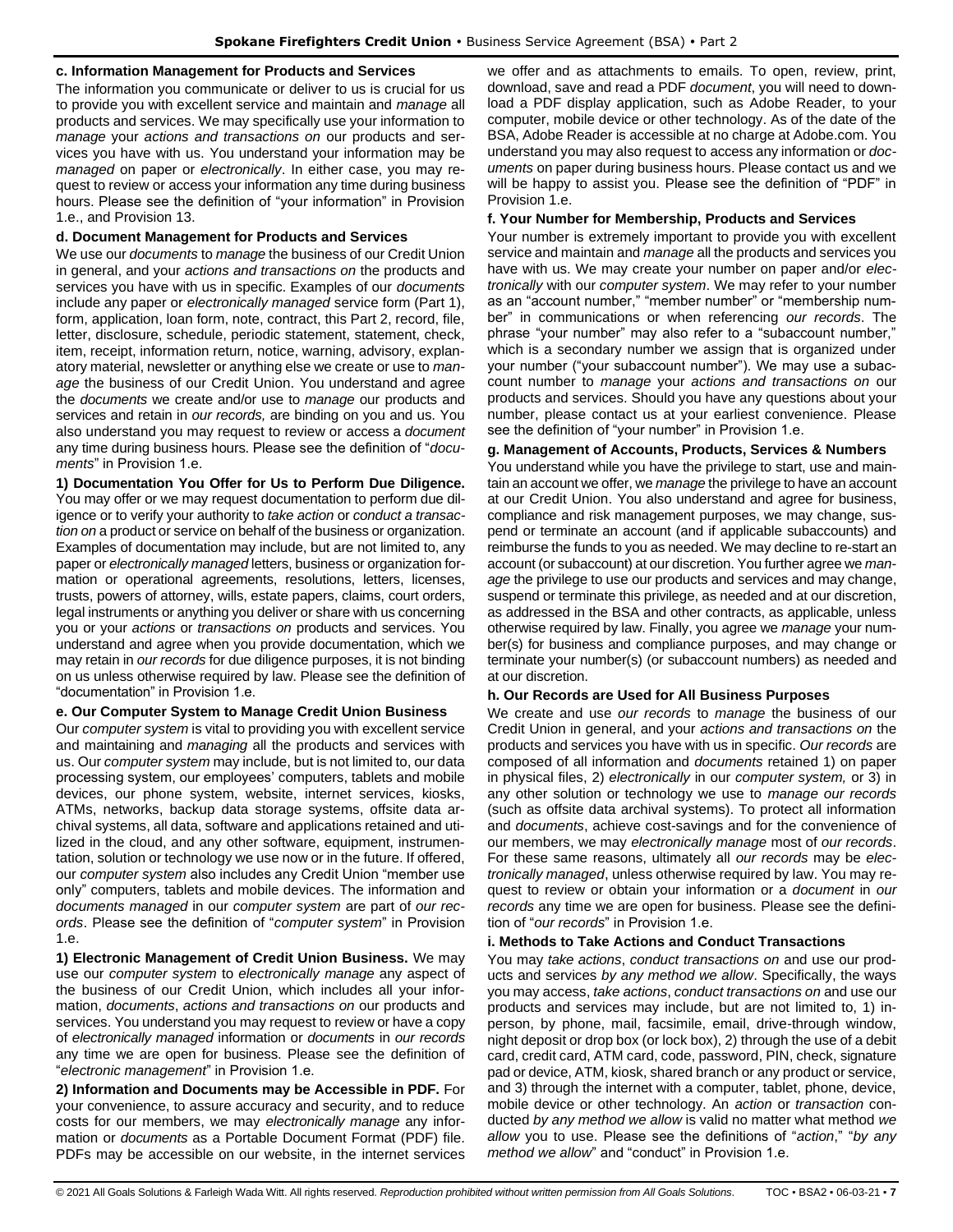## **j. The Title of Products and Services You Have with Us**

The products and services you have with us are generally titled on our *documents* and in our *computer system* so the name used on the product or service (typically the business or organization name) matches the EIN and SSN certified. This allows us to maintain and *manage* the product or service in *our records* for you and satisfy reporting requirements. Due to the maintenance, *management* and reporting requirements, the information and *documents* accessible to you may not contain the full or exact title you prefer. However, on your request, we often can include a description or legal title on a *document* or in *our records* that explains the purpose of and/or business, organization and/or person(s) who may use a product or service.

## **k. Our Exclusive and Beneficial Products and Services**

To be entitled to use and enjoy all our financial products and services, a business, organization or person must first be eligible for the privilege of being a member of our Credit Union (our first product). As a member, you may request the exclusive products and services we offer that generally come under one of two categories: our savings products and services, and our lending products and services. Both are valued by our members for their rates and our excellent service. However, we may offer other beneficial financial products and services in addition to our traditional savings and lending solutions. Examples of products include membership, accounts and loans as we offer. Examples of services include teller assistance, phone assistance, *transactions* and safe deposit boxes, which typically require use of our premises, employees or *computer system* to provide the service to you. Please see the definition of "products and services" in Provision 1.e.

**1) The Products and Services We Offer.** *Please see "Our Products and Services" for a comprehensive summary of our beneficial products and services.*

**2) All Non-Business Products and Services We Offer.** All nonbusiness and non-organization products and services you have with us are governed by the Member Service Agreement (MSA). The MSA Part 2 can be accessed on our website or on request from us any time we are open for business.

## **l. The Length of this Part 2 of the BSA**

To assure excellent service, comprehensive information, and to proactively answer your questions about our products, services and Credit Union, we provide this Part 2. It is lengthy 1) because of the numerous legal, operational and practical matters that affect membership, accounts, loans, products and services, and 2) because it is important to explain why everything we do at our Credit Union is in the best interests of the members. Should you have questions about any matter addressed in the BSA, please contact us during business hours and we will be happy to assist you.

## <span id="page-7-0"></span>**3. Starting Membership, Products and Services**

All our members together own our Credit Union. The Provisions of the BSA are intended to serve the best interests of our members.

## **a. Requirements to Start Membership with Us**

To become a member of our Credit Union, you must be in our field of membership, provide any information we request and meet all our requirements for eligibility, due diligence and verification. Before allowing a business or organization to join our Credit Union, we may require a representative to provide proof of five (5) important matters. First, that the business or organization is lawfully formed (e.g., by providing of Articles of Incorporation, Operating or Partnership Agreement, registration with the Secretary of State, business license, tax returns, client/customer references and/or other documentation from the last three years (though we may serve non-lawfully formed businesses or organizations at our discretion)). Second, that the business or organization is eligible for membership with us. Third, that the business or organization wants to join our Credit Union and start membership, products and services with us. Fourth, each representative must substantiate her or his authority to act as a representative for the business or organization (e.g., by providing a notarized board resolution, partnership letter, business license, driver's license or other proof of ownership or authority). And fifth, each representative must substantiate her or his identity as a representative of the business or organization (typically with ID). By consenting to the BSA, you acknowledge you have informed us of the persons who are representative(s), who may act on behalf of the business or organization when *taking actions* or *conducting transactions* on the accounts, loans, products and services the business or organization has with us. You agree to notify us in writing of any change in authority of any representative. You also agree to notify us if the beneficial owner(s) or control person of the business changes, as addressed in Provision 4. of this Part 2. We may rely on the BSA and *our records* until you tell us in writing of any changes and we have had a reasonable time to act on the written notice. By consenting to the BSA, you certify the business or organization does not engage in the internet gambling business, and will notify our Credit Union before engaging in any internet gambling business in the future.

Please understand that membership is a privilege and not a right, and is granted to you by our Credit Union on the condition you observe all applicable laws, regulations, the BSA and all other contracts, obligations and responsibilities with us.

## **b. Your Identification, EIN or SSN and Backup Withholding**

To join our Credit Union we may require the business's or organization's and your full current name(s), the physical address of the business or organization and your residence (and, if different, your business's or organization's and your mailing addresses), and the business's or organization's phone number and your phone number, birthdate, employer and occupation. We may also require all necessary due diligence documentation to validate the business or organization (as addressed above in Provision 3.a.), the business's or organization's Employer Identification Number (EIN) or Social Security Number (SSN), your SSN and your current governmentissued photo identification. We require all this information to both provide you with excellent service and to protect your valuable information and funds (and without it, we may not be able to start membership, products and services). For IRS reporting purposes, you may need to certify that the EIN or SSN matches the name and address provided, and indicate if you are subject to backup withholding. Your delivery, review and certification of this information may be required for membership, products or services. For your and our protection and to fulfill our due diligence responsibilities, you may need to obtain an EIN for an account, product or service relationship you wish to start that is not for your personal use. For your convenience and protection we may also request your mother's maiden name, your email address, other identification and information requirements and other undiscoverable confidential information (such as your most or least favorite subject in school, artist, fruit or vegetable, etc.) and require you to create a password in order to *take actions* or *conduct transactions on* our products and services (please see Provision 5.a.). To provide you with excellent service, for your convenience and for your and our protection, you agree we may photograph you and retain a copy or image of your current government-issued photo identification (hereafter referred to as ID) to identity you for the products and services you have with us. We may request to see your current government-issued military photo identification, and though we will not image or copy it, we may enter the information in *our records*. We may also require other current government ID (such as your driver's license or passport) that can be copied or imaged along with entering the information from your military ID. If our copy or image of your ID (or other identification) is expired, to continue to serve you, for your convenience and for your and our protection, you agree we may request, review and retain a copy or image of your current ID. If the IRS notifies us of a discrepancy with the name, EIN, SSN or information in *our records*, you may be subject to backup withholding, requiring us to withhold and pay a portion of dividends, interest or other payments to the IRS.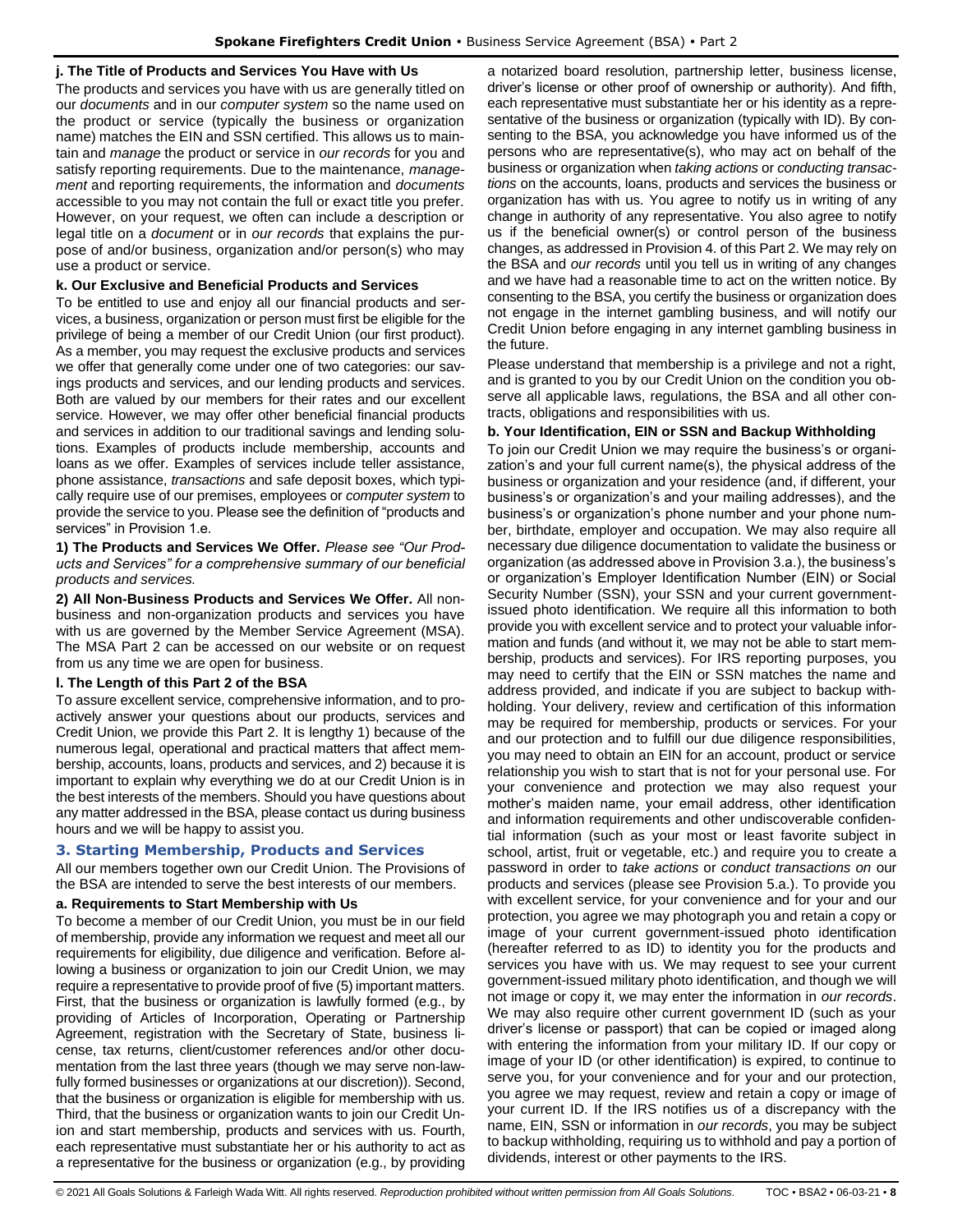When you join our Credit Union and start products and services, we may require you to sign or authorize a service form to assist us in *managing* the products and services you have with us. We may note the original use of the form by placing an "O" (for original) in a box on the form. Alternatively, on your request we may agree to start, obtain your consent to and *manage* membership, products and services with the assistance of our employees or the use of our *computer system* (please see Provision 1.f.1)). You agree for purposes of accuracy, we may subsequently verify and correct, complete or update your information in *our records*. You understand and agree that to provide you with excellent service and for your and our protection, we may photograph, film and retain all pictures, photographs, film, likenesses or images of any person (including you) who enters or uses our (or an associate's) premises, facility, location or service solution. Additionally, to provide excellent service, for training and quality assurance purposes and for your and our protection, you agree we may record and retain all conversations with you and anyone who contacts, calls and/or leaves us messages *by any method we allow*. You agree we may obtain, retain and use all ID, pictures, photographs, images, film, voice and image recordings, fingerprints and other biometrics of you with our *computer system* or other technology to identify you and *manage* any product, service, *action* or *transaction* addressed by the BSA or other contract, as applicable. Finally, you agree we may obtain, retain, maintain and *manage* all ID, photographs, images, film, voice and image recordings, fingerprints and other biometrics of you in *our records*.

## **c. Your Authorization for Us to Obtain Information**

You agree we may review your account, employment and credit history, which includes obtaining reports from third parties and credit reporting agencies, to confirm your eligibility for membership, accounts, loans, products and services we may offer. We obtain reports for two important reasons. The first is to provide you with excellent service by pre-qualifying you for products and services with us: that way we can make a product or service available to you as soon as possible. The second is for loss prevention purposes, which is required to fulfill our due diligence responsibilities to our members. Additionally, to provide you with excellent service, for your convenience and your and our protection, we may request additional information to assist you with any currency needs for the accounts, loans, products and services you may request.

## **d. Starting Membership, Products and Services Online**

We may offer an internet service that allows you to join our Credit Union and start products and services with us online. This internet service is governed by any contract you agree to online, the BSA, all other contracts, as applicable, and *our records*. Should you have any questions about this service, please contact us at your earliest convenience.

## **e. Starting Membership, Products and Services by Mail**

On your request and for your convenience, we may at our sole discretion mail *documents* with your information to you to join our Credit Union and start products and services with us. We do not advise mailing your confidential information since it exposes you to numerous problems (ID theft, fraudulent *transactions*, etc.). We recommend you come to our Credit Union at your convenience (or use an internet service we offer) to start membership, products and services with us. In fairness to the members, if you request us to mail your information, you agree to take responsibility for all problems and losses that result from theft and/or unauthorized use of your information. Please contact us during business hours for information about starting membership by mail.

## **f. Starting Membership, Products & Providing the Part 2**

When you join our Credit Union we will first review a number of important matters about membership, products, services and the BSA (please see Provision 3.g.). Thereafter we (or you) may complete a service form (which we may require to be notarized) and/or enter the business's or organization's and your information in *our records*  according to your instructions to start the products and services you have requested. Once you have reviewed your information, you will consent to the *terms* of the BSA and to the use of our products and services. If we assist you in-person we will offer you a paper Part 2 of the BSA, and email it to your address (if provided) in *our records*. If we assist you by phone, mail or through the internet, we will make the Part 2 of the BSA accessible to you *by any method we allow*, or offer to mail you a paper Part 2 of the BSA. We will ask (or advise you to ask) if you have questions about any matter addressed in the BSA, and encourage you to contact us during business hours for help with any product or service. Finally, we will remind you that you can always access a current Part 2 of the BSA and disclosures on our website, and may contact us about the information or *documents*  in *our records* any time we are open for business.

## **g. Matters We Address when You become a Member**

When you join our Credit Union we: 1) review all required documentation and obtain information that substantiates the validity of the business or organization and its eligibility for membership to fulfill our due diligence responsibilities, and verify your ID, 2) may obtain relevant account, employment and credit reports, as needed, 3) review important information about membership, products, services, privileges and responsibilities with you, 4) enter the information about the business or organization and you and the product(s) and/or service(s) in a form or our *computer system* and review that information with you, 5) offer you a paper Part 2 of the BSA (or offer to mail it to you), email you the Part 2 of the BSA (if we have an address on file), and make the Part 2 of the BSA accessible to you on our website or in an internet service we offer, 6) run all required verifications and reviews, and address all applicable compliance requirements, 7) review and have you consent to membership, products, services and the BSA, *as we allow*, 8) start the accounts, products and services requested by you, 9) ask you (or advise you to ask) if you have any questions and encourage you to contact us during business hours about any matter pertaining to our products and services, *and* 10) remind you that you may always access a current Part 2 of the BSA and disclosures on our website, and contact us about the information or *documents* in *our records* any time we are open for business.

## **h. Denial of the Privilege of Membership**

We may deny the privilege of membership to a business, organization or person for any reason not prohibited by law, including but not limited to, 1) ineligibility for membership, 2) failure to provide required documentation, information or ID, 3) information from a third-party report, 4) any lost or stolen check, card or access device, 5) overuse of *actions* on our products or services, 6) a breach of or unauthorized access to a product or service, 7) business or compliance purposes, 8) to stop or prevent a loss, 9) potential lack of capacity or victim of undue influence, 10) failure to comply with any *term* of a contract, 11) failure to use products or services to justify membership, 12) inactive or abandoned products or services, 13) chronic dissatisfaction with us, 14) disparaging our reputation, 15) default on any obligation, 16) causing us a loss, 17) not voluntarily repaying a loss, 18) previous expulsion, 19) anything unethical or unlawful concerning your business or organization, you or our business, 20) any alteration, forgery or fraud concerning your business or organization, you or our business, 21) any falsification or misrepresentation concerning your business or organization, you or our business, 22) any alleged crime concerning your business or organization, you or our business, 23) abuse of or threats to anyone associated with us, or 24) any other reason we believe is appropriate to *manage* the business of our Credit Union.

## **i. Also Please Review the Three Important Disclosures**

We recommend you also review "Our Electronic Funds Transfer Terms," "Funds Availability of Deposits" and "Our Rates & Service Charges." These disclosures have specific application to this Provision as well as a number of other matters throughout the BSA. Most of these disclosures are found at the end of this Part 2, and are accessible to you separately from the Part 2 on our website or upon request from us.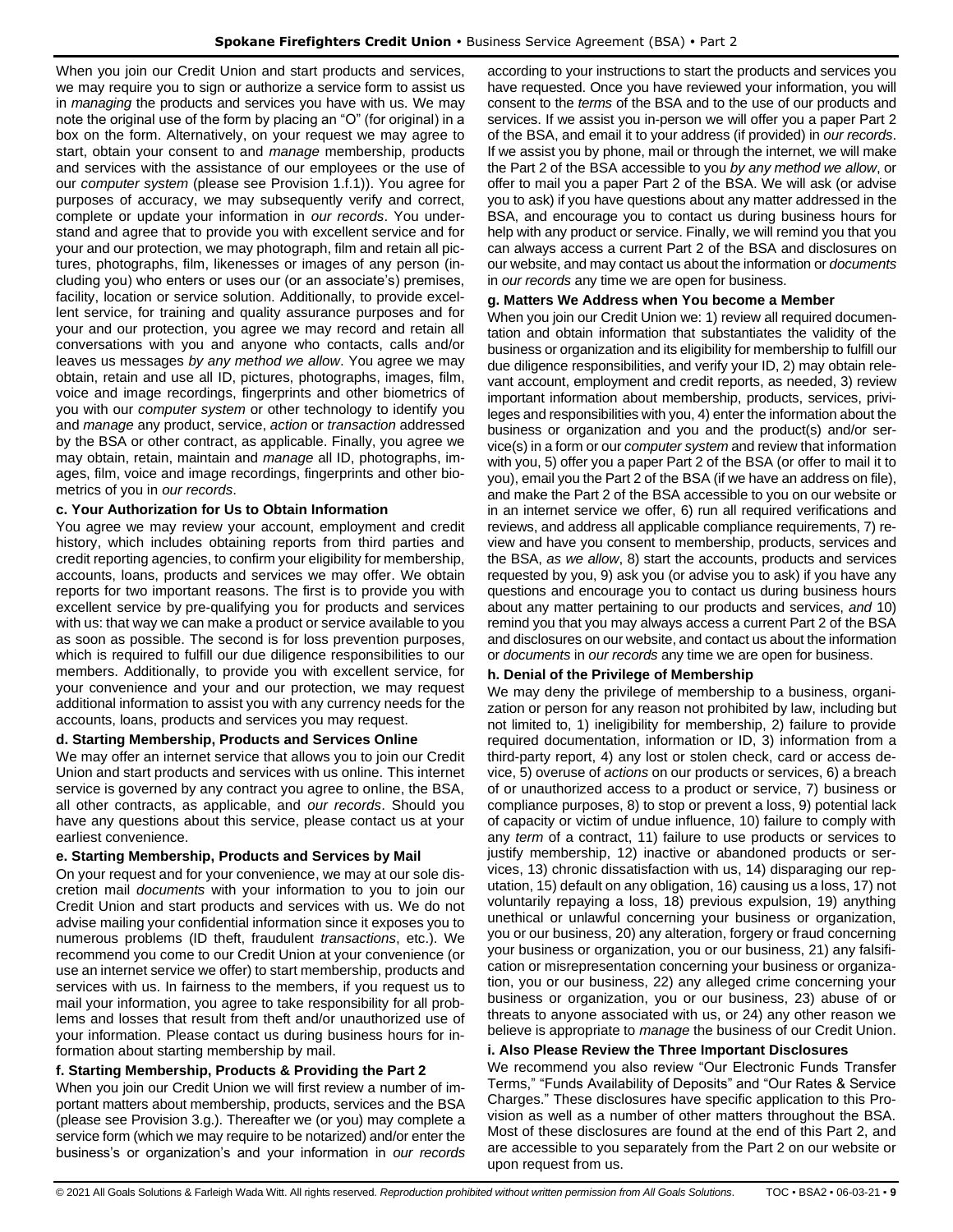## <span id="page-9-0"></span>**4. Certificate of Authority & Product and Services**

When you start the accounts, products and services your business or organization has with us you acknowledge you have designated the representative(s) to act on behalf of the business or organization as reflected in *our records*. You understand it is your responsibility, and not our responsibility, to assure all *actions* and *transactions on* accounts, products and services by your representative(s) coincide with your business's or organization's affairs and activities, and its and your financial and/or estate planning needs. Because you are in control of the account(s) with us, you irrevocably waive the right to dispose of the funds in the account(s) with us by will (please see Provision 4.d.). To provide you with excellent service, assist you with products and services, and fulfill our due diligence responsibilities with respect to your business, we may need to obtain important specific information about any person who owns or manages the business. Initially we may need to identify the number of people who have at least a twenty five percent (25%) ownership interest in the business, along with each such owner's name, birthdate, physical address and SSN. If an owner of the business is a trust, we will need to obtain the trustee's name, birthdate, physical address and SSN. We will note each such owner's interest in the business with the letter "O" in her or his Section of our form or in *our records*. If a representative, is an owner, we will include the letter "O" in her or his Section of our form or in *our records*. The "O" indicates the owner is a "beneficial owner" of the business in *our records*. We may also identify the person who has significant responsibility to control, manage or direct the business (and his or her title if applicable). We will note this person's management responsibility with the letter "C" in her or his Section of our form or in *our records*. The "C" indicates that this person is the "control person" of the business in *our records*. You agree to notify us if the beneficial owner(s) or control person of the business changes. All this information assists us in providing excellent service to and *managing* the products and services for the business, and provides us with the key individuals in the event we need to contact a specific person about the business's products and services with us.

The business or organization, and each owner, officer, partner, director, member, employee, manager, volunteer, fiduciary or person, that consents to the BSA warrants that the business or organization has been duly formed and currently exists and certifies the following provisions.

## **a. Representatives**

The representative(s) identified on the BSA Part 1 form and/or in *our records* is/are authorized to act on all the accounts, loans, products and services the business or organization has with us based on the designated authority and Certificate of Authority as addressed below.

**1) Representatives & Accounts, Products and Services.** To start, maintain, *take actions* and *conduct transactions on* the accounts, products and services with us, the business or organization will designate a person or persons to be the representative(s) of the business or organization. We will require each representative to provide all her or his information and ID (as explained in Provisions 3.b. and 4. above) and consent to the BSA. The business or organization may have one representative or multiple representatives on the accounts, products and services it has with us. Multiple representatives have equal rights to *take actions* and *conduct transactions on* the accounts, products and services. These rights allow each representative alone to start, confirm, maintain, review, change, add, terminate and *conduct transactions on* the accounts, products and services on behalf of all representatives and the business or organization for any purpose. This includes a representative withdrawing funds, terminating and adding new accounts, products and services, or adding or removing a representative, on behalf of the business or organization. You understand and agree any representative may sign the signature of any other representative on an account, product or service (such as to issue or deposit checks or

initiate wires), and guarantees the signature or authorization of any or all other representatives for all *actions* and *transactions on* the accounts, products and services. You also agree a representative may conduct any *transaction* by cash, check, EFT, wire, etc., *by any method we allow* on behalf of the business or organization with or without the knowledge, signature, endorsement or authorization of any other representative on the account(s), product(s) and service(s). Furthermore, by the business or organization maintaining the accounts, products and services with one or multiple representatives, you consent to any *actions* or *transactions on* accounts, products and services by any representative on the accounts, products and services. If you request us to designate a person as a representative by entering the representative's information in *our records* without signing or authorizing a form, you agree this person is a representative. You further agree this person may subsequently sign or authorize a form as a representative. Once the business or organization has designated a representative, it is your sole responsibility (and not our responsibility) to monitor the representative's *actions* and *transactions on* the accounts, products and services. You agree we have no duty or responsibility to monitor, inquire about or notify you of the use and purpose of any *action* or *transaction* conducted by a representative, or assure any *action* or *transaction* is for your benefit. You understand you take full responsibility for any representative, and for all *actions* and *transactions on* the accounts, products and services by that representative. You agree the business or organization is responsible for any service charges, costs, losses or liabilities incurred for any *action* taken or *transaction conducted on* an account, product or service by a representative regardless of whether the business or organization benefited from the *action* or *transaction*. A representative's authority to *take actions* and *conduct transactions* will continue until we receive written notice that you have terminated the representative's authority and have a reasonable opportunity to act on that notice. If you wish to terminate a representative's authority on an account, product or service you must notify us and complete the termination *as we allow*. We have no duty to prevent a representative from *taking actions* and *conducting transactions* until you have notified us and completed the termination as we allow. A representative may remove her or himself from the accounts, products and services you have with us, and we have no duty to notify the business, organization or any representative of the removal. If a representative decides to remove her or himself, we may require her or him to notify us in writing and/or sign or authorize a form (or be removed *as we allow*). A representative's removal from the accounts, products and services, does not relieve the business or organization or the representative from any responsibilities, obligations or liabilities for *actions* taken or *transactions* conducted as a representative under the BSA. If a business (or any owner) or organization owes us money for any reason, we may enforce our rights against all funds in any account used by the business (or owner) or organization, regardless of which representative deposited the funds in the account. You agree a security interest granted by a representative on an account will continue to secure that obligation to us, regardless of whether that person is a representative or not. Finally, for any obligation owed to us, our rights take priority over all other claims to the funds in an account unless otherwise required by law (please see Provisions 18. and 20.).

#### **b. Certificate of Authority**

The business or organization and each representative identified in the BSA and/or in *our records* certifies and agrees the business's or organization's accounts, loans, products and services will be governed by the *terms* of the BSA, as amended from time to time. The authority given to a representative will remain in full force until written notice of revocation is delivered to and received by us. Any such notice will not affect any checks, drafts or items in process at the time notice is given. A representative will notify us of any change in the business's or organization's composition, assumed business names, or any aspect of the business or organization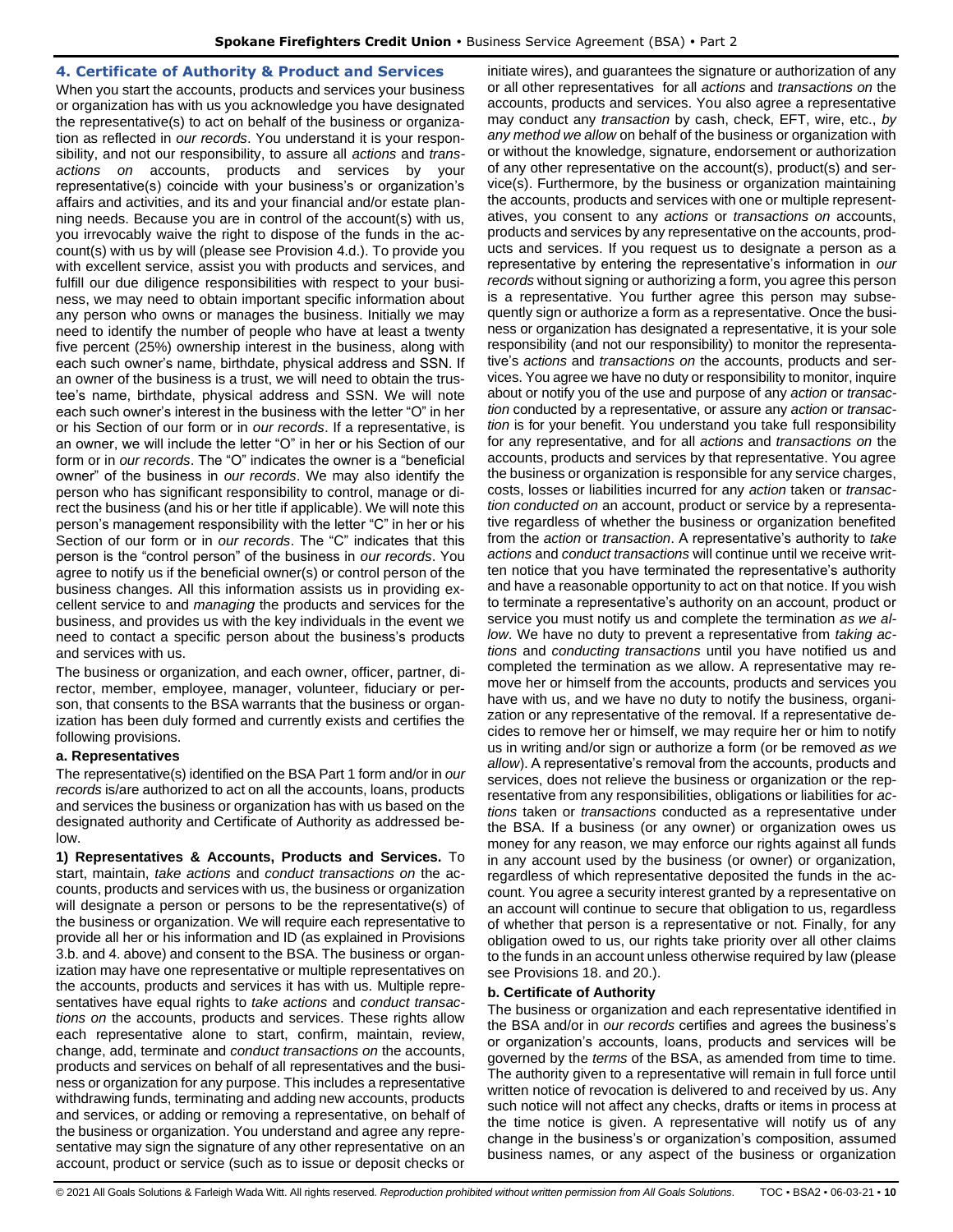affecting the BSA before the change occurs. We have no duty to inquire about the powers and duties of any representative and have no notice of any breach of fiduciary duties by any representative unless we have actual notice of wrongdoing.

#### **c. Your and Our Liability under this BSA**

The business or organization agrees we will not be liable for any losses due to your or a representative's failure to notify us of changes in the business's or organization's composition, assumed business names, or any aspect of the business or organization that affects the BSA. The business or organization and each representative agrees to indemnify and defend us against and hold us harmless from any loss, damage, claim or liability as a result of unauthorized acts of any current or former representative or acts of any representative which we rely on before notice of any change to either an account, product, loan or service or the business or organization.

#### **d. Waiver of Testamentary Account Distributions**

You understand and agree it is your sole responsibility as a business (and owner) or organization (and not our responsibility) to assure the features of the accounts, products and services you have with us, as designated by your representative in *our records*, accurately reflect your personal, domestic, financial, business and estate planning needs. Matters you may want to consider include, but are not limited to, those created, changed or terminated by marriage, children, grandchildren, adoption, separation, divorce, remarriage, disability, retirement, death or as a result of any agency, power-of-attorney, guardianship, conservatorship, trusts, wills, businesses, corporations, partnership agreements, contracts, indebtedness, etc. If permitted by applicable state law, you irrevocably waive your rights to make testamentary dispositions from any account, and do so with the understanding that the features of an account control and supersede any inconsistent testamentary disposition. It is your responsibility to assure the features of the accounts, products and services you have with us accurately reflect and take into consideration your personal, domestic, financial, business and estate planning needs. In addition, you can *take action* to start, confirm, maintain, review, change, add or terminate an account, product or service at any time *as we allow*. Therefore, you irrevocably waive your right to make a testamentary disposition of any account at our Credit Union, both now and in the future. You agree since you are in complete control of the features of the accounts with us, and can, as a representative or through a representative, *take action* to start, change, add or terminate the accounts at any time *as we allow*, on your death we may rely exclusively on the BSA and *our records* concerning all matters that affect the accounts, products and services you have with us.

#### **e. See "Our Rates & Service Charges"**

We recommend you also review "Our Rates & Service Charges," which has specific application to this Provision as well as a number of other matters throughout the BSA.

# <span id="page-10-0"></span>**5. Product & Service Access, Transactions & Actions**

## **a. Authorization of Transactions and Actions**

Your signature on a form, *document* or *as we allow* (when required) is important for identifying you and allowing you to start, consent to, *take actions* and *conduct transactions on* our accounts, loans, products and services. On your request, we may agree to obtain your consent to *take actions* and *conduct transactions* on products and services with the assistance of our employees or the use of our *computer system* (please see Provision 1.f.1)). You understand and agree that all ID, photographs, images, film, voice and image recordings, fingerprints and other biometrics obtained when you take any *action* or conduct any *transaction* are *managed* by us as explained in Provision 3.b. To provide you with excellent service and for your and our protection we may require your physical signature or reconfirm your signature in-person or before a notary public prior to any *action* or *transaction on* an account, loan, product or service. We may also require your ID, a second form of ID and other (or updated) information (such as your physical address,

SSN, birthdate, password, mother's maiden name, thumbprint or fingerprint, date and type of last *transaction*, other historical factual and confidential information, etc.) before you may *take action* or *conduct a transaction on* an account, loan, product or service.

You may deposit and withdraw funds by cash, check, EFT, wire or by any other method *we allow*. You may also authorize the payment of checks, other *transactions* or *actions by any method we allow*. You agree we may pay checks and honor *actions* or *transactions on* an account, loan, product or service that contain your signature or authorization, even if you later claim the method of consent or the *action* or *transaction* was not authorized. On your request, we may allow you to include a legend on or notation in *our records* and on checks requiring two or more signatures or authorizations on your checks, *actions*, *transactions* or any other matter pertaining to the accounts, loans, products or services you have with us. You understand this legend or notation requiring two or more signatures or authorizations may only be entered in *our records* or as *we allow*. You agree any such legend or requirement is for your convenience only, and it is your sole responsibility (and not our responsibility) to supervise your internal control affairs with all persons you authorize. You also agree we may pay a check, or honor any *action*, *transaction* or other matter pertaining to the accounts, loans, products or services with us, with only one signature or authorization by any person you authorize. You understand we have only allowed you to add a legend or requirement for two or more signatures or authorizations because you 1) are in the best position to address your own internal control affairs with the persons authorized, and 2) have agreed to take responsibility for and recover any loss that occurs from a violation of your requirement.

If we contact you about an *action* or *transaction on* an account, loan, product or service that you confirm is authorized (which our employee may note in *our records* or *as we allow*), you agree we may rely on your confirmation. If you share your information, password, code or PIN (or any other method of authorization *we allow*) with any person or organization, you agree you authorize *actions* or *transactions on* the account, loan, product or service conducted by this person or organization. You further understand that until you notify us and revoke your authorization, all *actions* or *transactions on* the account, loan, product or service conducted by this person or organization are authorized and genuine, even if they are not conducted for your benefit or according to your instructions. If you request and we agree to provide you with cash for any *action* or *transaction*, you understand once you are in possession of the cash, you (and not us) are completely responsible for its care and safekeeping from any loss, theft, damage or destruction. Should you have any concerns about the loss or theft of cash, please let us know and we may be able to provide you with one of our checks (for which there may be a service charge). Additionally, for your and our protection and security purposes, you agree we may pay any person (including you) requesting a withdrawal in cash with a limited amount of cash, our check, an EFT or wire. You understand and agree these cash withdrawal options are appropriate since a person can obtain cash by depositing the check at her or his own financial institution, and we can schedule the delivery of cash for you on your request.

## **b. Transaction and Action Options & Required Forms**

When you *take action* or conduct a *transaction on* accounts, loans, products or services, we may require you to use a specific form or *document* to conduct or complete the *action* or *transaction*. If you do not use that form or *document*, for your and our protection we may refuse to honor, perform or complete the *action* or *transaction*. Whether an *action* or *transaction* is honored, completed or not, you are responsible for any loss or liability we incur as a result of your failure to use a required form or *document* or follow the *terms* of the BSA.

## **c. Account Transfers by Wire or ACH**

We may offer wire transfers or ACH transfers that allow you to send or receive debits or credits to an account with us. We may require all wire transfers to be authorized in writing. When you initiate a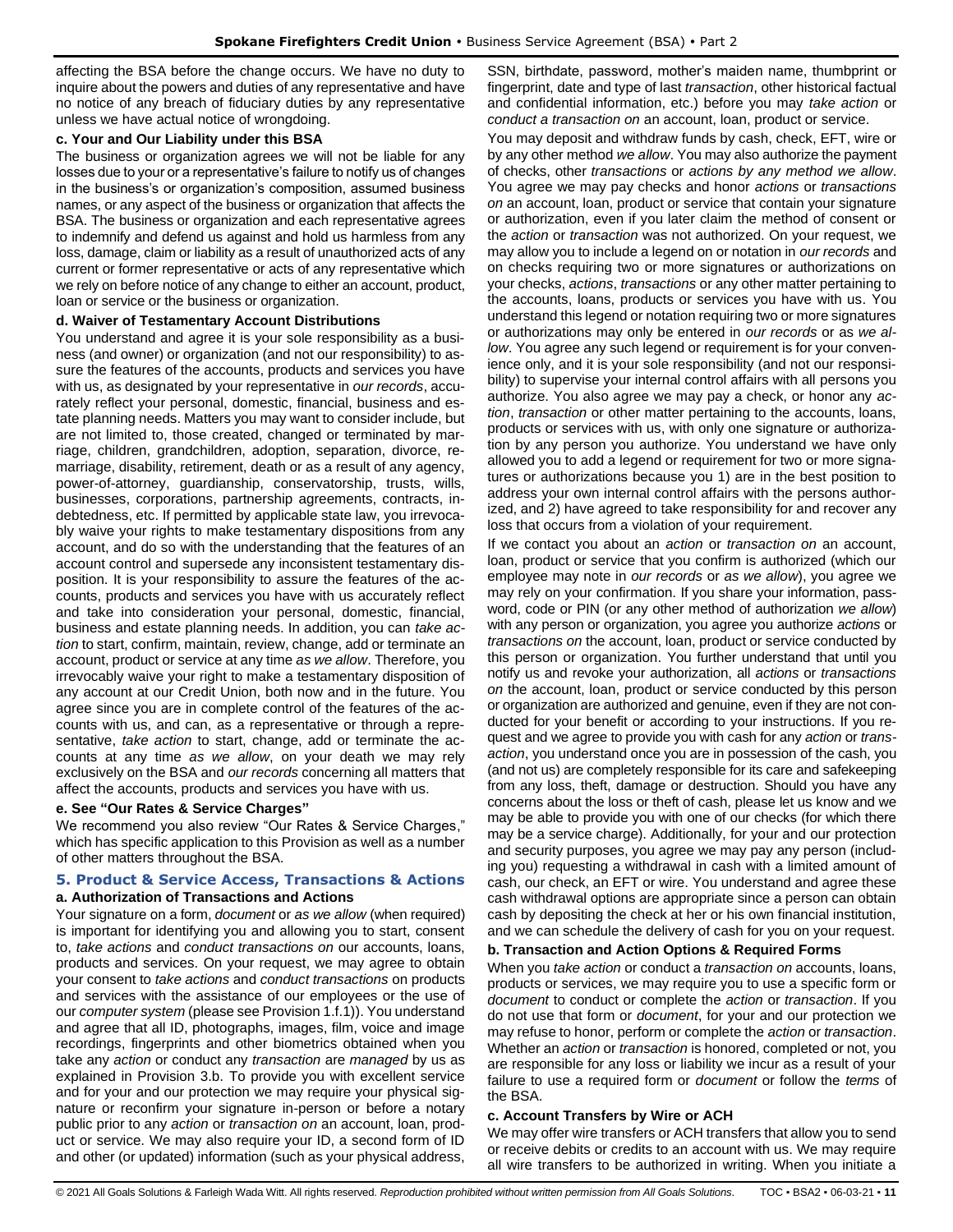wire or ACH transfer you may identify either the recipient or any financial institution by name and account or identifying number. We (and other institutions) may rely on the account or other identifying number you give us as the proper identification number, even if it identifies a different person or institution. You understand we may confirm the information on all wire requests before sending the wire. Once we have sent an outgoing wire, the transfer is final and cannot be stopped, so please make sure all the information about the wire is correct and that you want the wire sent according to that information. If you provide incomplete or inaccurate written or verbal transfer instructions to us, we will not be responsible for any resulting wire transfer losses, delays or failed *transactions*. You understand international wire transfers may not be completed for several weeks**,** or at all.

Wire transfers are governed by Federal Reserve Regulation J if the transfer is cleared through the Federal Reserve. ACH *transactions* are governed by the rules of the National Automated Clearing House Association (NACHA). You acknowledge that our processing of international *transactions* may be delayed if necessary to complete screening required by Federal law. You must ensure that all international entries you initiate are designated with the appropriate international entry code, as required by NACHA rules. All entries will be credited to or debited from the account you have with us in U.S. dollars. Currency conversion will be at rates determined by, or available to, us or the Automated Clearing House. You bear all currency conversion risk as well as all gains or losses associated with currency conversion for international entries. All wires and ACH transfers must comply with applicable U.S. law. If you use these services and receive funds by wire or ACH transfer, you agree to confirm the transfers by reviewing your periodic statement (or online service we offer), since we are not obligated to notify you when funds are received. While we may conditionally and provisionally credit the account you have with us with an ACH transfer, if we are not finally and ultimately paid for the transfer, we may reverse the credit to the account and the sender will be deemed not to have paid you. If we cannot reverse the credit or you do not have sufficient funds in an account, you agree to reimburse us for the amount of the reversed transfer.

## **d. Limitations on Account Transactions**

**1) Account Withdrawal Limitations.** You understand we have no obligation to honor a request to withdraw funds if you do not have 1) sufficient available funds in an account or 2) one of our overdraft services (please see "available balance" in Provision 6.i.). If a check or other transfer or payment order is presented against insufficient available funds in an account, we will require a service charge. If there are sufficient available funds to pay some but not all checks or items drawn or presented against the account, we may pay or allow withdrawals for those checks, transfer or payment orders for which there are sufficient funds in any order we choose, according to applicable law and the *terms* of the BSA. There are a number of circumstances where you may not be able to withdraw funds from an account, including but not limited to: 1) our methods are inoperative due to emergencies or problems, 2) the product or service has been terminated, 3) we are unable to contact you, 4) failure to provide required documentation, information or ID, 5) failure to use a required method or *document*, 6) exceeding a limit or an amount set by us, 7) failure to meet a minimum balance for thirty (30) days, 8) deposited check funds are not available, 9) funds are collateral for an obligation, 10) any lost or stolen check, card or access device, 11) a breach of or unauthorized access to a product or service, 12) business or compliance purposes, 13) to stop or prevent a loss, 14) potential lack of capacity or victim of undue influence, 15) failure to comply with any *term* of a contract, 16) funds held or offset per a security interest or lien, 17) account and/or funds held for a dispute or uncertainty, 18) unpaid check(s) or EFT(s) for insufficient funds or stop payment orders, 19) deposited item(s) charged back for nonpayment or a claim, 20) a garnishment, levy or similar legal claim or notice, 21) default on any obligation, or 22) our belief that an *action* or

*transaction* may be fraudulent. To comply with the law and to protect you and the members of our Credit Union, you understand we may require written notice of your intent to withdraw funds from an account you have with us at least seven (7) calendar days and up to sixty (60) calendar days before the time you would like to make the withdrawal. Finally, you understand in the event any account is overdrawn, any loan is past due, or you are otherwise in default under any contract with us, we may suspend your ability to conduct *actions or transactions* to any or all accounts, products, services, until you have resolved the matter with us.

**2) Account Transaction Volume Limitations.** We may limit the number of items deposited and the frequency of deposits and other *transactions* you can make each day to the account(s) you have with us. The date we use to determine the number of *transactions* is the date a *transaction* is posted to (actually credited to or debited from) an account, rather than the date you conducted the *transaction*. Should the *transactions on* an account with us exceed the limitations we establish, we may limit your *transaction* activity, require a service charge or terminate the account. You understand if *we allow* or honor a *transaction* that exceeds these restrictions (a nonconforming *transaction*), we are not required to allow or honor any future *transaction* that exceeds these restrictions.

**3) Limits on ATM Transactions.** For your and our protection, we may limit the number and dollar amount of cash withdrawals at ATMs. We may also limit the number and amount of deposits by cash and check at ATMs. Our current limitations on ATM cash withdrawals are stated in "Our Electronic Funds Transfer Terms" at the end of this Part 2 of the BSA. Should you need to make withdrawals and deposits that exceed our ATM limits, you may come to our branch any time we are open for business.

#### **e. Accounts May Not be Transferred to Others**

The accounts you have with us are non-negotiable, non-assignable and non-transferable to another person or organization. This means you may not endorse, negotiate, transfer, secure or pledge any account and the funds in that account to a person or organization other than us for any reason. Unless a person's name appears on a service form or is in *our records*, she or he may be denied access to all accounts, products and services and all funds and information pertaining to the accounts, products and services unless otherwise required by law.

## **f. When a Transaction or Action May be Refused**

Generally to conduct an *action* or *transaction* on an account, product or service with us, you must be a representative on the account, product or service. For your and our protection, you understand we may refuse an *action* or *transaction on* an account, loan, product or service for any reason not prohibited by law, including but not limited to, 1) our methods are inoperative due to emergencies or problems, 2) we are unable to contact you, 3) failure to provide required documentation, information or ID, 4) failure to use a required method or *document*, 5) exceeding a limit or an amount set by us, 6) failure to meet a minimum balance for thirty (30) days, 7) inactive or abandoned products or services, 8) deposited check funds are not available, 9) funds are collateral for an obligation, 10) any lost or stolen check, card or access device, 11) a breach of or unauthorized access to a product or service, 12) business or compliance purposes, 13) to stop or prevent a loss, 14) potential lack of capacity or victim of undue influence, 15) the product or service has been terminated, 16) failure to comply with any *term* of a contract, 17) funds held or offset per a security interest or lien, 18) account and/or funds held for a dispute or uncertainty, 19) unpaid check(s) or EFT(s) for insufficient funds or stop payment orders, 20) deposited item(s) charged back for nonpayment or a claim, 21) a garnishment, levy or similar legal claim or notice, 22) default on any obligation, 23) limited to a savings account and voting by mail, 24) ineligible for membership, 25) membership terminated, 26) notification of death, 27) anything unethical or unlawful concerning your business or organization, you or our business, 28) our belief that an *action* or *transaction* may be fraudulent, 29) any alteration, forgery or fraud concerning your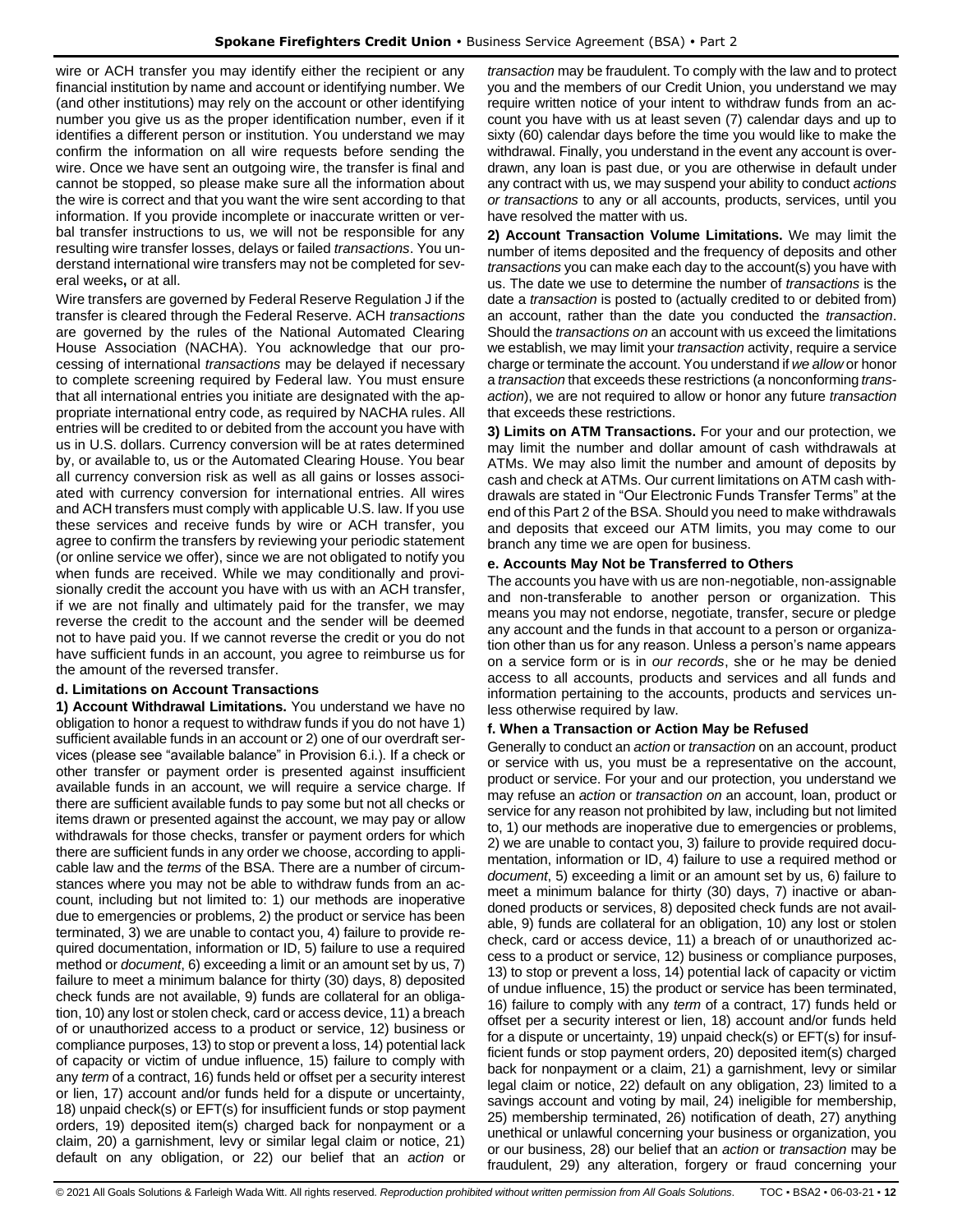business or organization, you or our business, 30) any falsification or misrepresentation concerning your business or organization, you or our business, 31) any alleged crime concerning your business or organization, you or our business, 32) abuse of or threats to anyone associated with us, or 33) any other reason we believe is appropriate to *manage* the business of our Credit Union.

#### **g. Transactions and Actions Online**

We may offer an internet service that allows you to *take actions* or *conduct transactions on* products or services with us online. For your convenience, and in order to remind you to go online to start the service, we may note your request for this internet service on a form or enter it in *our records*. This internet service may be governed by a contract you agree to online, the BSA, all other contracts, as applicable, and *our records*. Should you have any questions about this service, please contact us at your earliest convenience.

## <span id="page-12-0"></span>**6. Your Use of a Checking Account with Us**

## **a. Completing Your Checks and Check Register**

When you write a check drawn on a checking account with us, you must write your payee's name, complete the numerical and written amount lines on the check and sign your name. Always begin by writing the payee's name and the amounts at the start of the farleft side of these lines to avoid leaving any spaces; this will reduce the risk of your check being altered. It is also important to draw a line after the payee's name and after the written amount to protect yourself against alterations. Please make sure all information you write on your check is legible. Finally, make sure the numerical and written amounts of your check match, since the written amount is likely the amount we may pay from the account. If the amounts do not match, you agree we may pay either amount or return the check unpaid, at our sole discretion.

Once completed, you should write the check number, amount, date, payee's name and purpose in your check register or payment records, and deduct the amount of the check from the account balance. This helps you to keep track of the current balances of an account, which in turn helps you avoid insufficient funds or overdraft service charges (please see Provisions 6.i. through l.). It also allows you to detect and report checks with alterations and forged drawer's signatures (please see Provision 15.b.). Please use dark permanent ink (preferably black ink) to complete and sign your checks. You agree you are responsible for any losses incurred for your checks if you do not use a dark permanent ink when writing your checks. You should also keep your checks in a secure location and separate from your ID so they are not stolen from you. If there are multiple representatives on the account, each representative may sign (or authorize), issue and endorse checks in the business's or organization's name. If you require more than one signature on a check drawn on an account with us, you agree we may pay that check regardless of the number of signatures on it if the check is issued by a person authorized to *conduct transactions on* the account (please see Provision 5.a.). You understand when you write a check you are ordering us to pay the check, and that payment is proper even if you did not completely fill out or sign your check.

#### **b. Please Use the Check Forms We Provide**

For your protection, when starting a checking account you agree to use the checks we make available that we refer to as, "your checks." Your checks are actually forms (check forms) provided to you by our approved associate. It is important that you use our associate-provided checks because 1) the security features help protect against fraud losses, and 2) the forms help us confirm that a check is your check when presented for payment. Using any other check form may indicate fraud, and you agree we may refuse to pay it if we believe our refusal may prevent a loss, and is not dishonor or wrongful. Alternatively, if you use and we pay a check not provided by our associate that results in any loss or service charges, you agree to be responsible for any loss and service charges incurred. The reason you are responsible for any loss and service charges is because in order to obtain check forms from another organization or person, you must provide your information to unknown people, any of whom may create a fraudulent check drawn on the account. Accordingly, we use an associate's check forms to help avoid losses, and require you to take responsibility for all losses and service charges for not using these forms.

#### **c. Dates on Your Checks**

We may pay a check you write regardless of its date or language limiting payment to a certain time (for example, "stale dated" checks or checks bearing a "void after" date legend). However, we are not obligated to pay a check before its date or more than six (6) months after its date. Attempts to limit payment of a check by date or language are ineffective because 1) checks presented as EFTs or other transfers may not include the date, 2) our processing technology may not allow for the examination of a date, and 3) a person in possession of your unpaid check may take legal action against you for the amount and costs. If you do not want an outstanding check paid, you may place a stop payment order on the check (please see Provision 6.d.). Similarly, if you date a check for payment in the future (often referred to as a "postdated check notice") and notify us, we may agree not to pay a check before its date. Please be aware this postdated check notice will only be effective if it allows us a reasonable amount of time to act on and not pay the check. Additionally, for the notice to be effective we will need your name, your number, the check's number and date, amount and the payee's name. You understand that failure to fulfill any of these requirements may result in payment of the check. If you fulfill these requirements, we will return the check as postdated and require a service charge to cover some of our employee's time. Should you request us to cancel a postdated check notice and pay the check, we may also require a service charge to cover some of our employee's time. For your convenience, we may agree to a verbal postdated check notice that will expire after fourteen (14) calendar days unless you confirm that notice in writing. Once confirmed in writing, the notice will be effective for six (6) months, and can be renewed for an additional six (6) months for a service charge. You understand we have no duty to notify you when your notice will or has expired.

#### **d. Stop Payment Orders on Your Checks and ACHs**

You may request us to stop payment on any check drawn on or ACH debit scheduled from a checking account you have with us *as we allow* (which we may require to be confirmed in writing). Your request will be effective only if we have a reasonable amount of time to act before the check is presented or the ACH entry is transmitted to us. For the notice to be effective we will need your name, your number, check number, the date of the check or ACH entry, the name of the payee and the amount of the check or ACH entry. You understand that failure to comply with any of these requirements may result in payment of the check or ACH entry. If you fulfill these requirements we will return the check or ACH entry and charge you a fee to cover some of our employee's time. Should you request us to cancel a stop payment order, we may also charge you a fee to cover some of our employee's time. A stop payment order on a check will expire after six (6) months unless you contact us and renew the stop payment request for an additional six (6) month period. We have no duty to notify you when your stop payment order will or has expired. A stop payment order on an ACH entry will continue until the entry is returned or until you cancel the stop payment order. Each stop payment order requested or renewed will be charged a fee as stated in "Our Rates & Service Charges."

You understand that although you may stop the payment of your check, generally the person or organization in possession of the check may recover the full amount of the check from you (which may include interest and costs). In addition, if you owe money to the payee of the check or ACH entry, stopping payment on the check or ACH entry means you will not have paid the money to that person. In the unlikely event we pay a check or ACH despite a timely, accurate and complete stop payment order, we may be obligated to credit the account you have with us. We also may not be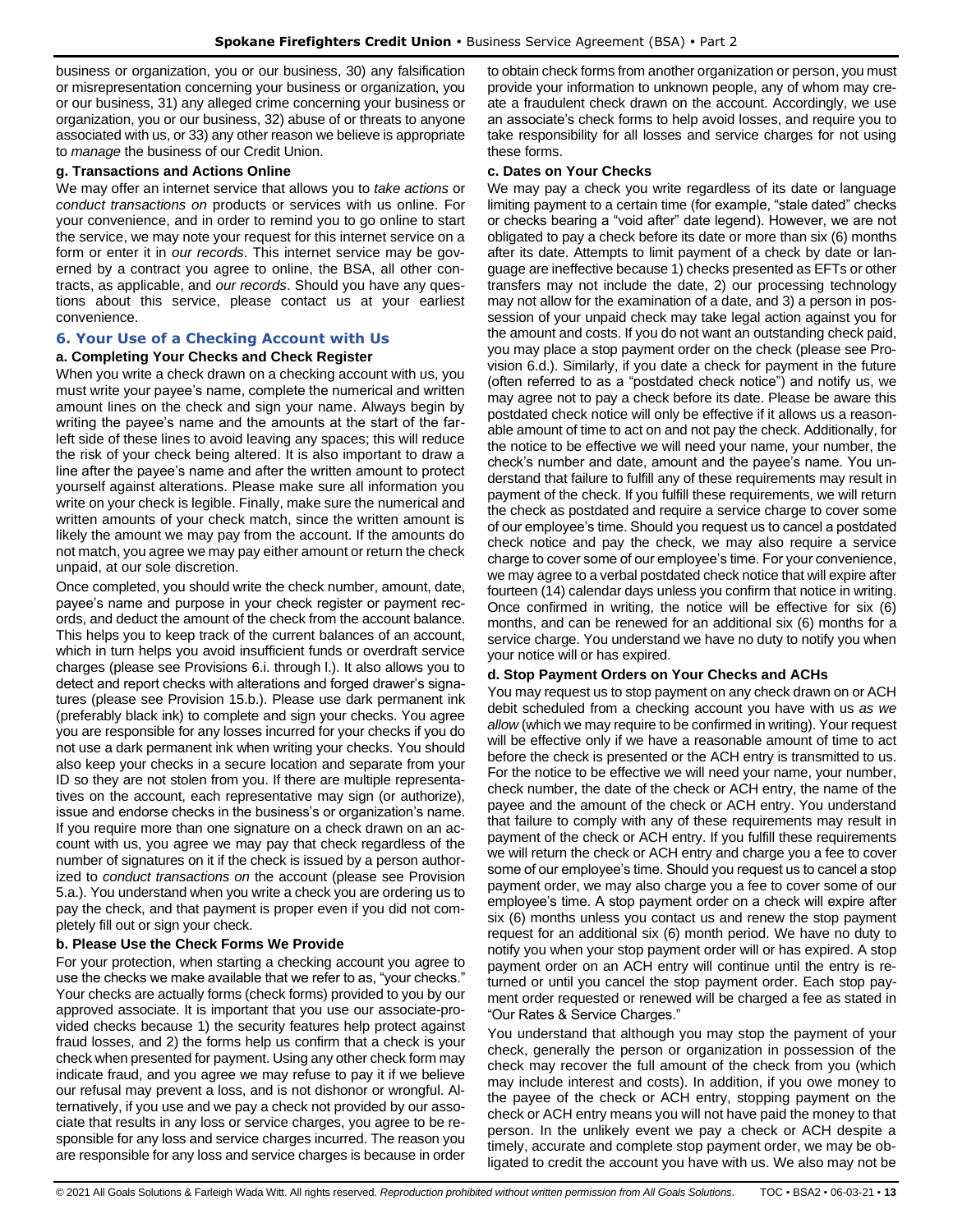obligated to credit the account and you will need to address the matter with the payee. If we issue a credit to the account, you agree to sign or authorize a statement explaining the dispute with your payee, and assist us in taking legal action against any and all persons, businesses or organizations to recover our loss. You understand if you repeatedly place stop payment orders on your checks drawn against insufficient funds, we may consider that account abuse and may terminate the account.

#### **e. No Stop Payment on Our Cashier's or Teller's Checks**

If we provide you with one of our checks that is payable to you or that you have requested us to make payable to another person, business or organization, it is your sole responsibility to make sure you want the person, business or organization to be paid with the check before you deliver the check to that person, business or organization. You understand that if you give our check to a person, business or organization, and afterwards become displeased with the person, business, organization or *transaction* and do not want the check paid, *we will not be able to stop payment on our check.* If you have any doubt about the person, business, organization or *transaction*, do not give the check to that person, business or organization, since we will not be able to stop the payment of the check. Should you change your mind and decide not to use one of our checks, you may return the actual physical check to us and request a refund for the amount of the check.

#### **f. Conversion of Checks to Electronic Fund Transfers**

In some circumstances, a person, merchant, business or organization can convert your check and check information into an EFT and debit the account you have with us. The conversion of your check to an EFT is covered by "Our Electronic Funds Transfer Terms," which is part of the BSA (and is found at the end of this Part 2). You agree we may honor the EFT and debit the account just as if the original check was presented for payment. Should a person, business or organization convert your check to an EFT, you will have to contact that person, business or organization if you wish to access a copy of your check. You understand that if we return your check to a business or organization unpaid for insufficient funds or stop payment, the business or organization may try to re-present the check as an EFT. The EFT that represents the dishonored check will be treated as a re-presented check.

## **g. Presentment of Your and Our Checks**

For your and our protection, compliance purposes and to cover costs for our members, we may require any person presenting your or our check to comply with our due diligence requirements before we pay the check. These requirements may include, but are not limited to, the presenter supplying us with her or his ID, SSN, birthdate, physical address and authority to present (negotiate) the check. We may also require the person to sign a statement of receipt, place her or his thumbprint or fingerprint on the check and pay a service charge. If a check is payable to two or more persons (whether payable sequentially or together), we may require all payees or endorsers to sign the check in-person at our Credit Union (or *as we allow*) to assure all endorsements are valid. You agree that if a person presenting a check declines to carry out any of these requirements, we may refuse to pay the check, and that our refusal is not dishonor or wrongful since this person has not complied with our presentment requirements. (A presenter always has the option to deposit and receive funds for the check at the presenter's own financial institution). For your and our protection, checks presented after our 2 p.m. cut-off hour may be treated as if presented on the next business day we are open. You agree to be responsible for legal advice we require regarding any matter concerning a check drawn on an account you have with us (please see Provision 1.g.). Also, for your and our protection and security, we may pay a person presenting your check with our check or an EFT, and we may decline to pay this person with cash. You understand and agree that payment with our check is not wrongful since this person can obtain cash by depositing the check at her or his own financial institution. Additionally, for your and our protection and

security purposes you agree we may pay any person (including you) presenting our check with a limited amount of cash, our check or an EFT, and may decline to pay the check entirely with cash. You understand and agree these payment options are appropriate since a person presenting our check can obtain cash by depositing the check at her or his own financial institution, and we can schedule the delivery of cash to you on your request, for which there may be a service charge.

#### **h. Our Use of Automated Collection and Payment Processes**

We use electronic check deposit, transmission, presentment, payment and return technology to *manage* the greatest number of checks in the most cost-effective manner for the benefit of the members of our Credit Union. These automated processes rely on and can only recognize information in the Magnetic Ink Character Recognition (MICR) line at the bottom of the check, which contains your number, amount of the check and check number. To achieve these cost efficiencies for our members, you agree when we pay or take a check for deposit and collection we may disregard all information on the check (including notes and legends) other than 1) the identity of the institution the check is drawn on, and 2) the information encoded in the MICR line (whether consistent with other information on the check or not). You also agree when we pay a check without physically or visually examining it, it does not mean we failed to exercise ordinary care in paying the check.

#### **i. Determination of Available Balance to Pay Items**

Checks and other *transactions on* a checking account with us are paid based on your available balance, and not the actual balance. Your actual balance is the actual amount of funds in the account (based on credits and debits posted to the account at that time). Your available balance is generally equal to the actual balance, less the amount of any holds placed on recent deposits, holds placed for other reasons, and holds for pending *transactions* (such as debit card purchases) we have authorized but have not yet posted to the account. If an item presented for payment against the account exceeds the available balance, we will treat it as presented against insufficient funds even if the actual balance exceeds the amount of the item (please see Provision 6.k.).

## **j. The Order in which Checks and Other Items are Paid**

In general, we pay checks and other *transactions* in the order they are presented to us, regardless of when you issued or authorized them. Insufficient funds balances on accounts may result from 1) checks paid, 2) holds on funds of deposited checks, 3) ACH debits such as online bill payment *transactions*, 4) payments authorized by a representative or other withdrawal requests, 5) items deposited by a representative and returned unpaid by the paying institution, and 6) imposition of requested or required service charges. Checks and ACH debits may be presented to us in batches or data files, and are paid when we process the data file. Checks in the same data file are processed in the order in which they were received. Checks presented for payment at our branch are processed at the time of payment. Debit card *transactions* are processed when transmitted to us, which may occur immediately or up to several days later. You understand that the merchant or its processor (and not us) determines when the *transaction* will be transmitted to us. When a merchant obtains authorization for a debit card *transaction*, we place a temporary hold against the funds in the account for the amount of the authorized *transaction*. In some cases, such as restaurants, gas stations, or car rental *transactions*, there may be a hold for an initially authorized amount, but the *transaction* is submitted at a different amount. You should be certain there are sufficient funds in your available balance at all times to pay checks or *transactions*, or they will be handled according to the overdraft and insufficient funds *terms* of the BSA, or paid under one of our check overdraft services if applicable. This Provision reflects our practices in effect at the time the BSA was prepared. You agree we may change these practices at any time without prior notice to you to address data processing constraints, changes in law,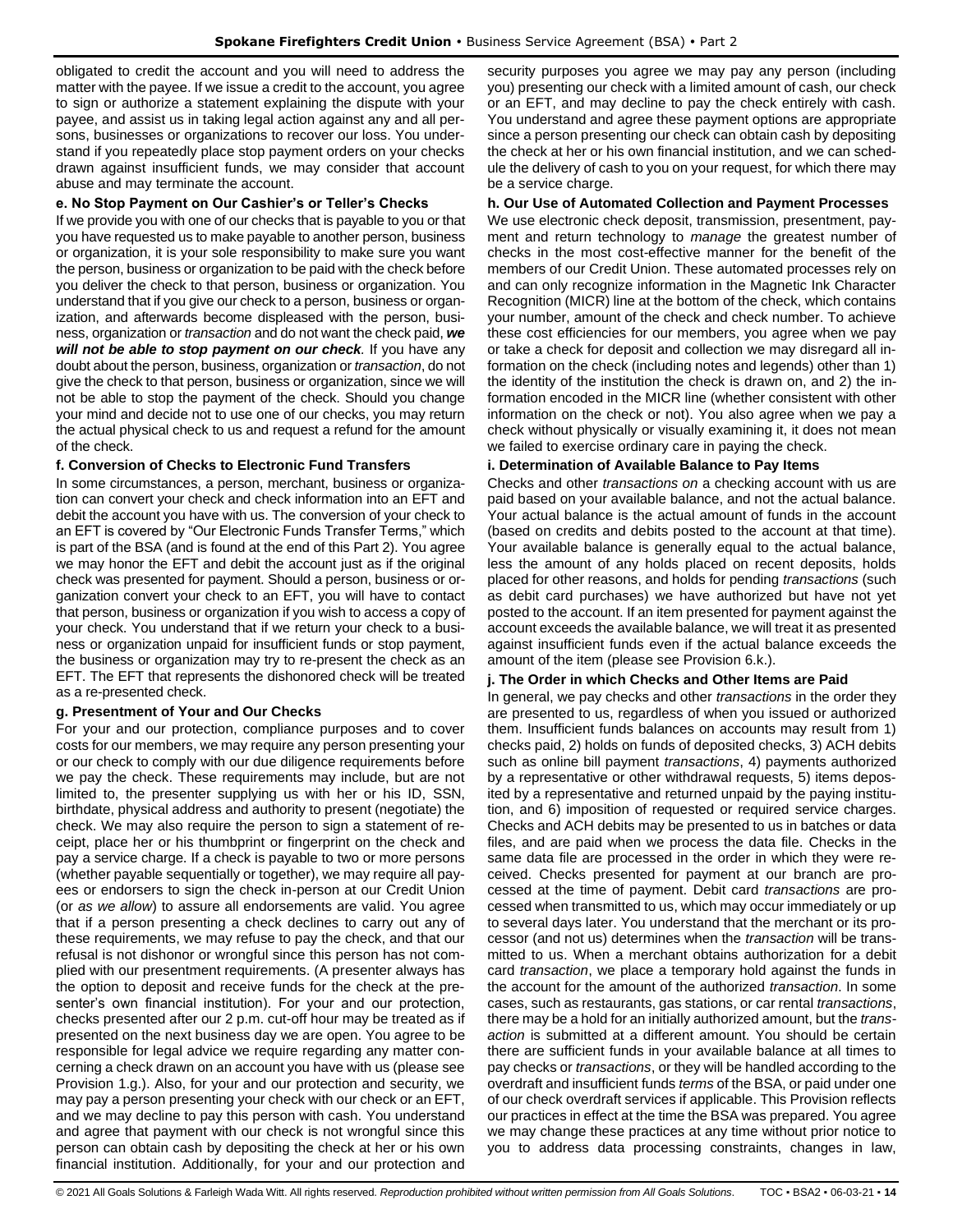regulation, clearing house rules or to *manage* the business of our Credit Union.

#### **k. Insufficient Funds to Pay Checks and Other Items**

If the available balance of funds in a checking account are not sufficient to pay a check or other item presented on the account, we may return it for insufficient funds, and require a service charge for the dishonored check or item (as explained in Provision 9.). You understand we have no duty to notify you if there are insufficient funds to pay your check or other items drawn on an account: *this is a matter you must pay attention to and are responsible for*. If we pay a check or transfer that exceeds the available balance in an account, you agree to immediately repay us the amount of the paid check or transfer and any charge for that service, unless otherwise addressed by the BSA or other contract with you. If we pay a check or transfer that exceeds your available balance, it does not mean we will pay a check or transfer that overdraws an account in the future. If we charge an account you have with us for any obligation you owe, you understand the balance thereafter may be insufficient to pay a check or item drawn on the account, and we will rightfully refuse to pay the check or item for insufficient funds. If we return an item for insufficient funds, the payee (or the payee's institution) may re-present it. Each presentment against insufficient funds will result in a separate fee. Finally, if we are repeatedly presented with checks or items drawn on an account for insufficient funds, we may consider that account abuse and may terminate the account.

## **l. Payment of Checks & Items that Overdraw an Account**

**1) Account & Lending Overdraft Transfer Payment Services**. To assist you when you want or need your checks and EFTs or other items paid, we may provide you with overdraft payment services. If you qualify for and we agree to provide these services, we will pay your checks or EFTs drawn against insufficient funds by transferring funds from another account or loan to a checking account with us, and require a service charge. Transfers from account(s) to a checking account are covered by the BSA and the "Our Electronic Funds Transfer Terms" disclosure, whereas transfers from a loan to a checking account are governed by a separate loan agreement. You agree we may apply funds deposited to account(s) with us to your outstanding overdrafts and service charges, regardless of the source of the deposit, including directly deposited government entitlements or benefits such as Social Security deposits.

**2) Courtesy Pay Services.** If you have a checking account and are in good standing, you may use the privilege of our Courtesy Pay overdraft service which allows you to overdraft an account up to a set limit of \$500.00. To be in good standing requires that you have a checking or savings account for at least sixty (60) calendar days, be eighteen (18) years of age or older, and to have not caused us a loss. If you qualify, we may pay your overdrafts up to a total of \$500.00 and require a service charge. If you use this service, we will notify you of the amount paid and service charge for each *transaction*, and you will have thirty (30) calendar days to reimburse us for paid checks, EFTs and service charges. For more information about this service, please contact us at 509-484-5650 or toll free at 888- 369-3708.

## **m. Your Lost or Stolen Checks: Notify Us Immediately!**

If your checkbook, a box of checks or a check is lost or stolen, please contact us immediately at 509-484-5650 or toll free at 888-369- 3708. The sooner you contact us, the less liability you have for unauthorized checks drawn on the account, and the sooner we can provide new checks, a new account and new number as required. When you notify us that your checks are lost or stolen, we may require you to sign or authorize a notice (*as we allow*) so we can rightfully refuse to pay the check(s) if presented for payment. You further agree that for your and our protection we may terminate an existing account and provide you with a new account (and potentially a new number to replace your number) to avoid a loss to you or us. In fairness to our members, there may be a service charge for all termination and replacement costs when you lose your checks. However,

there will not be a service charge when your checks are stolen. If you give, mail or send your check to your payee (such as a creditor) who informs you that your check is purportedly lost or stolen, please contact us immediately at 509-484-5650 or toll free at 888-369-3708. When you notify us that your check to a payee is lost or stolen, for your and our protection you agree to sign or authorize a notice (*as we allow*) so we can rightfully refuse to pay the check if presented for payment.

#### **n. Lost or Stolen Cashier's or Teller's Checks**

If one of our cashier's or teller's checks in your possession is lost, stolen or destroyed, you (and your payee if applicable) agree to sign or authorize a notice (*as we allow*) so we may rightfully refuse to pay the check if presented for payment. We may require you (or your payee if applicable) to post a bond, furnish us with collateral or a security interest in collateral, or wait ninety-one (91) calendar days from the date of the check, to receive a replacement check or refund. If you do not receive one of our checks that was sent or mailed to you, you agree to sign or authorize a notice (*as we allow*) so we may rightfully refuse to pay the check if presented for payment. At our discretion, we may require you to post a bond or furnish us with collateral or a security interest in collateral, prior to obtaining a replacement check or refund for our check that you did not receive.

**1) Delivery of Our Checks to You.** When you request one of our cashier's or teller's checks and are unable to take possession of the check in-person, we may send the check to you by a secure delivery service. This service may include but is but not limited to using Federal Express or United Parcel Service, which require your signature and proof of receipt. We use this secure method to deliver our checks for your and our protection to assure only you receive the check, and to spare you from having to post a bond and/or furnish collateral. Since this service is for your convenience and protection, you may be responsible for the cost of this method of check delivery. If you authorize us to deliver the check to you by regular U.S. mail, you agree to all time delays and to repay all costs and losses if the check is lost or stolen.

#### **o. Your Checks & Family Members, Friends and Employees**

If you report your check has been forged or altered, we will investigate the potential crime. If we determine your family member, friend or employee committed or assisted with the crime, we will investigate your use of ordinary care in the matter. If we determine you failed to use ordinary care (i.e., were negligent) in handling or managing the check (or your ID), you agree to take responsibility for recovering any loss for the check. You understand you, like each member of our Credit Union, are in the best position to both prevent and address the crime with your family member, friend or employee, rather than imposing the cost on the members of our Credit Union.

## **p. Right to Refuse Payment for Potential Risks**

For your and our protection, we may refuse to pay any check or item we believe has a potential payment or fraud problem. Payment problems include, but are not limited to, insufficient funds, stop payment, closed account, illegible checks or checks or items written in a language other than English. Fraud problems include, but are not limited to, alterations and forgeries. You understand our non-payment or non-action under these circumstances is beneficial to you because it protects your funds and reduces the risk of loss and is therefore not wrongful. Alternatively, if we believe there is a fraud problem with your check and the presenter is the perpetrator of the fraud, you agree that for your and our protection we may retain the check to determine if it is fraudulent. You understand that our retention of the check protects you and us from incurring a loss on the account. You also agree that retaining the check is not wrongful because it may substantiate the commission of a crime, and its retention eliminates potential additional crimes. Following appropriate due diligence, if we determine the check is not fraudulent, we will either pay the check or offer to return it to the presenter. Finally, if we believe there is a fraud problem with your check and the presenter is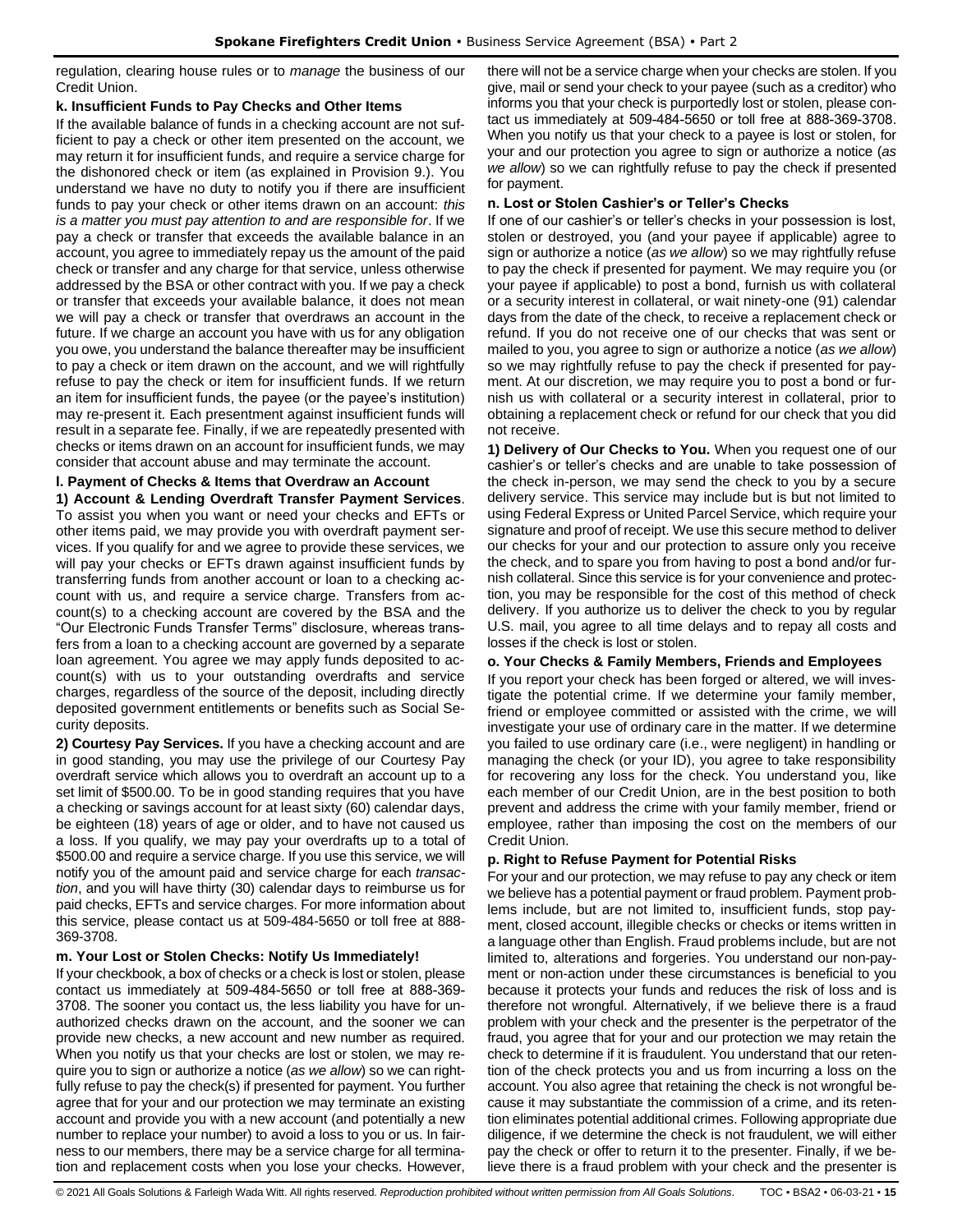not the perpetrator of the fraud, you agree that for your and our protection we may note the type of fraud on the face of the check before returning it to the presenter to alert branches and other institutions of the potential fraud problems with the check. Our action or inaction in these circumstances is purely at our discretion. You agree we are not required to take or refrain from taking any particular action on any of these matters.

## <span id="page-15-0"></span>**7. Your Deposits to an Account with Us**

*Please see our "Summary of Our Service for Your Checks Offered for Deposit" for an overview of our check deposit services.*

#### **a. How You May Deposit Funds**

You may make deposits to an account with us *by any method we allow*, including in-person, mail, phone, online, ATMs, night depository, wire transfer and EFT. You may deposit funds in the form of cash (U.S. dollars), check, wire transfer and EFTs as we offer.

#### **b. Our Rights on Your Deposit**

When we agree to take your deposits we are providing you a service by saving you the time and expense of having to go to the paying institution to receive your funds. In providing this service, we will credit the amount of the deposit to the account you have with us. However, depending on the type of deposit, we may hold some or all of the funds from the deposit. We may also refuse or return a deposit if we believe it is necessary to prevent you and us from incurring a loss. If we elect to hold the funds from your deposit the time period for the hold will depend on 1) the type of deposit (cash, check, wire, etc.), 2) the amount, 3) the account it goes into, 4) the source of funds, 5) our ability to verify persons, organizations and institutions issuing, negotiating and making payment, and 6) any other facts we consider important. In addition to this Provision, we encourage you to review "Funds Availability of Deposits," which is part of the BSA and found at the end of this Part 2. You understand if we make funds available to you from a check you deposit (in cash or otherwise) we are only *providing you with credit,* and are not *cashing, promising or guaranteeing payment of the check you deposited*.

Please be aware any check you deposit that is drawn on another financial institution can come back to us for a number of reasons. For reference, we group these reasons into two categories: nonpayment reasons (such as, but not limited to, insufficient funds, stop payment, closed account) and fraud reasons (such as, but not limited to, alterations or forgeries). It may take as many as nine days (seven business days and two weekend days), and in some instances more, for your deposited check to be returned by the paying institution for a nonpayment reason. If there is a fraud problem with the check, the paying institution may make a claim against us (even after the check has been paid) and demand repayment for the amount of the check for several years after you deposit the check (the number of years varies by state). If your deposited check is returned unpaid or we are required to repay the amount of the check for any reason, you are responsible for the amount of the check and all related service charges and costs. Accordingly, when we take your checks drawn on other institutions for deposit, to attempt to prevent losses for you and us, you agree we may hold the funds from the deposited check for a period of time. Also please see "Funds Availability of Deposits" at the end of this Part 2.

If we have reasonable cause to doubt collectability of a check you offer for deposit (typically for a nonpayment or fraud reason), we may hold the funds from the check. If we hold the funds in a checking account, we will provide you with a notice of the status of your deposit and when the funds will be available. If we believe there may be a problem with a check, we may choose to not take the check for deposit unless you agree that we may place an extended hold on the funds of the check offered for deposit. The extended hold is for your and our protection to determine if the check will be paid or is not subject to a fraud claim. In such cases, if you do not want us to place an extended hold on the funds, please tell us before we have processed the check for payment and we will return the check to you so you may obtain payment elsewhere.

In some instances, we may require the check to be deposited into a savings account that has transactional limitations, with the funds held for an extended number of days. We may provide you with a notice of the status of your deposit and when the funds will be available. We may choose to not allow you to deposit the check unless you consent to an extended hold on the funds of the check. The extended hold is for your and our protection because it gives us time to attempt to determine if the check will be paid and is not subject to a fraud claim. If you do not want us to deposit the check to a savings account and place an extended hold on the funds, please tell us before we have processed the check for payment and we will return the check to you so you may obtain payment elsewhere.

On your request and consent, we may also send a check you offer for deposit for special collection. Special collection means that we will not deposit the check in an account, but rather send the check directly to the paying institution for payment (for which there may be a service charge). You understand if we send the check for special collection, no funds will be deposited to an account you have with us until the paying institution agrees to pay the check. If we send the check for special collection it may take an extended (indeterminate) amount of time for the check to be finally paid. If you do not want us to send a check you offer for deposit for special collection, please tell us and we will return the check to you so you may obtain payment elsewhere.

Please be aware that we have no way to guarantee that any check you offer for deposit that is not drawn on our Credit Union will not be sent back to us for a nonpayment, fraud or other reason that requires us to repay the amount of the check. This is true even if we place a hold on funds from the check or send it for special collection. You understand if the check comes back to us and we are required to repay it, you are responsible for the amount of the check, and all related service charges and costs. You also agree that before you deposit a check, you will tell us about any circumstances or information you are aware of that could indicate the check may not be paid, or may be fraudulent or issued in connection with an illegitimate, unlawful or fictitious *transaction* or enterprise. You understand, regardless of the facts, circumstances and information you disclose about the check, you are still completely responsible for the amount of the check and all service charges and costs if it is dishonored, returned or a claim is made. Further, you understand that for your and our protection, prior to or after your deposit, should we believe there is a problem with the check you have offered for deposit, we may refuse to take the check and may return it to you so you may obtain payment elsewhere. Alternatively, if you request us to take a check for deposit and we believe there is a fraud problem with the check, for your and our protection you agree we may retain the check to determine if the check is fraudulent, and if so, the identity of the perpetrator of the fraud. You understand that our retention of the check protects you and us from incurring a loss on the check. You agree that in such cases, our retention of the check is not wrongful because the check may substantiate the commission of a crime, and our retention of the check avoids additional potential crimes. Following appropriate due diligence, if we determine the check is not fraudulent, we may take the check for deposit or return the check to you. Finally, if we believe there is a problem with a check and elect to return the check to you, you agree we may note the problem on the face of the check to alert branches and institutions of any potential fraud or nonpayment problem. You understand that if you do not want us to retain or make a notation on a check with a potential problem, you should not offer the check to us, because once the check is offered for deposit it has potentially involved us in a criminal or nonpayment and collection matter.

## **c. How to Endorse a Check You Wish to Deposit**

When you wish to deposit a check payable to you in an account with us, please turn the check over and locate the designated place for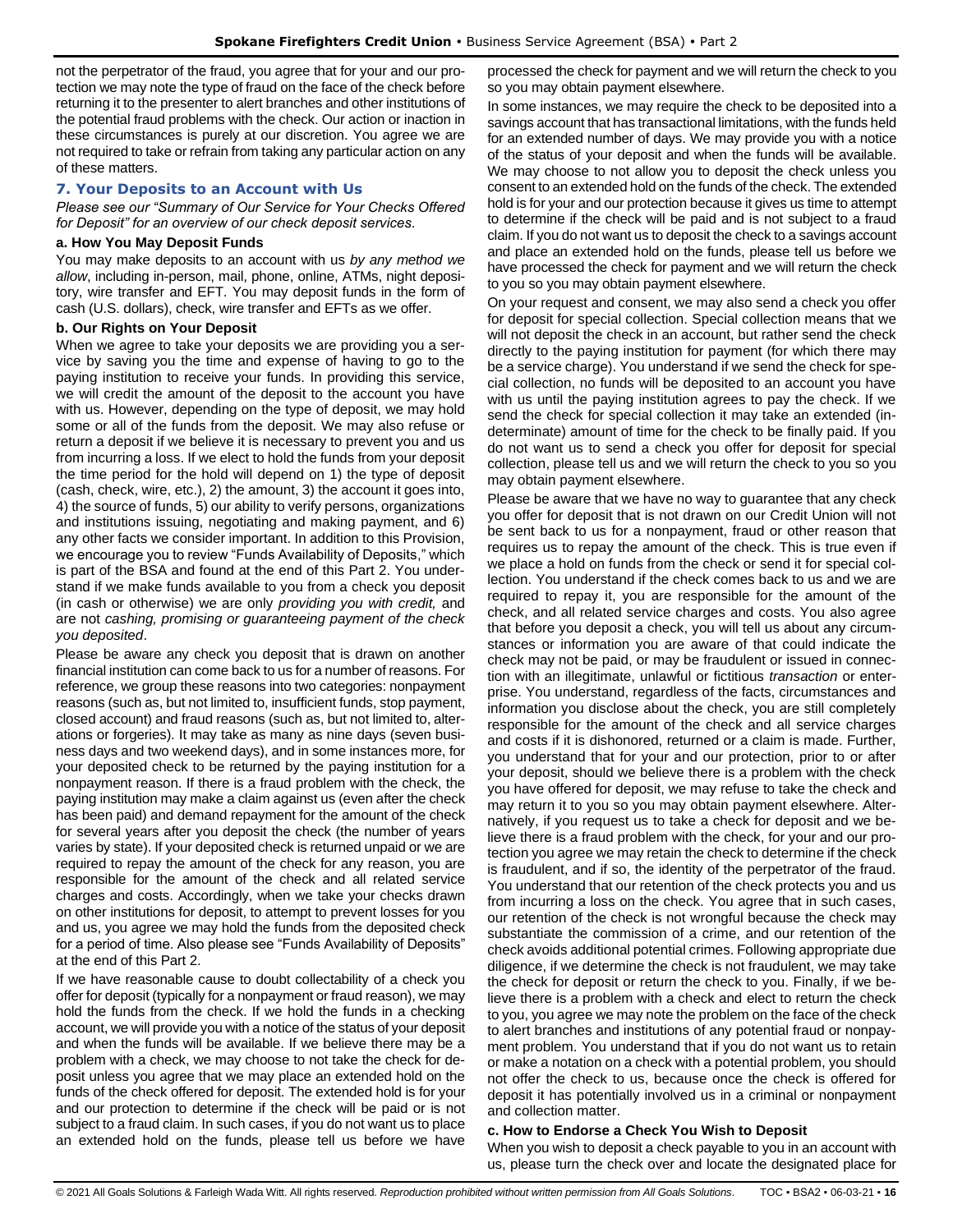your endorsement on the back of the check at one end (which may have pre-printed lines). We recommend you write the words "For Deposit Only," sign your name beneath those words, and write your number beneath your signature in the endorsement space. If there is no designated endorsement space (or lines) on the back of the check, please write "For Deposit Only," sign your name and write your number in the blank area no more than one and one-half (1½) inches from the top edge of the check. For all mobile check deposits, you must endorse the original paper check with your signature and write: "FOR SFCU MOBILE DEPOSIT ONLY" in the endorsement area. Please make sure the endorsement language, signature(s) and number go on the back of the check at the top edge, and are no more than one and one-half (1½) inches from the top edge of the check. Endorsing the check in any other way may risk the account not being credited for the amount of the check.

You agree we may ignore any other language or markings on the check, and you will be responsible for any loss that results from endorsements, language or markings inside or outside of your designated endorsement space. Also please use dark permanent ink (preferably black ink) for all endorsements, since you are responsible for any losses incurred for not meeting this requirement. Finally, you should use our deposit slips and envelopes when making your deposit. You understand you may not deposit 1) a substitute check without our consent, or 2) a substitute check or similar item you have created or for which no institution has made the substitute check warranties and indemnity. If you do so, you agree to indemnify us for all losses we incur in connection with the substitute check or item.

## **d. How to Write Your Check for Deposit with Us**

If you want to write a check drawn on an account you have at another financial institution, and deposit it into an account with us (in order to receive money back for the deposited check), please complete the check as follows. Make the check payable to yourself as the payee, and then complete and sign the check. Turn the check over and write "For Deposit Only" on the top of the back of the check, sign your name below this language along with your number and offer the check to us for deposit. While your check will be treated as any other check offered for deposit that is drawn on another institution, should you have an immediate need for cash or credit, please let us know. We have a number of ways we may be able to assist you.

## **e. Authority to Negotiate Checks and Endorsements**

We may take checks for deposit into any accounts you have with us, and recommend you endorse all checks you deposit. If we take a check for deposit without your endorsement, you agree that your liability for the check is the same as if you had endorsed it. If there are multiple representatives on the account, each representative may endorse and deposit checks for the business or organization. For identification and tracking purposes we may place your number on any check you offer for deposit. If you do not want your number on a check, please tell us and we may return the check to you to obtain payment elsewhere. For your and our protection, we may confirm the endorsement on any check you offer for deposit, and require you to carry out specific endorsement requirements for business, insurance or government checks.

If you wish to deposit any check payable to two or more persons, businesses or organizations (whether negotiable sequentially or together), we may require the check to be endorsed (or re-endorsed) in-person at our Credit Union by everyone required to endorse the check. However, we may choose to take such a check for deposit regardless of the number of endorsements on it (or whether those endorsements were made in-person at our Credit Union) if the check is deposited by you or a person you have authorized according to the BSA. For checks not made payable to you as the payee (or endorsee), we may require proof 1) of your authority to endorse a check on behalf of another person, business or organization, and 2) that any endorsement on a check prior to your endorsement is authentic and authorized. These measures are necessary so we

can provide you with our check deposit services and for your and our protection. You agree to be responsible for legal advice we require regarding any matter concerning a check you offer for deposit (please see Provision 1.g.). Finally, if you send us a check for deposit (payable to you or us) and do not specifically tell us in writing what is to be done with the check (i.e., you do not explain the exact purpose or reason you are sending the check to us, such as for a loan payment), we may deposit the check to either a checking or savings account you have with us.

## **f. Your Options for Direct Deposit Services**

We offer direct deposit services that allow you to preauthorize deposits to accounts with us or preauthorize transfers from accounts with us (such as regularly-scheduled payments to creditors). You must initiate direct deposits by a method acceptable to the initiator of the deposit. You understand we may refuse and return any or all funds transfers for any lawful reason. Should we be required to reimburse the federal or state government or other initiator of a transfer for any payment directly deposited into an account you have with us, you agree we may deduct the reimbursed amount from the account, and may recover any amount you owe according to the *terms* of the BSA unless otherwise required by law. If you file for bankruptcy and do not cancel a direct deposit authorization to an account, you agree we should continue to apply your direct deposits according to the instructions previously given to us.

## **g. Deposits Made at a Night Depository**

If you make deposits at a night depository, you agree to use any special container, bag or envelope we may require. You understand we access night depositories only once on each business day we are open. Containers, bags or envelopes placed into the night depository before we access it are processed that business day, whereas those placed after we access it are processed the next business day. Night depositories are opened and items placed in the depository are removed and logged in the presence of two (2) of our employees or associates. The contents of each container, bag and envelope is counted, and we issue a credit to the account on the deposit ticket accompanying the deposit for the amount, as indicated by our count.

You agree we are a bailee of items placed in the night depository (i.e., we are simply in possession of the container, bag and envelope) until we have opened the containers, bags and envelopes, verified the contents, and credited the contents to an account you have with us or returned the container, bag or envelope and contents to you. You acknowledge that our count of any deposit placed into the night depository is the final determination of the contents of a container, bag or envelope placed in the depository. We will use reasonable efforts to notify you of any difference between the amount of a deposit we counted and that shown on a deposit ticket, though we will not be liable for any delay or failure of this notification. No deposit is considered to have been made until we have removed it and processed it as explained in this Provision, and a credit has been issued to the account you have with us. You agree you will be responsible for any damage to the night depository or delay in crediting deposits if you use a container or bag other than those we supply or you do not follow our instructions on the use of envelopes. You understand and agree the procedures explained in the BSA are commercially reasonable, and if we follow these procedures, we are not negligent in handling items placed into the night depository.

## **h. Taking Checks from You for Deposit is a Service**

You understand that in handling checks, drafts, items, images or money you wish to deposit, we are providing you a valuable service. Not only are we saving you the time and expense of having to take checks or items to the institution they are drawn on and present them in-person for payment, we are also safeguarding and paying dividends/interest on your money. While we are pleased to provide you with this service when collecting the payment of your deposited checks or items, we act only as your agent, and assume no responsibility for the checks or items beyond using ordinary care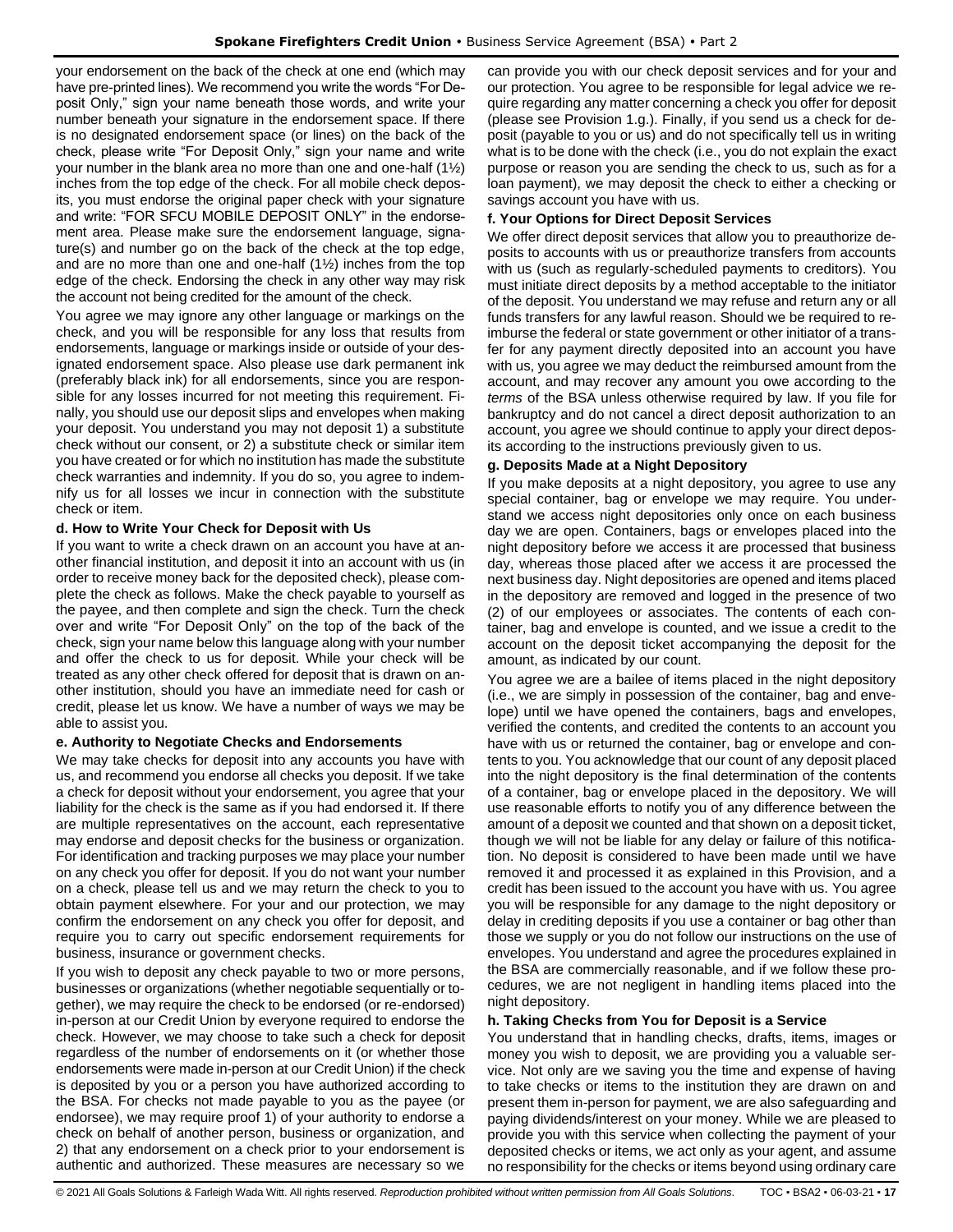as a depositary institution. We are also not responsible for any deposit sent by mail or made at an unstaffed facility (for example, an ATM not at a branch) until we actually receive the deposited item or money. We are not liable for the negligence or default of any correspondent institution or for loss in transit, and each correspondent will only be liable for its own negligence. You agree we may send any check offered for deposit for special collection, as explained in Provision 7.b. You further agree we have the right to charge an account you have with us for any check taken for deposit should it become lost in the collection process.

#### **i. When Your Deposits Will be Credited to an Account**

Deposits to an account with us will generally be credited on the business day of the deposit. Deposits made after our end of business day or on a Saturday, Sunday or holiday, will be credited to the account on the next business day we are open (please see "Funds Availability of Deposits" at the end of this Part 2). Deposits made at unstaffed facilities (for example, an ATM not at a branch) will be credited to an account on the day funds are removed and processed by us. Deposits of coin or currency will not be finally credited until we have counted the deposit and confirmed the amount. If we are aware of a discrepancy between the amount on a deposit slip and the cash or checks we count, we will provide you with a notice of the discrepancy mail or other method that is accessible to you. In rare instances, an actual discrepancy may not be detected. In such cases, the amount credited will be the final amount of your deposit unless you or we discover the discrepancy and are able to correct it without loss to the Credit Union. Credit to an account you have with us for funds deposited is conditional (provisional) until we are actually paid for the deposited items (i.e., when we receive final payment). Checks drawn on an institution or organization outside the U.S. may be handled on a special collection basis only (as explained in Provision 7.b.), to attempt to prevent a loss for you or us on the foreign check.

#### **j. When We Do Not Take a Check for Deposit**

For your and our protection, we may decline to take a check from you for deposit if we believe the check has a potential nonpayment, fraud or other problem. Nonpayment problems include, but are not limited to, insufficient funds, stop payment, closed account, illegibility or checks or items written in a language other than English. Fraud problems include, but are not limited to, potential alterations and forgeries. We may also decline a check that we have agreed is ineligible for deposit under this or any contract you have with us (typically for the type or amount of the check when deposited online or at an ATM). You understand that when we decline to take a check from you for deposit, we are providing you with an important service by sparing you from being obligated to us for the amount of the check and all related service charges and costs if the check is dishonored and returned or a claim is made.

#### **k. Erroneous or Fraudulent Deposits to an Account**

If a deposit, payment or other credit (whether by check, cash, EFT, wire or otherwise) is made in error or by fraud to an account you have with us, we may debit the account for the amount of the erroneous or fraudulent deposit, payment or credit. We may do so without notice to you, regardless of when the original deposit, payment or credit took place. If you withdraw any or all of the funds erroneously or fraudulently deposited, paid or credited to an account or you, you agree you will reimburse us for the amount of the erroneous or fraudulent *transaction*, plus all dividends/interest paid on the erroneous or fraudulent amount, along with all service charges and costs.

## **l. Your Responsibility for Unpaid Deposits and Claims**

All deposits or other credits to an account (including checks, items, EFTs, ACH transfers, wire transfers, etc.) are subject to being paid (they are "provisional"). This means if we do not receive final payment on any deposit or credit, we will charge an account you have with us for the amount of the unpaid check or item and a return service charge. Further, if we incur a service charge or any cost to collect a check or item deposited by you, we may charge that service charge or cost to the account you have with us. If the amount in the account is not sufficient to cover the unpaid check or item, and all related service charges and costs, you are responsible for the difference.

After we have received final payment, we refer to these deposits as collected items. If any check or other item deposited to an account is returned to us for any reason, we have the right to charge the account you have with us for the amount of the check or item, plus any service charge incurred. We may charge an account regardless of whether the amount of the check or item was available for your use or not. If any check or other item credited to an account you have is returned to us for any reason, you waive your right to any notice of non-payment or dishonor for the check or item. For your benefit and ours, you agree we may pursue payment of a dishonored check or other item at any time, including giving the financial institution the check or item is drawn on extra time beyond any midnight deadline limits.

Furthermore, if anyone makes a claim against us based on a check or other item credited to an account you have with us, we may charge the account for the amount of the check or item and all service charges and costs even if you have already received final credit and withdrawn the funds. Such claims may include, but are not limited to, forged or missing endorsements, alterations or conversion. If the amount in the account is not sufficient to cover the claim on the check or item, and all service charges and costs, you are responsible for the difference. Finally, even if we provide you with *immediate availability of funds* for your deposited check or other item, you are responsible for the amount of the check or item and all related service charges and costs if we do not receive final payment or whenever a claim is made.

#### **m. Your Deposit Returned as a Substitute Check**

Any check drawn on another financial institution that you deposit in an account you have with us can come back to us for a nonpayment, fraud or other reason. When a check you deposited is sent back by another financial institution, under federal law that institution may send the check back to us as a "substitute check." A "substitute check" is a paper image of the front and back of the original check that satisfies certain legal requirements. The front of a substitute check states: "This is a legal copy of your check. You can use it the same way you would use the original check." If the check you deposited is sent back to us as a substitute check, we will debit the account you have with us for the amount of the check and all service charges and costs owed to us. If the account with us is not overdrawn, we will return the substitute check to you along with a notice that explains your rights when you receive a substitute check. Should you have any questions about checks being returned as substitute checks, please contact us during business hours and we will be happy to assist you.

## **n. Depositing Checks Through a Mobile or Online Service**

We may offer an internet service that allows you to deposit checks to an account you have with us online. For your convenience, and in order to remind you to go online to start the service, we may note your request for this service on a form or enter it in *our records*. This internet service is governed by the contract you agree to online, the BSA, all other contracts, as applicable, and *our records* (please see Provision 7.c. for endorsement requirements for checks deposited by image). Should you have questions about this service, please contact us at your earliest convenience.

## <span id="page-17-0"></span>**8. Your Dividends (or Interest) and Our Rates**

The dividends/interest earned on account(s), the dividend/interest rates, balance requirements, annual percentage yields, compounding, crediting and *terms* are provided to you in "Our Rates & Service Charges" of the BSA. Some of this information is also in your periodic statement. To serve the best interests of the members of our Credit Union, we may change or add account dividend/interest rates and annual percentage yields from time to time as explained in that disclosure and this Part 2. You understand you may request and confirm the rate on any account or your information in *our records*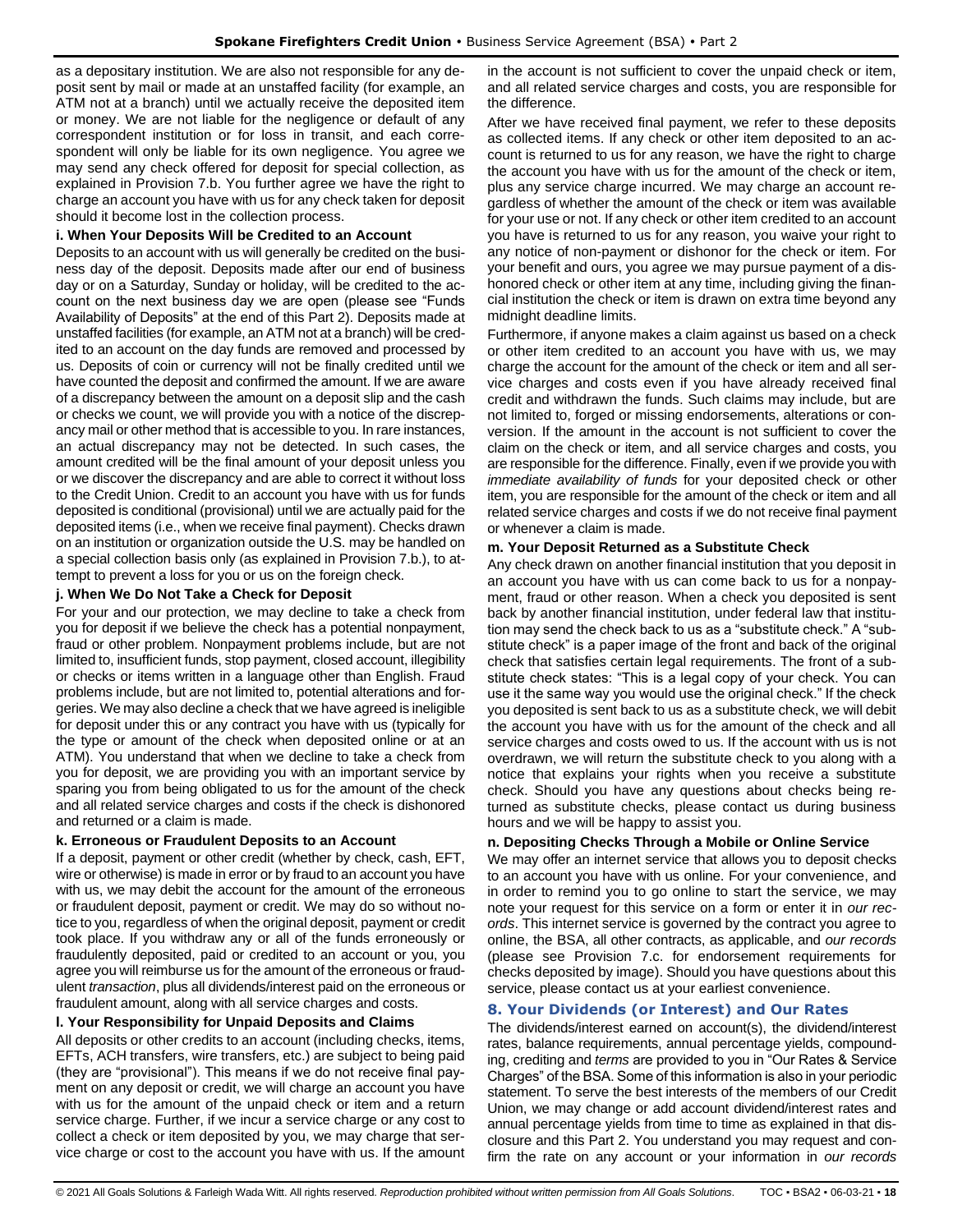(particularly for a term account), or request a copy of the disclosure, by contacting us during business hours. You may also review and confirm the rates on accounts on your periodic statement or through the use of internet services we offer. Further, you can access "Our Rates & Service Charges" of the BSA (along with this Part 2 and all our disclosures) on our website.

You may also confirm the rate on a loan by contacting us any time we are open for business.

#### <span id="page-18-0"></span>**9. Our Services, Related Service Charges & Costs**

We require the payment of service charges and the reimbursement of costs in two circumstances: 1) for products and services that we provide, or services you incur, or 2) as a result of another person's, organization's or your requests or claims for funds or information concerning you or the products and services you have with us. (Please see the definition of "Service Charge" in Provision 1.e.) The amount of each service charge is provided or accessible to you in "Our Rates & Service Charges," and may be noted in your periodic statement. In general, there will be a service charge to cover some of our employees' time and other costs of *managing* a product or service, *action* or *transaction*, or addressing any request or claim for information or funds. We require service charges so that each member is responsible for the cost of each product, service, *action*, *transaction*, request or claim applicable to that member, rather than imposing that cost on the members of our Credit Union. To serve the best interests of the members, you understand and agree we may change or add product and service charges from time to time. We will notify you of changes and additions as explained in the BSA or as required by law. We would be pleased to show you a number of ways to reduce service charges by maintaining sufficient funds to pay checks and EFTs, timely payments on obligations or through the use of the internet services we offer. For help with these cost-savings recommendations, please contact us any time we are open for business.

You may also confirm the amount and reason for a service charge related to a loan by contacting us any time we are open for business.

## <span id="page-18-1"></span>**10. Funds Held in Accounts with Us are Insured**

We are committed to protecting our members' savings and deposits held with us. In addition to the strength provided by our capital, members' funds are insured at a minimum of \$250,000 for each member by the National Credit Union Share Insurance Fund (NCUSIF). If you are interested in learning more about the account insurance coverage for your funds, please contact us at your earliest convenience.

## <span id="page-18-2"></span>**11. Maintenance of Products and Services with Us**

Because you are a valued member, we strive to provide you with excellent service when assisting you with the accounts, loans, products and services we maintain and *manage* for you. To assure you are aware of the advantages of membership and new product and service opportunities that may benefit you, you agree we may contact you by any method you have consented to as explained in the BSA. We maintain and *manage* the accounts, loans, products and services you have with us (and your *actions* and *transactions* on the same) to assure they are active, operational and beneficial to you, and to provide you with the best financial service possible. You, in turn, maintain products and services by using or retaining them with us. By maintaining the products and services you have with us and allowing us to maintain and *manage* them for you, you confirm your ongoing consent to the BSA, your other contracts, as applicable, and any changes and additions we make to them from time to time. Should you have any questions about the maintenance and *management* of our products and services, please contact us during business hours and we will be happy to assist you.

## **a. Safeguard all Information and Documents**

You may request to review and access a copy of your information and *documents* in *our records* for products and services any time we are open for business. Please be aware that a copy of your information or *documents* may contain all your personal financial information, along with passwords, codes, PINs and other data to access the products and services with us. If you request a copy of your information or a *document*, you agree it is your responsibility to keep all information and *documents* confidential, in a secure location, and assure that no one else can access them. If any of your information, *documents*, checks or cards are lost or stolen, please contact us immediately to minimize your liability (please see Provisions 12. and 15.). In fairness to the members, if a copy of your information or a *document* you requested or your passwords, codes, PINs or other data, is/are lost or stolen, we will investigate your use of ordinary care in the matter. If we determine you failed to use ordinary care (i.e., were negligent) in handling or safeguarding a copy of your information or a *document* or any access information, and your negligence contributes to a loss from *actions* or *transactions*, you may be responsible for all losses, costs and service charges that we incur as a result of the loss or theft.

#### **b. Reviewing Products and Services with Us Online**

We may offer an internet service that allows you to review and maintain the products and services you have with us online. For your convenience, and in order to remind you to go online to start the service, we may note your request for this internet service on a form or enter it in *our records*. You understand this service may be governed by the contract you agree to online, the BSA, all other contracts, as applicable, and *our records*. Should you have any questions about these services, please contact us at your earliest convenience.

#### **c. Lack of Capacity and Undue Influence**

If we believe you do not have the capacity to *take actions* or *conduct transactions*, or a person is exerting undue influence over you, we may act to prevent losses for you and us (though are not obligated to do so). Such measures include, but are not limited to, 1) declining to follow instructions, 2) suspending all methods to access the accounts and any loan or line of credit (or any other product or service) with us, 3) placing a hold on the funds in the accounts (as explained in Provision 19.b.) with us, 4) performing due diligence to determine if you have the capacity to *take actions* or *conduct transactions* or are a victim of undue influence over your affairs with us, and 5) notifying the appropriate authorities. Though we may undertake any of these activities, you agree we are not required to do so. You further agree we may continue the hold on the funds and decline all requests and the continue suspension of all methods to access the products and services you have with us, until we 1) determine that you can personally handle your own business and affairs and/or are not the victim of undue influence, or 2) receive lawful notice instructing us otherwise.

#### **d. Computer System and Internet Service Disruptions**

While we do our best to minimize disruptions to our internet services, website, phone system and any other component of our *computer system*, disruptions may occur on a planned and unplanned basis. We strive to restrict such disruptions to non-business hours, but are not always able to do so. In the event of planned disruptions (for upgrades and repairs), we may provide advanced notice and assist you when contacted during business hours. In the event of unplanned disruptions (caused by natural disasters or other emergencies or problems), we have taken every precaution to protect your information and funds, and will be working to restore our internet services, website or *computer system* to normal operations as soon as possible. We apologize in advance for any inconvenience a disruption causes you, and greatly appreciate your patience and understanding. Should you need assistance during a disruption, please contact us during business hours and we will do our best to assist you.

#### **e. Proactive Steps for Data Security Incidents**

While we take every precaution to protect the information in our *computer system*, in the event of a data security breach we (or our associate) may notify you about the specific matter and information involved, along with any instructions for you to minimize or eliminate potential problems. Please be assured we have taken every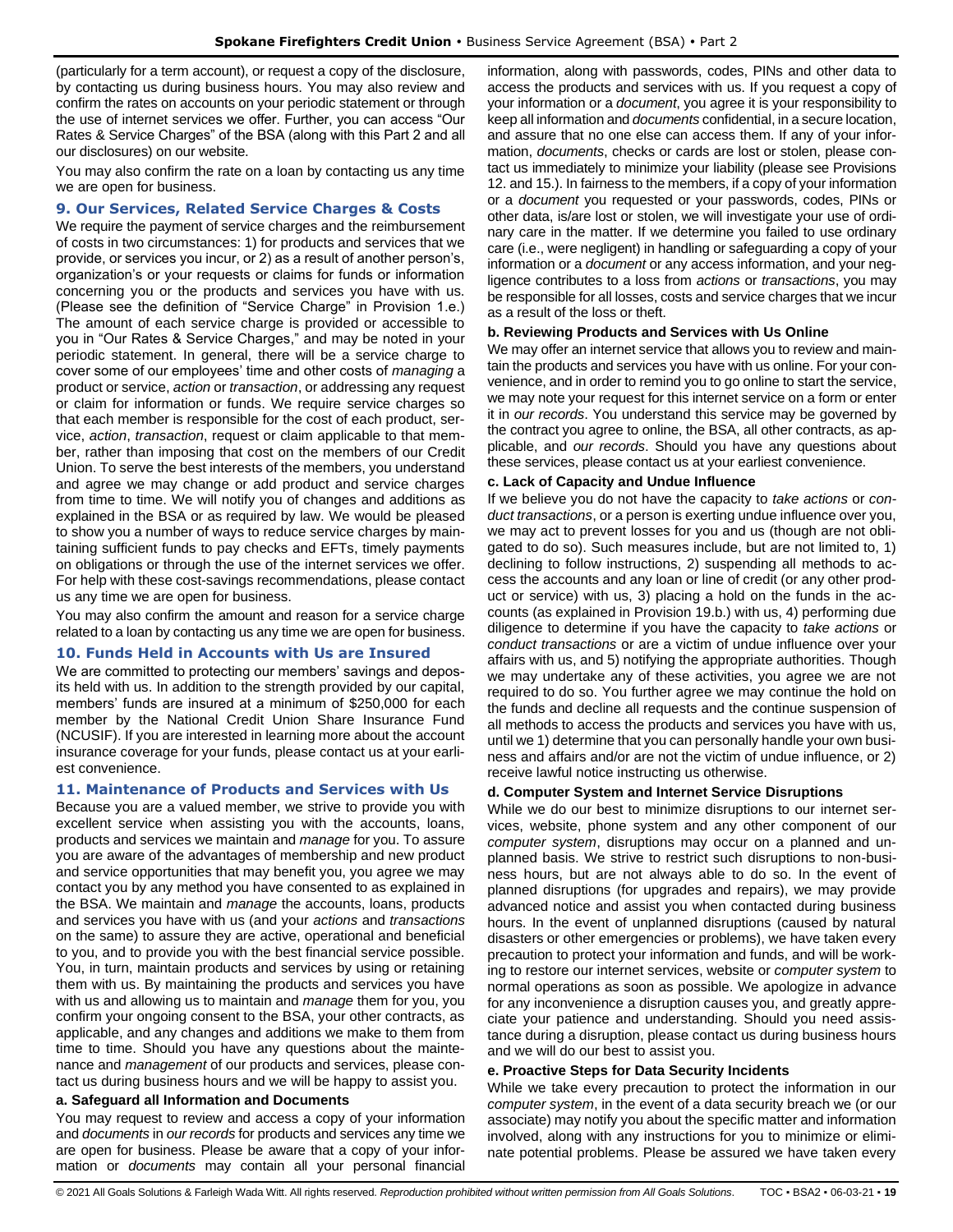proactive measure to safeguard the information and funds you have with us. Should you have any questions about a data security incident, please contact us at your earliest convenience and we will be happy to assist you.

## **f. Please Help Us with Recommendations or Complaints!**

*We apologize in advance* for any inconvenience or dissatisfaction we may cause you, and thank you for giving us the opportunity to address any recommendation or complaint. Excellent member service and your complete satisfaction with our accounts, loans, products and services is extremely important to us. Therefore, *we take all complaints very seriously*, and *greatly appreciate any recommendations to improve our service*. Please contact us during business hours and we will do our best to address your suggestion or problem immediately.

We thank you in advance for your time and valuable input, and will do our utmost to address all suggestions or concerns expediently and in a manner that serves the best interests of the members and you.

## **g. Suspension of an Action or Transaction**

For your and our protection and/or to *manage* our business, you understand we may suspend (hold and delay) an *action* or *transaction on* an account, loan, product or service for any reason not prohibited by law, including but not limited to, 1) our methods are inoperative due to emergencies or problems, 2) the product or service has been terminated, 3) we are unable to contact you, 4) failure to provide required documentation, information or ID, 5) failure to use a required method or *document*, 6) exceeding a limit or an amount set by us, 7) failure to meet a minimum balance for thirty (30) days, 8) inactive or abandoned products or services, 9) deposited check funds are not available, 10) funds are collateral for an obligation, 11) overuse of *actions* on our products or services, 12) any lost or stolen check, card or access device, 13) a breach of or unauthorized access to a product or service, 14) business or compliance purposes, 15) to stop or prevent a loss, 16) potential lack of capacity or victim of undue influence, 17) failure to comply with any *term* of a contract, 18) funds held or offset per a security interest or lien, 19) account and/or funds held for a dispute or uncertainty, 20) unpaid check(s) or EFT(s) for insufficient funds or stop payment orders, 21) deposited item(s) charged back for nonpayment or a claim, 22) a garnishment, levy or similar legal claim or notice, 23) default on any obligation, 24) limited to a savings account and voting by mail, 25) ineligible for membership, 26) membership terminated, 27) notification of death, 28) the person for IRS reporting is removed or deceased, 29) causing us a loss, 30) not voluntarily repaying a loss, 31) anything unethical or unlawful concerning your business or organization, you or our business, 32) our belief that an *action* or *transaction* may be fraudulent, 33) any alteration, forgery or fraud concerning your business or organization, you or our business, 34) any falsification or misrepresentation concerning your business or organization, you or our business, 35) any alleged crime concerning your business or organization, you or our business, 36) abuse of or threats to anyone associated with us, or 37) any other reason we believe is appropriate to *manage* the business of our Credit Union.

## <span id="page-19-0"></span>**12. Lost, Stolen or Breached Products & Services**

If a check (or checks), debit card, ATM card, PIN, our check, any of your information or *documents* (we have provided or made accessible to you), is/are lost or stolen, or there is unauthorized access to any account or service, please call us immediately toll free at 888- 369-3708. The sooner you contact us, the less liability you will have for unauthorized *actions* or *transactions*, and the sooner we can provide new accounts, products, services, checks, cards, PINs, internet services and numbers. Also, if a credit card is lost or stolen, please call us immediately toll free at 888-369-3708. In fairness to the members, we may require a service charge for terminating and starting new accounts, products, services and numbers (and replacing checks or cards) when you lose a check (or checks), ATM or debit card. However, we will not require a service charge when checks, ATM or debit card are stolen. We may also require a service charge for terminating and starting a new internet service and related accounts, products and services. Additionally, in fairness to the members, if you notify us of unauthorized access, *actions* or *transactions on* an account, we will investigate your use of ordinary care in the matter. If we determine you failed to use ordinary care (i.e., were negligent) in handling or safeguarding the methods of access to the account, you agree to take responsibility for all losses, costs and service charges that you or we incur. If we incur a loss or a crime or potential crime is committed concerning the products or services you have with us, you agree to cooperate with us and any person and organization with a business or law enforcement interest in the loss, crime or potential crime to assist in the enforcement of rights or the prosecution of the crime. To protect you and the members of our Credit Union, if we incur a loss or a crime or potential crime is committed against you or us pertaining to the products or services you have with us, on our request you agree to file a police report and assist with the prosecution of anyone associated with the crime or potential crime. Additionally, if we incur a loss or a crime or potential crime is committed against us or an associate pertaining to the products or services you have with us, we may file a police report. While we will always comply with all required applicable law in addressing a loss, purported loss, crime or potential crime, you understand and agree that your failure to fulfill the obligations of this Provision in specific, and the BSA in general, may result in the termination of products, services and membership with us after we have complied with all applicable law.

## <span id="page-19-1"></span>**13. Membership, Product and Service Information**

You understand the business or organization and any representative, or other person you authorize may access information about the accounts, loans, products and services you have with us. You also understand any person you authorize may be able to see, access and release all information about all the accounts, loans, products or services you have with us, even if they have no interest in, or access to, such accounts, loans, products or services. You understand if this person is a representative, you may remove this person or otherwise change or terminate the account, loan, product and service any time we are open for business and as *we allow*. For these reasons, you agree that all *actions* and *transactions on* accounts, loans, products and services with us by this person are authorized, even if they are not conducted for your benefit or according to your instructions. If you do not want another person to be able to see, access, use and release all information about the accounts, loans, products or services you have with us (or potentially *take actions* or *conduct transactions on* the accounts, loans, products or services), please let us know and we will explain your options to remove this person or change or terminate the accounts, loans, products or services. We may also be able to offer new or additional accounts, loans, products or services that only you may access (which may require the payment of a service charge).

We may require a service charge for research to cover any employee time and other costs involved in addressing your request, or another person's or organization's lawful claim, for information concerning the accounts, loans, products or services you have with us. To save you time, money and avoid or reduce research service charges, we encourage you to ask us about and use the internet services we offer that enable you to access your information.

We will not release your information to any person or organization without your consent unless the person or organization provides us with a valid subpoena, summons, search warrant, court order or other required documentation, or the disclosure of your information is otherwise permissible under applicable law. We may require a service charge from you for our time spent researching the information. Again, we require this charge so that each member is responsible for the time and expense we incur for any research caused by a third-party's (non-Credit Union) demand for member information, rather than imposing those costs on the members of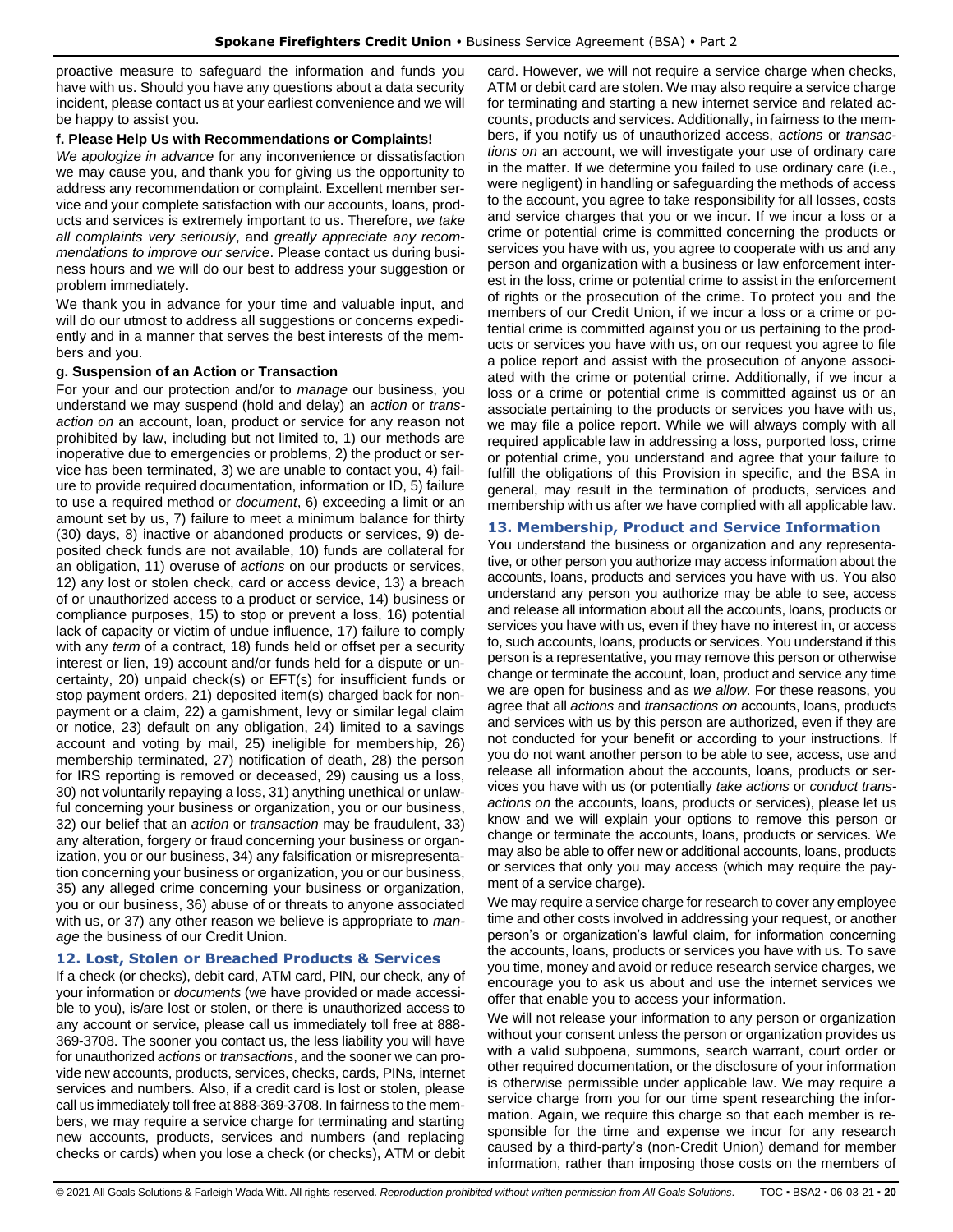our Credit Union. You also agree that we may require a service charge for research when addressing any claim you make concerning an *action* or *transaction on* accounts, products or services that is determined to be authorized. We require this service charge so that each member is responsible for the time and expense we incur addressing an authorized *action* or *transaction* involving that specific member, rather than imposing those costs on the members of our Credit Union. You agree to be responsible for legal advice we require to assist with or that results from any matter concerning a claim for information involving you (please see Provision 1.g.). Finally, you agree if you are ever obligated to repay us for any service charges, costs, losses or liability in connection with any product or service you have or had with us, we may share your information with any associate (including but not limited to credit reporting services, collection agencies or attorneys) assisting us with the collection of your obligation, whether or not you are still a member of our Credit Union.

## **a. Our Records Govern Account Features**

Depending on the accounts selected, we may provide or make accessible to you a number of *documents* (i.e., periodic statements, information returns, maturity notices, etc.) that contain account information. You may also be able to access information about the account(s) you have with us through an internet service we offer. You understand that for confidentiality purposes and data processing constraints, *documents* and internet services may not include all the information about and do not control the accounts, products and services you have with us. You agree only the most recent service form we use (and if applicable previous forms) and/or *our records*, control the number of representatives, the accounts, products and services with us. To confirm the specific *terms* of any account, product or service with us, please contact us or request a copy of your information or a *document* in *our records* any time we are open for business.

## <span id="page-20-0"></span>**14. Notice by Us to You and Notice by You to Us**

To benefit our members, we may change and add to the *terms* of the BSA, which is accessible to you anytime on request and on our website. We will also notify you of any changes or additions to *terms*, rates and service charges that affect our accounts, products and services as required by law. Written notice we provide to you is effective when sent to you at the address or contact information in *our records* or made accessible through an internet service we offer. You understand we may rely on the information you provide to us in *our records*, for all *actions* and *transactions on* the accounts, loans, products or services you have with us. It is your responsibility to notify us of any changes to this information, and if we accept them, those changes are part of the BSA. You agree we may communicate with and contact you at all addresses, phone numbers and email addresses you provide in *our records*. You further agree we may contact you by any of these methods to assure you are aware of the privileges and advantages of new product and service opportunities that may benefit you. If we are unable to locate or contact you, we may suspend (or terminate) products and services and/or require a service charge for our attempt to locate you. For accounts, products and services with multiple representatives, you agree that notice to one representative is notice to all representatives and the business or organization.

Should you have questions about any matter we have notified you of regarding accounts, loans, products or services, please contact us at your earliest convenience. You may communicate with us about matters pertaining to accounts, loans, products, services, *actions*, *transactions* or any other matter *by any method we allow*. To provide excellent service and assure we know the key persons to contact about any matter concerning your products and services, you agree to notify us if the beneficial owner(s) or control person of the business has changed. We may require you to notify us about any matter in writing or to confirm the matter in writing. Any written notice from you is effective only when actually received and confirmed by us in writing 2002 N. Atlantic, Spokane, WA 99205. You agree your failure to notify us in writing about any matter on our

request may have the same effect as if no notice was provided by you about the matter. You also understand that any messages, instructions or recordings (including text messages and emails) you leave with us are not effective unless we agree to them in writing or note that we agree to them in *our records*. You agree it is your sole responsibility (and not our responsibility) to confirm any messages, instructions or recordings you leave with us in-person or by phone during business hours. Should you have questions about any matter you have communicated with us (or attempted to communicate with us), please contact us during business hours and we will be happy to assist you.

## <span id="page-20-1"></span>**15. Periodic Statements: Receipt/Access & Review**

#### **a. Purpose, Receipt of or Access to & Copies of Checks**

We will provide or make accessible to you a periodic statement that shows the *transactions* and may also show *actions on* the accounts, products and services you have with us during the statement period. For accounts, products and services with multiple representatives, you agree that one statement mailed to the address in *our records* or otherwise made accessible as requested, is sufficient for all representatives and the business or organization. To minimize unnecessary losses, please review your statements and the accounts, products and services often, as well as your information that can be reviewed instantly online as we offer. You can learn more about our internet services by going to our website or by contacting us during business hours.

If you do not receive or cannot access your periodic statement, you agree to notify us within fourteen (14) calendar days of the time you regularly receive or can access your statement. This notification will assist you and us in avoiding and reducing losses on the accounts, products and services you have with us. You further agree your statement is correct for all purposes and we have no liability to you for any *action* or *transaction on* the accounts, loans, products or services unless you notify us within the stated time periods for unauthorized *transactions*, *actions*, errors or irregularities, as explained in the BSA or other contracts, as applicable. Your statement may also provide you with an opportunity to review all rates paid on accounts, payments made on loans and any service charges incurred during the period. When a check drawn on an account with us is paid, you understand we own the original check. We will make a copy of the check accessible to you on request for which we may require a service charge. You understand that both your statements and copies of checks are accessible to you on the date the statement is mailed to you or when they are accessible to you online as you have requested. If you request an original or sufficient copy of a check, you agree we may provide you with a substitute check or an *electronically managed* copy of the original check.

## **b. Your Responsibility to Look for Errors and Fraud**

You are responsible for looking at every statement and notifying us of all unauthorized *actions* and *transactions on* accounts, products and services with us (particularly withdrawals) and any fraud, errors, inconsistencies or irregularities as soon as possible. We may require you to confirm your notification in writing (or as *we allow*) and assist us in addressing the *action*, *transaction*, fraud, error or problem. You are responsible for any altered, forged or unauthorized check drawn on an account you have with us if: 1) you do not notify us within thirty (30) calendar days of the mailing or accessibility of the statement identifying the matter, or 2) someone could not reasonably detect the fraud (such as the unauthorized use of facsimile signatures). You assume this liability because you, as the drawer of your checks, are in the best position to prevent and detect any altered, forged or unauthorized check drawn on the account. You can determine an unauthorized amount, because the amount of the check on your paper and *electronic* statement does not match the amount of the check you recorded in your check register or payment records. Similarly, you can identify forged drawer's signatures on checks, counterfeit checks and unauthorized remotely-created checks, because there may be a check number on your paper and *electronic* statement for a check you did not write. Only you will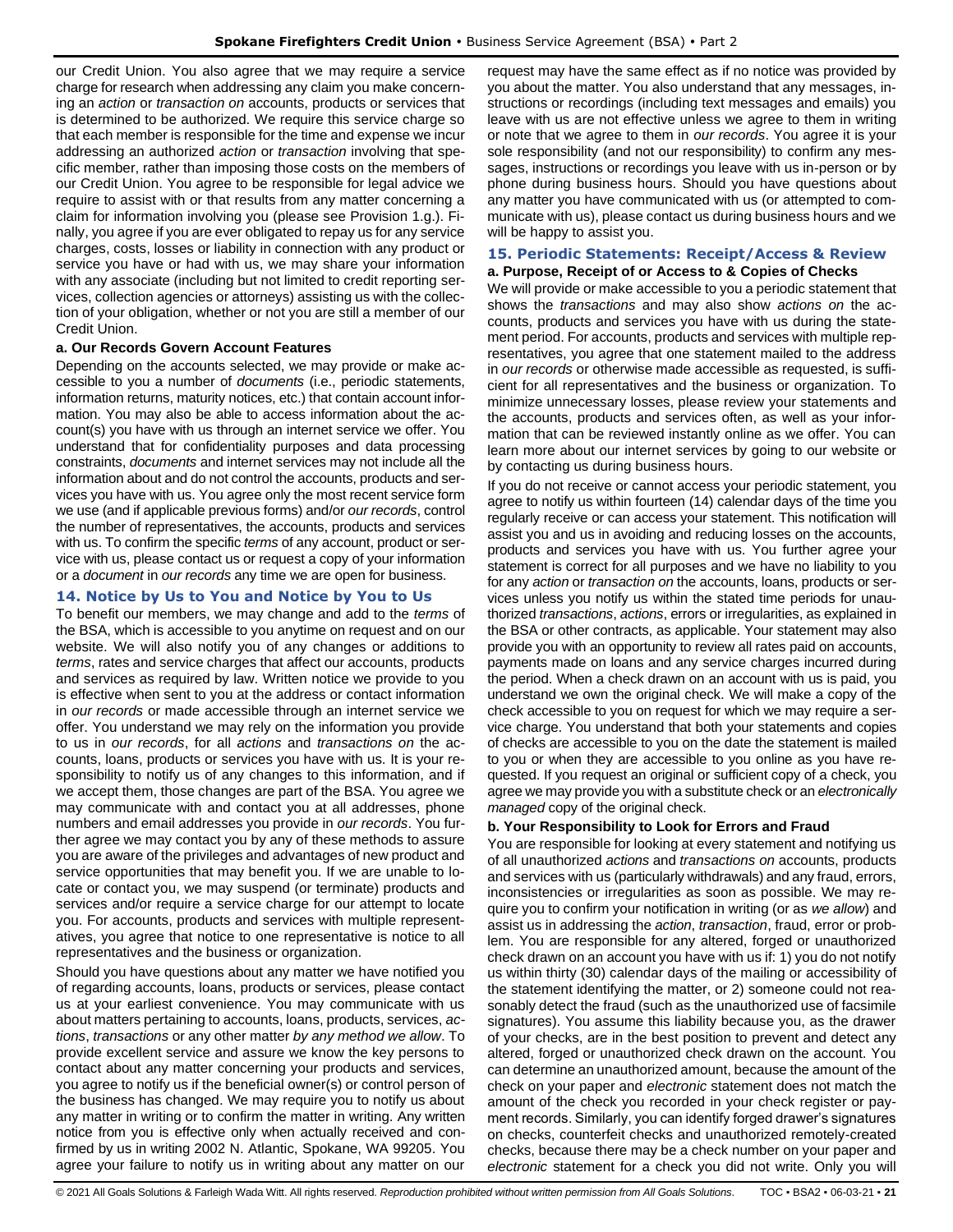know the checks you authorized as well as the amount you authorized, and can compare the information provided on your paper and *electronic* statement with your register or records. You agree that our retention of your checks does not affect your responsibility to look at your paper and *electronic* statements and notify us of any and all unauthorized *actions*, *transactions*, fraud, errors or irregularities within the stated time limits explained in the BSA, other contracts, as applicable, or as required by law. You agree our retention of your checks does not affect your responsibility to look at your statements and notify us of any and all unauthorized or erroneous *actions*, *transactions* (including cash transactions), fraud, errors or irregularities within the stated time limits explained in the BSA, other contracts, as applicable, or as required by law.

**1) EFT Notification Time Periods.** Please see "Our Electronic Funds Transfer Terms" (at the end of this Part 2) to review the notification time periods for erroneous and unauthorized EFTs.

#### **c. Actions and Transactions that Appear or are Removed**

On your request, we may agree to allow you to *take actions* and *conduct transactions on* products and services with the assistance of our employees or the use of our *computer system* (please see Provision 1.f.1)). Depending on the *action* or *transaction*, you understand that some information pertaining to your request may appear on or be removed from your periodic statement (or the internet services we offer) and some may not. You understand and agree if the information pertaining to the requested *action* or *transaction* appears on or has been removed from your periodic statement (or an internet service we offer), it provides you with notice of and another method to confirm the *action taken* or *transaction*. Should you need to confirm the information pertaining to your request in *our records*, you may contact us any time we are open for business.

#### **d. Electronic Periodic Statements Accessible Online**

We may offer an internet service that allows you to access *electronic* periodic statements (a.k.a., e-statements) online. For your convenience, and in order to remind you to go online to start the service, we may note your request for this service on a form or enter it in *our records*. This internet service may be governed by the contract you agree to online, the BSA, all other contracts, as applicable, and *our records*. Should you have any questions about this service, please contact us at your earliest convenience.

#### <span id="page-21-0"></span>**16. Exceptions to the Business Service Agreement**

We may, at our discretion, and for any reason not prohibited by law, make exceptions to or waive any of the *terms* of the BSA to serve the best interests of our Credit Union. If we make an exception to the BSA, you understand it does not affect our right to rely on or apply any of the *terms* of the BSA in the future. You further understand and agree we may decline to make an exception to the *terms* of the BSA based on any reason not prohibited by law.

#### <span id="page-21-1"></span>**17. Changes and Additions to Products & Services**

You may *take action* to change any information or matter pertaining to a person, account, product or service as *we allow*. Changes include, but are not limited to, updating addresses, phone numbers and email addresses, revising passwords, codes and PINs, adding or terminating overdraft services or internet services, adding or removing, and adding or removing a representative (please see the definition of "Change" in Provision 1.e.). You may also simultaneously terminate an account, product or service along with any change to an account, product or service, which may be reflected as a "change" in *our records*. As addressed later in this Provision, you may also *take action* to add a new account, product or service with us as we offer *by any method we allow* (please see the definition of "Addition" in Provision 1.e.).

Where there are multiple representatives on the accounts, products and services, any representative acting alone may take *action* to make any changes or additions to an account, product or service, including the addition or removal of a representative. When any person is removed from an account, product or service it is your responsibility to change (or request our help in changing) any

password, code, PIN or other security identifying number for all the accounts, loans, products or services you have with us, to prevent the person removed from *taking actions* or *conducting transactions on* the products or services. You agree that until you make such a change (or request our help in making such a change) all *actions* or *transactions on* the accounts, loans, products or services conducted by this person with the password, code, PIN or other security identifying number are authorized. By maintaining the accounts, products and services with multiple representatives, you consent to any changes or additions to (along with any other *actions* or *transactions on*) the accounts, products and services by any representative. Prior to honoring your request to make a change to an account, loan, product or service we may require you to provide us with your ID and confirm your SSN and other confidential information (as explained in Provision 3.). When you request us, or we require you, to *take action* to make a change to an account, product or service, we may require you to sign or authorize a service form to *manage* the changed account, product or service. We may note the change by placing a "C" (for changed) in a box on the form. Alternatively, on your request we may agree to *manage* any changes to products and services with the assistance of our employees or the use of our *computer system* (please see Provision 1.f.1)). You understand and agree that all ID, photographs, images, film, voice and image recordings, fingerprints and other biometrics obtained when you make any change to a product or service are *managed* by us as explained in Provision 3.b. You understand we may require a service charge for multiple changes to accounts, products or services in a calendar year. If the person whose SSN is used for IRS reporting purposes on accounts, products and services with multiple representatives is removed or is deceased, we may at our discretion permit you to keep the account open. You may request or we may allow you to continue to use the account and your number by completing a new service form or by entering the information in *our records* as *we allow*.

To start a new additional account, loan, product or service we may require you to provide us with your ID and confirm your SSN and other confidential information (as explained in Provision 3.). We (or you) may also complete a service form, *document* or enter the information in our *computer system* to start the requested the new additional account, loan, product and service. Once you have reviewed your information you will consent to the *terms* of the BSA (and any other contract) and to the account, loan, product or service added (please see Provision 17.a. to see the matters we address for additions of new products and/or services). We may require you to sign or authorize a service form to *manage* the new product or service. We may note the addition by placing an "A" (for added) in a box on the form. You may also simultaneously terminate an account, product or service along with an addition of a new account, product or service, which may be reflected as an "addition" in *our records*. If you wish to start new accounts, products or services under a different number (or *as we allow*), we may require you to sign or authorize a service form to *manage* the new product or service. We may note the original use of the form by placing an "O" (for original) in a box on the form. Alternatively, on your request we may agree to start, obtain your consent, add and *manage* the new products and services with the assistance of our employees or the use of our *computer system* (please see Provision 1.f.1)). You understand and agree that all ID, photographs, images, film, voice and image recordings, fingerprints and other biometrics obtained when you add a new product or service are *managed* by us as explained in Provision 3.b. You agree we may review your account, employment and credit history to confirm your eligibility for any new additional account, loan, product or service. We may also require additional information from you to serve any currency needs for the new accounts, loans, products and services you have requested. You understand we may require a service charge for multiple additions to accounts, products or services in a calendar year. You agree for purposes of accuracy, we may subsequently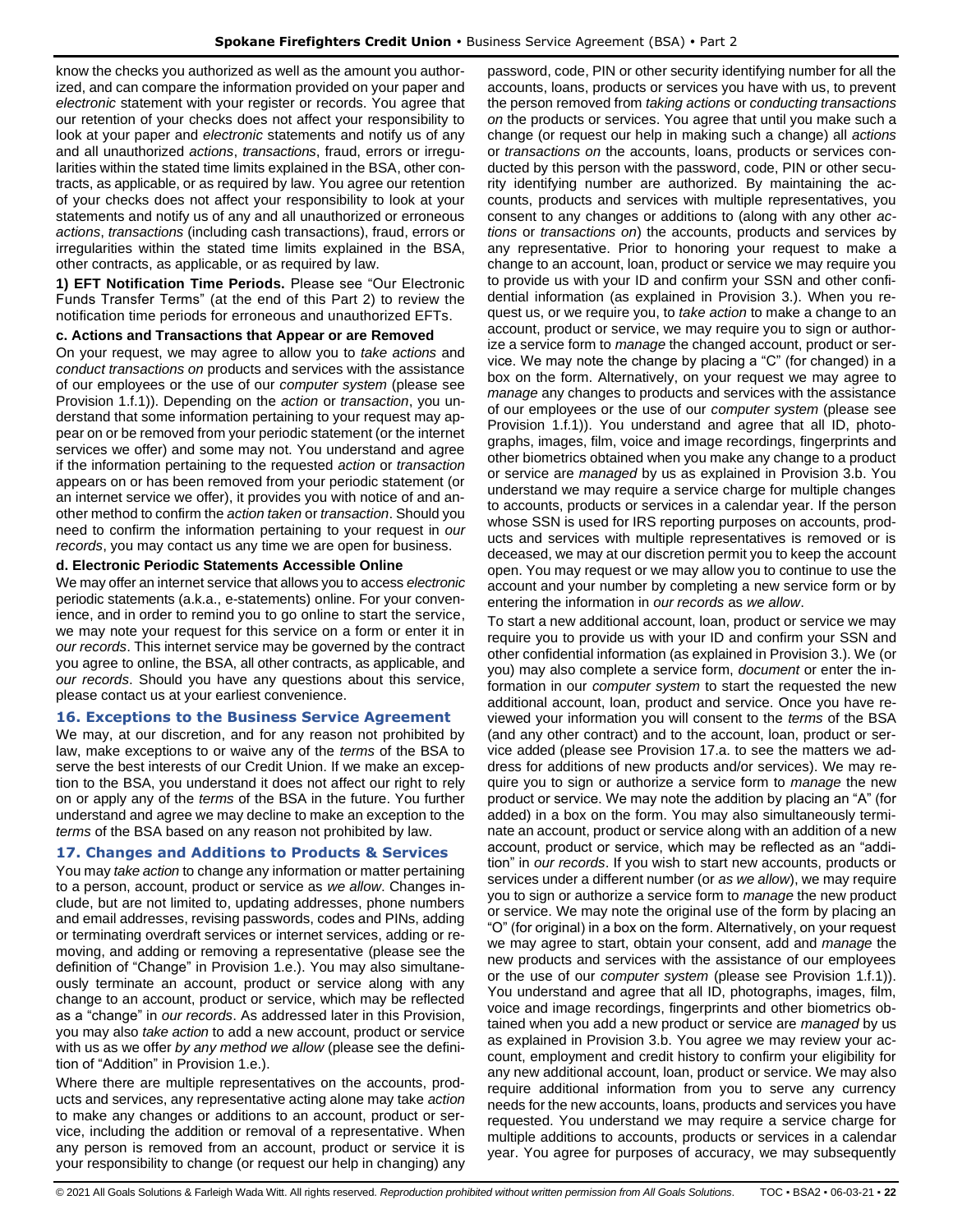verify and correct, complete or update your information concerning any changes or additions in *our records*. You also agree to notify us if the beneficial owner(s) or control person of the business has changed to assure we know the key persons to contact concerning any requested change to or addition of a product or service on behalf of the business. To protect all information, reduce costs and for the convenience of the members, you agree we may *electronically manage* (e.g., image or otherwise enter in our *computer system*) all changes and additions that pertain to the accounts, loans, products or services you have requested. For these same reasons, you understand and agree once we have *electronically managed* any paper *document* along with your information addressing the change or addition*,* we may also destroy the paper *document* and the information unless otherwise required by law. You agree that along with all paper *documents* and any information*,* all *electronically managed documents* and your information addressing the change or addition in *our records* are binding on you and us. You understand you may request to review or receive a copy of the information or a *document* pertaining to a change or addition in *our records* during business hours or *by any method we allow*. You agree that for all changes and additions, we may rely exclusively on the BSA, other contracts, as applicable, *our records* and any changes and additions we make to these contracts from time to time. Further, you understand any changes or additions you make to the account, loan, product or service are governed by the BSA, other contracts, as applicable, *our records* and any changes and additions we make to them from time to time.

For the benefit of our members and our Credit Union, you understand and agree we may make changes and additions to our products and services as well as changes and additions to the terms of the BSA at any time. We will notify you of changes and additions we make to our products, services, the BSA and other contracts, as applicable, as required by law. You understand and agree you are bound by these changes and additions, and may access the current version of this Part 2 and all disclosures by contacting us during business hours, and visiting our website. If you do not want to be obligated to any change or addition we make to our products, services, the BSA and other contracts, as applicable, you may always terminate the products, services and/or membership you have with us any time we are open for business as explained in the BSA and other contracts, as applicable.

#### **a. Matters We Address to Start a New Product and Service**

When you start a new additional account, loan, product or service we: 1) may require additional documentation and information that validates the business's or organization's request and the authority of any person making the request, 2) may obtain relevant account, employment and credit reports, as needed, 3) review important information about the new account, loan, product or service with you, 4) enter the information about you and the product(s) and/or service(s) in a form or our *computer system* and review that information with you, 5) offer you a paper Part 2 of the BSA (or offer to mail it to you), email you the Part 2 of the BSA (if we have an address on file), and make the Part 2 of the BSA accessible to you on our website or in an internet service we offer, 6) run all required verifications and reviews, and address all applicable compliance requirements, 7) have you consent to the new account, loan, product, service and the BSA *as we allow*, 8) start the new additional account, loan, product or service you have requested, and 9) ask you (or advise you to ask) if you have any questions and encourage you to contact us during business hours about any matter pertaining to the new additional products or services. Finally, we will remind you that you may always access a current Part 2 of the BSA and disclosures on our website, and contact us about the information or *documents* in *our records* any time we are open for business.

## **b. Changes and Additions to Products and Services Online**

We may offer an internet service that allows you to *take action* to change a product or service, or add a new product or service, you have with us online. For your convenience, and in order to remind

you to go online to start the service, we may note your request for this internet service on a form or enter it in *our records*. This internet service may be governed by a contract you agree to online, the BSA, all other contracts, as applicable, and *our records*. Should you have questions about this service, please contact us at your earliest convenience.

#### **c. Changes and Additions to Products and Services by Mail**

On your request and for your convenience, we may at our sole discretion mail *documents* with your information to you to make changes or additions to products and services. We do not advise mailing your confidential information since it exposes you to numerous problems (ID theft, fraudulent *transactions*, etc.). We recommend you come to our Credit Union at your convenience (or use an internet service we offer) to make changes or additions to products and services. In fairness to the members, if you request us to mail your information you agree to take responsibility for all losses, costs and service charges that you or we incur as a result of the theft and unauthorized use of your information. Please contact us during business hours for any questions about changes or additions by mail.

#### **d. Denial of Additional Products or Services**

For your and our protection and/or to *manage* our business, you understand we may deny a requested new additional product or service for any reason not prohibited by law, including but not limited to, 1) our methods are inoperative due to emergencies or problems, 2) the product or service has been terminated, 3) we are unable to contact you, 4) failure to provide required documentation, information or ID, 5) exceeding a limit or an amount set by us, 6) failure to meet a minimum balance for thirty (30) days, 7) inactive or abandoned products or services, 8) any lost or stolen check, card or access device, 9) a breach of or unauthorized access to a product or service, 10) overuse of *actions* on our products or services, 11) information from a third-party report,12) business or compliance purposes,13) to stop or prevent a loss,14) potential lack of capacity or victim of undue influence, 15) failure to comply with any *term* of a contract, 16) funds held or offset per a security interest or lien, 17) account and/or funds held for a dispute or uncertainty, 18) unpaid check(s) or EFT(s) for insufficient funds or stop payment orders, 19) deposited item(s) charged back for nonpayment or a claim, 20) a garnishment, levy or similar legal claim or notice, 21) default on any obligation, 22) chronic dissatisfaction with us, 23) disparaging our reputation, 24) limited to a savings account and voting by mail, 25) ineligible for membership, 26) membership terminated, 27) notification of death, 28) the person for IRS reporting is removed or deceased, 29) causing us a loss, 30) not voluntarily repaying a loss, 31) anything unethical or unlawful concerning your business or organization, you or our business, 32) our belief that an *action* or *transaction* may be fraudulent, 33) any alteration, forgery or fraud concerning your business or organization, you or our business, 34) any falsification or misrepresentation concerning your business or organization, you or our business, 35) any alleged crime concerning your business or organization, you or our business, 36) abuse of or threats to anyone associated with us, or 37) any other reason we believe is appropriate to *manage* the business of our Credit Union.

## <span id="page-22-0"></span>**18. Lien and Security Interest in Funds**

To protect all our members' funds, the law provides us with a lien on the funds in the account(s) you have with us under federal or state law, as applicable. This means we have a right to retain the funds in the account(s) you have with us to pay any debt or obligation owed to us by you or another responsible person or organization. Additionally, to protect all members' funds, you grant us a contractual security interest in the funds in the account(s), checks and EFTs you have an interest in, which also secures any amount you owe us for any reason. Our lien rights, contractual security interest and any right of set off apply no matter the source of funds in the account, check or EFT, including directly deposited government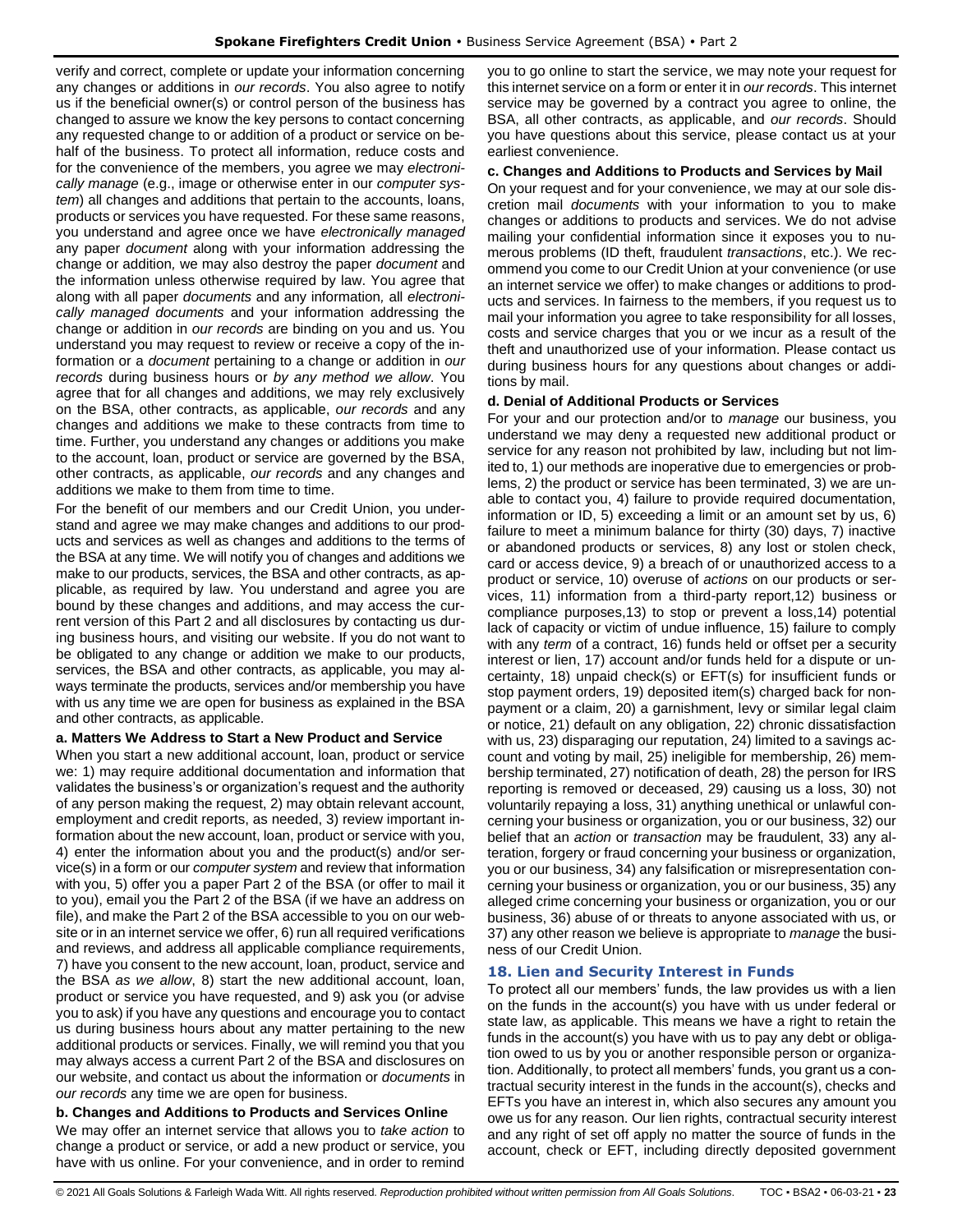entitlements or benefits, such as Social Security deposits. However, they do not apply to any retirement accounts.

At our discretion, we may at any time apply the funds from an account, check or EFT you have any interest in to pay off your obligations to us without notice to you. You agree if you owe us money and either you or we have terminated an account, we may re-start the account to collect or obtain money owed to us, and may subsequently terminate the account again. You understand and agree if you owe us money, our lien rights and security interest also apply to any funds, check or item you deposit to any other account with us. You also agree that if you (or anyone you allow to use the accounts, products or services with us) owe us money and we are uncertain whether our lien rights, security interest or right of set off apply to the funds, we may hold and not release the funds as explained in Provision 19.b. If we decide not to enforce our lien or contractual security interest at any time, our non-action is not a waiver of our right to enforce our lien or security interest at a later time. You agree that a security interest granted by or on behalf of the business or organization on its account(s) with us will continue to secure that business's or organization's obligation to us until that obligation is completely satisfied.

#### <span id="page-23-0"></span>**19. Third-Party Actions and Uncertainty about Funds a. Third-Party Legal Actions or Matters Concerning You**

If a person or organization notifies us of a legal action or other matter concerning you or the accounts, products and services you have with us, we may provide information and pay funds from an account in response to that legal action or matter. Alternatively, we may withhold information and hold funds in an account until the legal action or matter is resolved or we have completed any necessary due diligence. Examples of such actions and matters include, but are not limited to, a levy, garnishment, attachment, claim, subpoena, summons, court order, litigation, prosecution, investigation or other dispute. All legal actions or matters are subject to our lien rights and contractual security interest in the funds in an account (please see Provision 18.). You understand and agree we may require a service charge for research for any time spent by our employees (or associates) addressing any legal action or matter concerning you or the accounts, products and services you have with us. We require this service charge so that each member is responsible for the time and expense we incur addressing a thirdparty's (non-Credit Union) legal action or matter pertaining to you, rather than imposing those costs on the members of our Credit Union. You also agree to be responsible for legal advice we require in connection with any third-party's (non-Credit Union) legal action, matter or dispute involving you or the accounts, products and services you have with us (please see Provision 1.g.).

## **b. Disputes or Uncertainty about Accounts and Funds**

If there is a dispute over, or we are uncertain who is authorized to access an account, the funds in an account or funds in our possession, you agree we may hold the funds, and suspend all *actions* and *transactions on* the account(s), products and services. The hold on the funds and suspension on the account, products and services will continue until either 1) all persons and organizations affected by the dispute or uncertainty agree in writing regarding what should be done with the account(s), products, services and/or funds, or 2) we receive appropriate notice or direction from a court or other legal authority instructing us on what to do with the account(s), products, services and/or funds. Examples of uncertainty include, but are not limited to, 1) conflicting, illegible or missing information and/or *documents* in *our records*, 2) competing claims to the account(s), products, services and/or funds, 3) our need to complete due diligence on any claim made to the account(s), products, services and/or funds, 4) a person's potential lack of capacity or victim of undue influence (e.g., elder abuse), or 5) the applicability of lien rights or security interests. During the hold period, we will continue to pay dividends/interest on the funds held in an account as explained in "Our Rates & Service Charges." You understand a suspension of access to the account(s), products and services, and/or hold on funds, is beneficial to you and us to assure only an authorized person or organization may access the account(s), products, services or funds. You agree to be responsible for the cost of legal advice we require in connection with any matter concerning a dispute or uncertainty involving the account(s), products, services or funds with us or you (please see Provision 1.g.). Alternatively, in the event of a dispute or uncertainty over who is authorized to access the account(s), products, services or funds, at our discretion we may deposit the funds with a court and ask the court to resolve the dispute or uncertainty over who is authorized to access the funds. In such instances, we may deduct our attorney fees and court costs from the funds to be deposited with the court. If we deposit the funds with a court, you agree the account(s), products and services may be terminated and all persons and organizations will need to claim the funds by contacting the court.

## <span id="page-23-1"></span>**20. Your Obligations to Us**

If we incur any fees, charges, costs, interest, losses, liability or obligation (including reasonable attorney fees) in connection with an account, loan, product or service we have provided you, or as a result of any *action*, *transaction*, error, dispute, uncertainty, membership or other matter concerning any obligated person or you, you agree you are jointly and individually liable to us. This means you are responsible for the full repayment of any fees, charges, costs, interest, losses, liability or obligation (including reasonable attorney fees), whether you are a member or not. If another person, business or organization is also responsible, we may attempt to collect from that person, business or organization, but we have no obligation to do so. You understand if you owe us money and use another person's, business's or organization's account at our Credit Union for a *transaction* and deposit your funds or a check in that account, funds from the deposit or check are also subject to our lien rights, security interest and your obligations and may be claimed by us. You agree we may contact you about any fees, charges, costs, interest, losses, liability or obligation (including reasonable attorney fees) you owe to us at all addresses, phone numbers and email addresses you have shared with us by any method of communication you have agreed to. You understand since membership is a privilege, if you cause us a loss (even if discharged in bankruptcy), we may request you to voluntarily repay that loss to retain the privilege of membership, accounts, products and services, or to be eligible for additional new products and services. Your failure to voluntarily repay a loss may result in denial or termination of existing accounts, products and services and expulsion from membership. You also agree that if you are ever obligated to us for anything, we may share your information with any associate (such as collection agencies or attorneys) assisting us with the collection of your obligation, whether or not you are still a member of our Credit Union. You understand we may report any delinquent obligations you owe to us to account and credit reporting agencies. In some circumstances, federal law requires us to report a cancellation of indebtedness to the IRS even if we still retain the right to collect that debt. If we are required to report a cancellation of a debt to the IRS, we retain the right to collect that debt from you unless we have reached a settlement with you or we are barred by law from collecting the debt.

We may deduct any fees, charges, costs, interest, losses, liability or obligation (including reasonable attorney fees) from the account(s) you have with us without notice to you, regardless of the source of those funds according to our lien rights and contractual security interest (please see Provision 18.). You agree if you owe us money and either you or we have terminated an account, we may re-start an account to receive a deposit or credit, collect the money owed to us, and then terminate the account again. You also agree to pay any other reasonable fees, charges, costs, interest, losses, liability or obligation (including reasonable attorney fees) we may incur in providing you with accounts, loans, products, services, membership and *action*s or *transaction*s *on* the same, regardless of whether they are specifically covered by the BSA or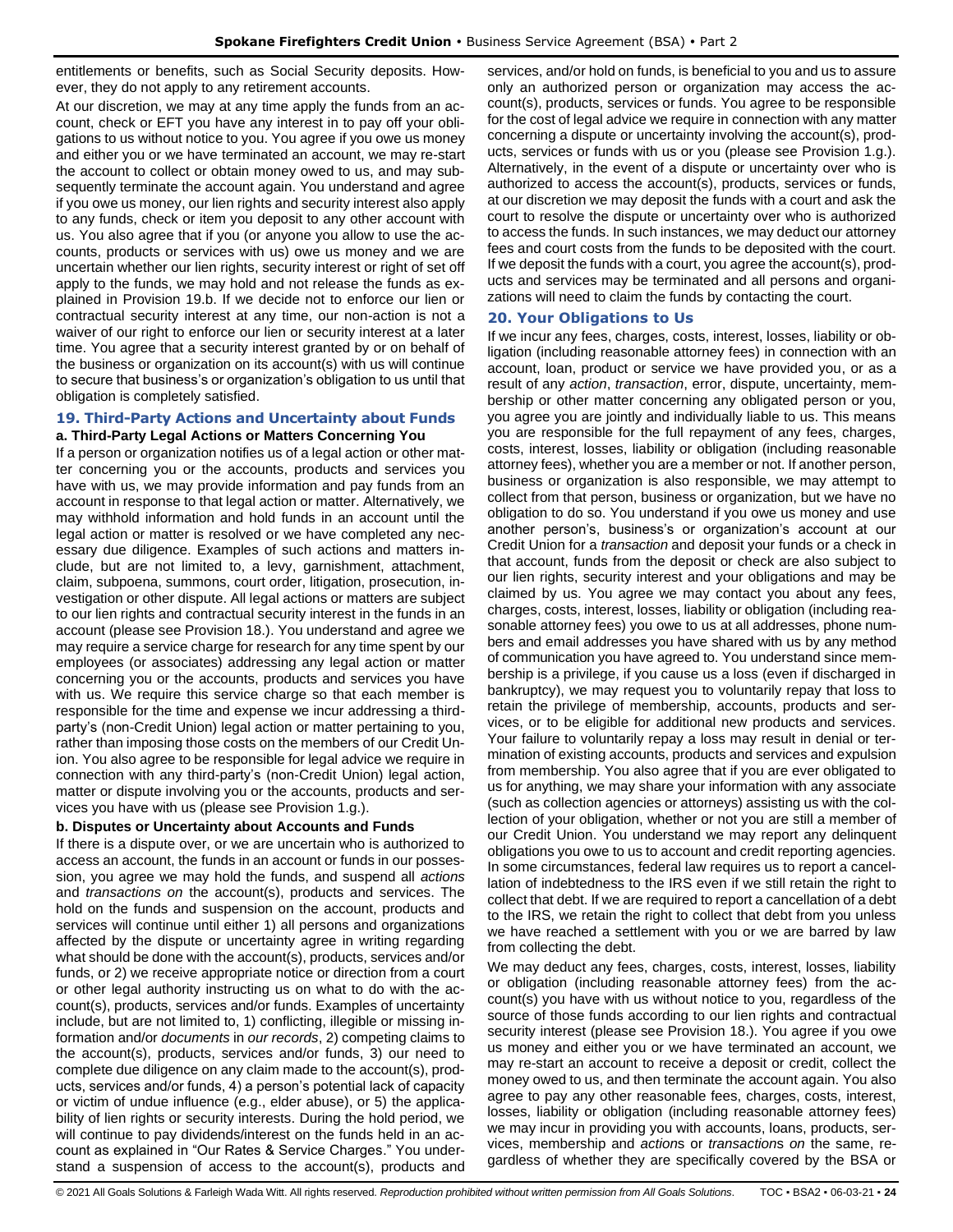other contract with us. Additionally, you understand that in the event of your death, if you owe us money for any reason, funds held in the accounts you have with us (or otherwise) may be used to repay your obligations to us before any funds are released to any other person or organization.

If either you or we commence legal proceedings to enforce or interpret any of the *terms* of the BSA, you and we agree the successful party is entitled to payment by the losing party for any reasonable attorney fees and costs, including those incurred on any appeal, bankruptcy proceeding and post-judgment action, unless otherwise limited or prohibited. You agree to indemnify, defend us against, and hold us harmless from any loss, damage, claim, liability or legal action (including reasonable attorney fees) arising from or related to membership, accounts, loans, products and services and your *actions* and *transactions on* the same. If any account is overdrawn, any loan is past due, or you are otherwise in default under any contract you have with us, we may suspend your ability to conduct *actions or transactions* on any or all accounts, products and services, until the default is cured.

## **a. Full Payment Checks for Loans and Obligations**

If you are making a payment on a loan or other obligation you owe to us, please direct that payment as explained in the loan agreement or as we otherwise instruct. If you write, endorse or negotiate a check or any item to us that has a "full payment" legend or memo (such as "Paid in Full") or other language intended to indicate full satisfaction of any outstanding obligation, you must mail or deliver the check or other item to the attention of our CEO at the office or branch where she or he works. Otherwise, any payment you make is accepted with full reservation of our rights to recover any and all outstanding obligations or indebtedness you owe us.

## <span id="page-24-0"></span>**21. Our Responsibility for Errors**

If we are responsible for an erroneous *action* or *transaction*, we may be liable to you for losses up to the amount of the *action* or *transaction* unless otherwise required by law. We will not be liable for losses arising from: 1) insufficient funds to complete a *transaction*, 2) your negligence or the negligence of others, 3) your failure to follow any time limits, deadlines or amount limits as explained in the BSA, your other contracts and loans with us, as applicable, 4) circumstances beyond our control that prevent the performance of an *action* or *transaction* (such as natural disasters or other emergencies or problems), 5) occasions where you or we have entered information about an account, loan, product, service, *action*, *transaction* or you in *our records* on your request that you could have reviewed, changed, corrected and/or terminated but failed to do so, or 6) any losses caused by your failure to follow any *term* of the BSA, your other contracts or loans with us, as applicable. Our conduct in *managing* all products, services, *actions* and *transactions* will constitute the use of ordinary care if such conduct is consistent with applicable law, Federal Reserve regulations and operating circulars, clearing house rules and general banking practices followed in the area in which we service the accounts with us. If we ever disburse an amount of funds greater than you request or order to any person or organization you know (e.g., relative, friend, employee, business associate, creditor, etc.), you agree to assist us in recovering our funds, including participation in collection, litigation and prosecution. Finally, if you report that an *action* or *transaction on* an account, loan, product or service is erroneous or unauthorized, and we determine the *action* or *transaction* was taken, conducted and/or assisted by your family member, friend or employee (which is potentially a crime), we will investigate your use of ordinary care concerning the *action* or *transaction*. If we determine you failed to use ordinary care (i.e., were negligent) concerning the *action* or *transaction on* the account, loan, product or service, you agree to take responsibility for recovering any loss. You understand you are in the best position to address the loss and potential crime with your family member, friend or employee, rather than imposing the cost on the members of our Credit Union.

# <span id="page-24-1"></span>**22. Inactive Accounts and Unclaimed Property**

#### **a. Accounts Determined Inactive**

If the amount of funds in an account falls below the minimum balance required by "Our Rates & Service Charges" of the BSA, and you are not using specific products or services, we may consider an account inactive. If an account you have with us is inactive, we may require a service charge (and may require a service charge to notify you of any inactivity). We require service charges on inactive accounts because of the cost incurred by the members in *managing* accounts not being used by a member (who is also not using products or services that would otherwise justify this cost). We will discontinue the service charges once you meet the balance or product or service use requirements. We may also terminate an inactive account and deposit the funds in another account, mail a check to you at an address in *our records*, or if allowed remit the funds to a state as unclaimed property.

#### **b. Funds & Checks Presumed Unclaimed Property**

If there is no activity on an account, such as deposits and withdrawals, and we are unable to contact you for a set period of time, state law considers the funds in the account "abandoned" and requires or allows us to send the funds to the state as unclaimed property. Once we have sent the funds to the state, the account will be terminated and you will need to reclaim the funds by contacting the appropriate state agency. Similarly, if our cashier's or teller's checks are outstanding and unpaid for a specified period of time, state law also considers them "abandoned," requiring or allowing us to send the funds to the state as unclaimed property. If anyone presents our check after the funds have been sent to the state as unclaimed property, she or he will need to seek payment by contacting the appropriate state agency.

## <span id="page-24-2"></span>**23. Termination of Products and Services**

Any representative (whether on the accounts, products and services individually or with multiple representatives) may terminate the accounts, products and services with us acting alone *by any method we allow*. When you request us, or we require you, to terminate an account, product or service, we may require you to sign or authorize a service form to *manage* the termination. We may note the termination by placing a "T" (for terminate) in a box on the form. Alternatively, on your request we may agree to *manage* the termination of products and services with the assistance of our employees or the use of our *computer system* (please see Provision 1.f.1)). You understand and agree that all ID, photographs, images, film, voice and image recordings, fingerprints and other biometrics obtained when you terminate any product or service are *managed* by us as explained in Provision 3.b.

You agree that you (and not us) are responsible for any *actions* or *transactions on* an account, loan, product or service until the account, loan, product or service is terminated. You also agree that if we pay any check or transfer on an account you have with us after the account is terminated, you will reimburse us for the amount of the check or transfer, including any service charges and costs. If you ask us to change an existing account, product or service, you agree we may require you to terminate and start a new account, product, service and number *as we allow*. To cover our employee's time and costs, we may require a service charge for multiple terminations and new accounts, products or services (a.k.a. multiple *actions*) in a calendar year.

We may terminate accounts, products, services or your number with us at any time and, without notice for any reason allowed by law, including but not limited to, 1) the product or service has been discontinued, 2) a request to change a product or service, 3) we are unable to contact you, 4) failure to provide required documentation, information or ID, 5) failure to meet a minimum balance for thirty (30) days, 6) exceeding a limit or an amount set by us, 7) inactive or abandoned products or services, 8) failure to use products or services to justify membership, 9) any lost or stolen check, card or access device, 10) a breach of or unauthorized access to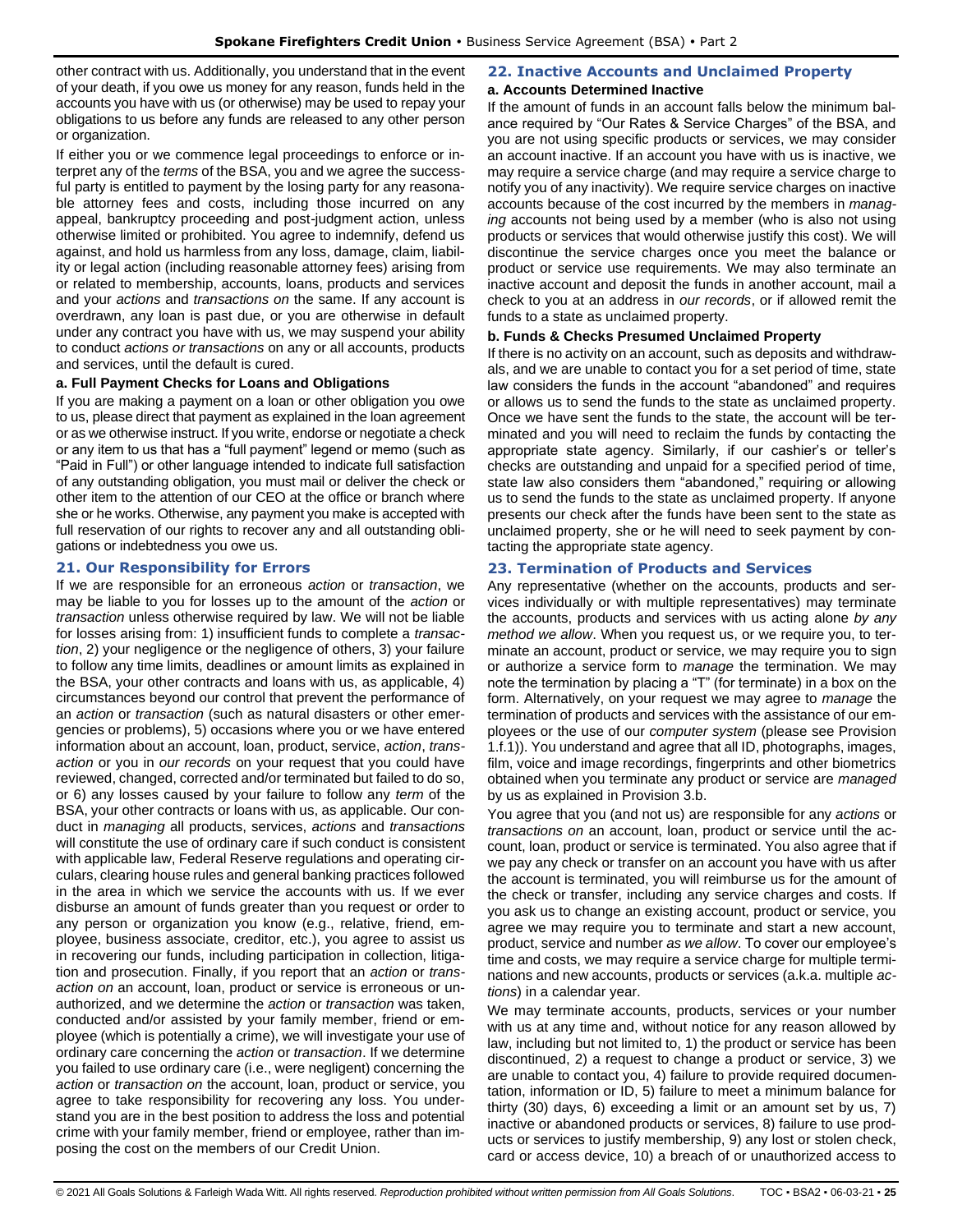a product or service, 11) overuse of *actions* on our products or services, 12) business or compliance purposes, 13) to stop or prevent a loss, 14) potential lack of capacity or victim of undue influence, 15) failure to comply with any *term* of a contract, 16) funds held or offset per a security interest or lien, 17) account and/or funds held for a dispute or uncertainty, 18) unpaid check(s) or EFT(s) for insufficient funds or stop payment orders, 19) deposited item(s) charged back for nonpayment or a claim, 20) a garnishment, levy or similar legal claim or notice, 21) default on any obligation, 22) chronic dissatisfaction with us, 23) disparaging our reputation, 24) limited to a savings account and voting by mail, 25) ineligibility for membership, 26) membership terminated, 27) notification of death, 28) the person for IRS reporting is removed or deceased, 29) causing us a loss, 30) not voluntarily repaying a loss, 31) anything unethical or unlawful concerning your business or organization, you or our business, 32) our belief that an *action* or *transaction* may be fraudulent, 33) any alteration, forgery or fraud concerning your business or organization, you or our business, 34) any falsification or misrepresentation concerning your business or organization, you or our business, 35) any alleged crime concerning your business or organization, you or our business, 36) abuse of or threats to anyone associated with us, or 37) any other reason to *manage* the business of our Credit Union.

If we terminate an account, we may deposit the funds into another account you maintain with us, or mail you a check for the balance in the account at an address in *our records*. If we cannot locate you and it is allowed by law, we may remit the funds to a state as unclaimed property. You understand whether the accounts, loans, products and services are terminated by you or us, once terminated all *actions* or *transactions* will be dishonored, not paid, refused, rejected or returned. You agree any termination does not release you or any person from any service charges, costs, losses, obligations or liabilities incurred on the account, loan, product or service under the BSA or other contract you have with us, as applicable. Finally, you agree if you owe us money and either you or we have terminated an account, we may re-start the account to collect or obtain money owed to us, and may then terminate the account.

#### **a. Termination of Products and Services Online**

We may offer an internet service that allows you to *take action* to terminate a product or service with us online. For your convenience, and in order to remind you to go online to start the service, we may note your request for this internet service on a form or enter it in *our records*. This internet service may be governed by a contract you agree to online, the BSA, all other contracts, as applicable, and *our records*. Should you have any questions about this service, please contact us at your earliest convenience.

## <span id="page-25-0"></span>**24. Termination of Membership with the Credit Union**

Membership with us is a privilege granted to you by our Credit Union under applicable law. However, you may terminate membership with us at any time by communicating to us your desire to no longer be a member of our Credit Union. When you request us to terminate membership, we may require you to sign or authorize a service form to assist us in *managing* the termination. We may note the termination by placing a "T" (for terminate) in a box on the form. Alternatively, on your request we may agree to *manage* the termination of membership with the assistance of our employees or the use of our *computer system* (please see Provision 1.f.1)).

In the interest of the members and to protect our Credit Union, we may terminate (expel) any member for cause, which includes: 1) ineligibility for membership, 2) we are unable to contact you, 3) failure to provide required documentation, information or ID, 4) exceeding a limit or an amount set by us, 5) failure to meet a minimum balance for thirty (30) days, 6) inactive or abandoned products or services, 7) failure to use products or services to justify membership, 8) any lost or stolen check, card or access device, 9) a breach of or unauthorized access to a product or service, 10) overuse of *actions* on our products or services, 11) business or compliance purposes,12) to stop or prevent a loss, 13) potential lack of capacity

or victim of undue influence,14) failure to comply with any *term* of a contract, 15) funds held or offset per a security interest or lien, 16) account and/or funds held for a dispute or uncertainty, 17) unpaid check(s) or EFT(s) for insufficient funds or stop payment orders, 18) deposited item(s) charged back for nonpayment or a claim, 19) a garnishment, levy or similar legal claim or notice, 20) default on any obligation, 21) chronic dissatisfaction with us, 22) disparaging our reputation, 23) notification of death, 24) the person for IRS reporting is removed or deceased, 25) causing us a loss, 26) not voluntarily repaying a loss, 27) anything unethical or unlawful concerning your business or organization, you or our business, 28) our belief that an *action* or *transaction* may be fraudulent, 29) any alteration, forgery or fraud concerning your business or organization, you or our business, 30) any falsification or misrepresentation concerning your business or organization, you or our business, 31) any alleged crime concerning your business or organization, you or our business, 32) abuse of or threats to anyone associated with us, or 33) any other reason to *manage* the business of our Credit Union. You understand that for the protection and safety of our employees, volunteers, members or any associate, if you are abusive or threaten the safety of any of our employees, volunteers, members or associates, we may immediately suspend your privileges to enter our premises and do business with us in-person and may begin the process to lawfully terminate all aspects of the membership relationship you have with us. Whether the privilege of membership is terminated by you or us, the termination does not release any person or you from any loans, service charges, costs, losses, liabilities or other obligations to us as explained in the BSA or other contracts, as applicable.

## <span id="page-25-1"></span>**25. Decedents' Accounts, Products and Services**

## **a. Disbursal of Funds to Representative or Claimant**

In the event your estate representative (or a claimant, such as a creditor or relative) attempts to claim the funds in an account with us, you agree that the estate representative or claimant is bound by the terms of the BSA. If we agree to investigate any claim, we may require an estate representative or claimant to prove her or his authority with documentation as an estate representative or claimant of the funds before we will release the funds held in any account. Any estate representative or claimant will also need to provide us with her or his ID, SSN, birthdate, physical address and other identifying information as we require (such as a second form of ID, thumbprint or fingerprint, etc.) for us to complete our due diligence before we can honor any claim for the funds in an account (or other product or service, such as a safe deposit box). We may require an estate representative or claimant to indemnify, defend us against and hold us harmless before we will release any of the funds held in an account. We may continue to honor all *actions* and *transactions* on an account, product or service until we receive a certified copy of the relevant person's death certificate, along with proof of the estate representative's or claimant's authority and identification as an estate representative or claimant. The business (and owner(s)) or organization agrees to be responsible for legal advice we require in connection with any matter concerning a claim involving the accounts, products and services with us (please see Provision 1.g.). The business (and owner(s)) or organization also understands if and when we honor a claim made on the funds in the accounts, we may do so by issuing our check payable to the business or organization or the relevant deceased person's estate. Alternatively, if there is a dispute or uncertainty about who is entitled to the funds in an account (or that we otherwise hold), we may either hold the funds or deposit them with a court at our discretion (please see in Provision 19.b.). Finally, the business (and owner(s)) or organization understands and agrees if the business (and owner(s)) or organization owes us money for any reason, the funds held in the account(s) or otherwise may be used to repay the business's (and an owner's) or organization's obligations to us before any funds are distributed to an estate representative or claimant.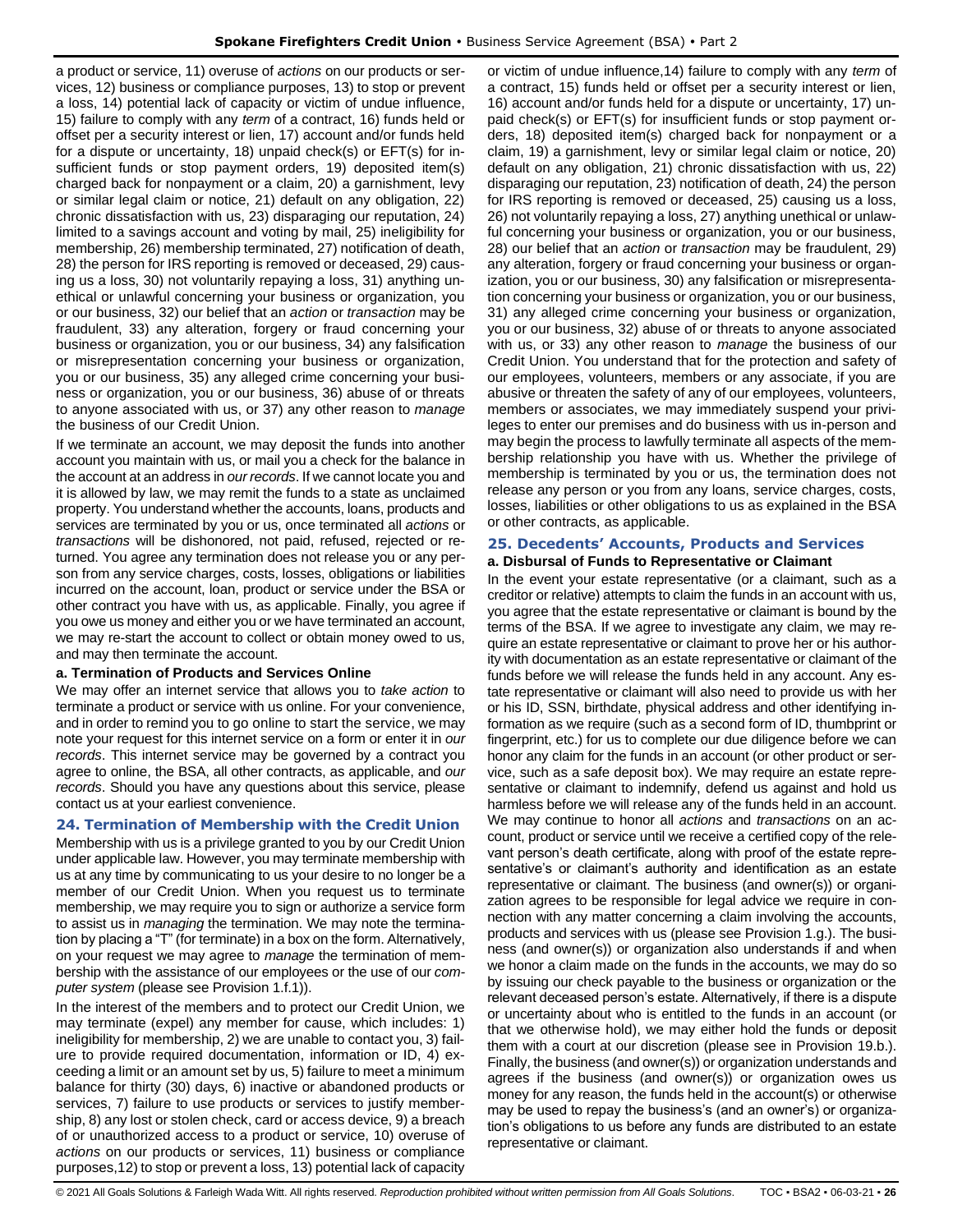#### **b. Disbursal of Funds to Beneficiaries and POD Payees**

If we allow one or more beneficiaries/POD payees to be designated on an account for a sole proprietorship, any distributions to a beneficiary or POD payee from the account will be governed by and made according to the Member Service Agreement. You understand you may contact us and request to review or access a paper or *electronically managed* copy of your information or *document* in *our records* and a current version of the Member Service Agreement Part 2 any time we are open for business. You may also access a current version of the Member Service Agreement Part 2 on our website.

#### **c. Non-Authoritative Requests for Product Information**

You agree it is your responsibility to communicate information about the accounts, loans, products and services you have with us to any person(s) you believe should have that information. You understand we will not be able to provide information or access to any product or service to a person until she or he has first established his or her legal authority to access the information, product or service with us.

## <span id="page-26-0"></span>**26. The BSA & State and Federal Law**

Membership, accounts, products and services you have with us are primarily governed by Parts 1 and 2 of the BSA, *our records* and/or any other contract with us, as applicable. They are also governed by the applicable law of the state in which the branch or service center where you started the account in-person is located. If you started the account by mail, phone or through our internet services (as we offer), the accounts, products and services are governed by the law of the State of Washington. Finally, federal law and regulations, Federal Reserve operating circulars, and clearing house rules also govern our accounts, products, and services to the extent applicable. If any *term* of the BSA conflicts with controlling law, that *term* will be nullified and stricken from the BSA to the extent that it is inconsistent with the law and the law will govern. If any *term* of the BSA is declared invalid, unenforceable, unconscionable or unlawful by a court, that *term* will not affect the validity of any other *terms* of the BSA, which will continue in full force and effect.

# **Our Electronic Funds Transfer Terms**

<span id="page-26-1"></span>"Our Electronic Funds Transfer Terms" explains your and our rights and responsibilities concerning electronic fund transfer (EFT) debits from and credits to the accounts you have with us. EFTs are electronically initiated transfers of money involving an account with us and multiple access options, including online account access, direct deposits, automated teller machines (ATMs), Visa Debit Card (Card), and audio response system services.

#### <span id="page-26-2"></span>**1. EFT Services**

#### **a. Automated Teller Machines**

You may use your Card and personal identification number (PIN) at Automated Teller Machines (ATMs) of our Credit Union, Plus, Co-op, Star, and Visa Debit Card, and such other machines or facilities as we may designate. At the present time, you may use your Card to:

- Withdraw cash from the checking or savings account with us.
- Make deposits to the checking or savings accounts with us.
- Transfer funds between the checking and savings accounts with us.
- Make inquiries on the checking and savings accounts with us, including current balance, recent deposits, and recent withdrawals.

#### **b. Direct Deposit**

On the instruction of (i) your employer, (ii) the Treasury Department, or (iii) other financial institutions, we will accept direct deposits by EFT of your paycheck or of federal recurring payments, such as Social Security.

#### **c. Preauthorized Debits**

You may make direct withdrawals by EFT from the checking or regular savings accounts you have with us to a particular person or company, at least periodically, which you have arranged with that person or company, provided you have enough funds in the account with us to cover the payment.

#### **d. CU\*Talk**

If we approve your application for telephone access to the accounts you have with us under CU\*Talk, you may use a telephone to access the account with us and conduct EFTs by calling 800-860- 5704. You must use your PIN along with your account number to access the accounts. At the present time you may use CU\*Talk to:

- Obtain balance information on the checking and savings accounts with us.
- Transfer funds between these same accounts.
- Obtain transaction information about the ten most recent deposits/withdrawals to/from the checking accounts.
- Make loan payments from the savings or checking account.

#### **e. It's Me 24/7**

If we approve your application for It's Me 24/7, you may use a personal computer to access the accounts. For this service, you will need a personal computer with internet access. The address for It's Me 24/7 is www.firecu.net. You may select a password. You must use your password along with your Login ID to access the accounts. You are responsible for the installation, maintenance, and operation of your computer and software. We will not be responsible for any errors or failures involving any telephone service, internet service provider, your software installation or your computer. At the present time, you may use the It's Me 24/7 service to:

- Transfer funds between the checking, savings, and loan accounts with us.
- Obtain account information related to the checking, savings, or loan account regarding current balance, history, interest, rates, payroll and automatic deductions.
- Make loan payments from any checking or savings account to a loan account with us.
- Make unlimited bill payments per month using the CU \*Easy Pay service.

Transactions involving the accounts you have with us are addressed by the BSA, whereas transactions involving a loan are addressed by the applicable loan agreement(s).

#### **f. Mobile Banking**

Mobile Banking is a personal financial information management service that allows you to access account information, make payments to merchants who have previously consented to accept payments through our It's Me 24/7 service and make such other transactions as described in the It's Me 24/7 Service Agreement using compatible and supported mobile phones and wireless devices ("Wireless Device"). You agree and understand that the Mobile Banking service may not be accessible or may have limited utility over some mobile telephone networks, such as while roaming. The services that you may access through Mobile Banking are the same account and service transactions available through It's Me 24/7. When you register for Mobile Banking, the designated accounts and bill payment payees linked to the account through It's Me 24/7 will be accessible through Mobile Banking.

For all mobile check deposits, you must endorse the original paper check with your signature and write: "FOR SFCU MOBILE DEPOSIT ONLY" in the endorsement area. If you fail to provide this endorsement, we may refuse the deposit and return it to you. You agree to indemnify the Credit Union from any liability or loss to the Credit Union arising from the payment of the original paper check without such required endorsement.

## **g. Bill Pay**

You may use the Bill Pay service (accessed through It's Me 24/7 or Mobile Banking) to make payments to third parties. Use of the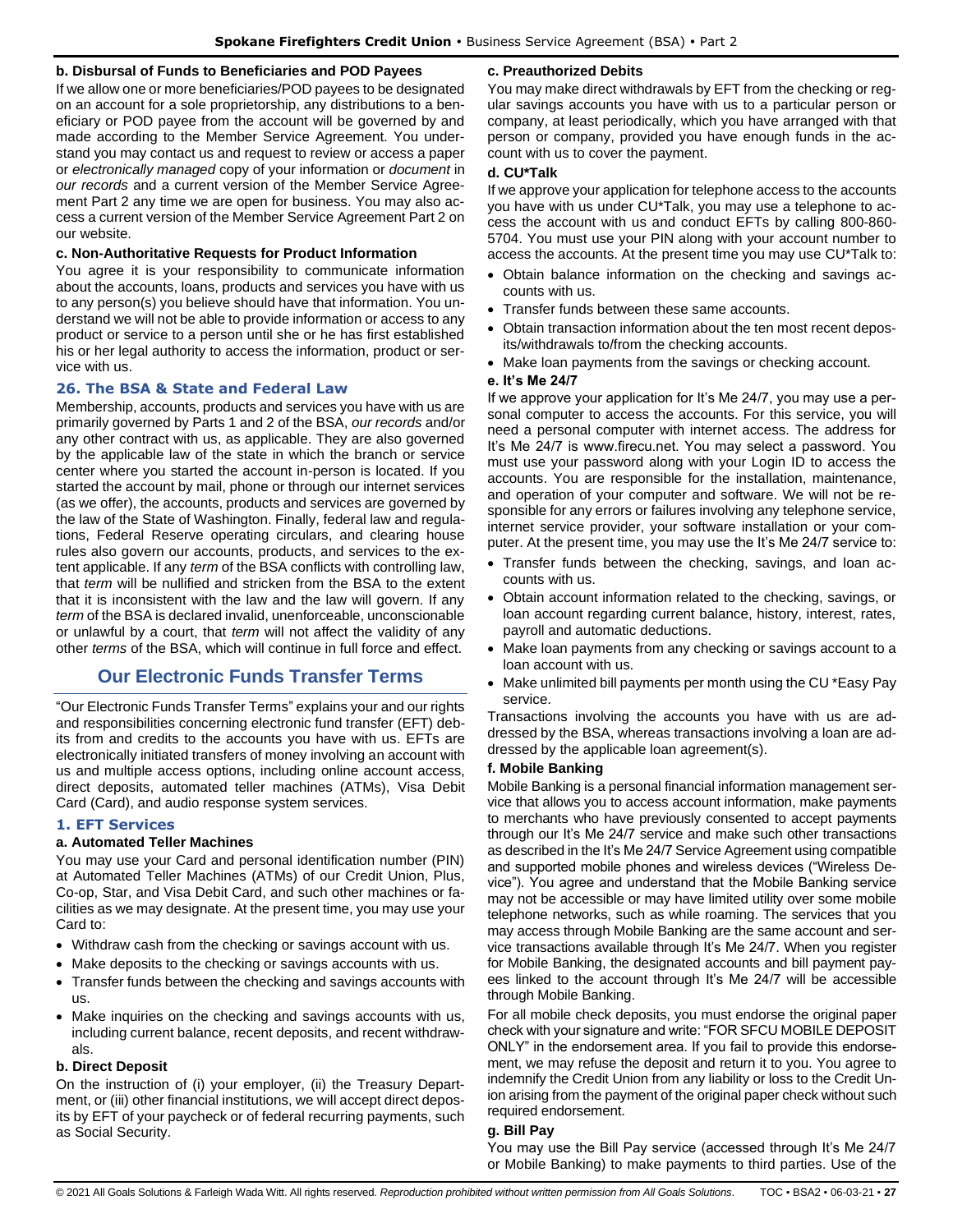Bill Pay service requires enrollment in It's Me 24/7 and agreement to the Bill Pay service terms and conditions. You may use the Bill Pay service to:

- Make loan payments from any checking or savings account to a loan account with us.
- Make payments from any checking or savings account to another financial institution.
- Pay bills from any checking or savings account with us.
- Transfer funds to other people using the account to account (A2A) or person to person (P2P) transfer feature.
- Remote deposit capture

Please note that if payment to a payee is made by check, the check may be processed and debited from the account you have with us before the scheduled payment date.

#### **h. Visa Debit Card**

You may use your Visa Debit Card to purchase goods and services any place Visa is honored by participating merchants and merchants accepting the Card and PIN at point of sale (POS) terminals. Funds to cover your Card purchases will be deducted from the checking account. If the balance in the account is not sufficient to pay the transaction amount, we may treat the transaction as an overdraft request pursuant to any overdraft protection plan, or we may terminate all services under the BSA.

Some merchants may permit you to initiate debit and bill payment transactions with your card using either the Visa network or another network shown on your card. We will honor your debit transactions processed by any of these networks.

Depending on our authorization protocols and network availability, transactions processed over other networks may or may not require you to use your PIN to validate a transaction. Generally, you enter your card number or swipe your card and provide or enter a PIN. You may instead be asked to sign a receipt or payment authorization. Provisions applicable only to Visa transactions (such as Visa's zero liability protections) will not apply to non-Visa debit transactions and the liability rules for other EFTs in the section titled "Member Liability" will apply.

## **i. Electronic Check Transaction**

You may authorize a merchant or other payee to make a one-time electronic payment from the checking account using information from your check to pay for purchases, pay bills or pay other obligations ("Electronic Check Transactions"). You agree that your authorization for an electronic check transaction occurs when you initiate such a transaction after receiving any required notice regarding the merchant's right to process the transaction or payment, including any written sign provided by the merchant at the time of your transaction. All terms governing electronic funds transfer services will apply to Electronic Check Transactions. You remain responsible for notifying us of any unauthorized electronic check transaction shown on your statement.

## <span id="page-27-0"></span>**2. Service Limitations**

## **a. Automated Teller Machines**

**1) Withdrawals.** Cash withdrawals from ATMs can be made as often as you like. You may withdraw up to \$505 (if there are sufficient funds in the account) per business day. For purposes of determining whether you have reached the daily limit, a day ends at 5:30 p.m. Pacific Time. Friday, Saturday, Sunday, and holidays are considered as one business day for the purposes of this limit.

## **b. Audio Response Service**

The accounts with us can be accessed under Audio Response Service via a touchtone telephone only. Not all push button phones are touchtone. Converters may be purchased for pulse and rotary dial phones. Audio Response Service will be available for your convenience seven (7) days a week. This service may be interrupted for a short time each day for data processing. If you call during this time, you will hear a message directing you to call back. There are no limits to the number of inquiries, transfers or withdrawal requests you may make in any one day. No transfer or withdrawal may exceed the funds available in an account with us. We reserve the right to refuse any transaction which would draw upon insufficient funds, exceed a credit limit, lower an account below a required balance or otherwise require us to increase our required reserve on the account.

#### **c. Online Account Access Service**

**1) Transfers.** You may make funds transfers to the accounts with us, or other accounts you authorize, as often as you like. You may transfer or withdraw up to the available balance in the account or available credit line at the time of the transfer, except as limited under other agreements. We reserve the right to refuse any transaction that would draw upon insufficient or unavailable funds, lower an account below a required balance or otherwise require us to increase our required reserve on the account.

**2) Account Information.** Account balance and transaction history information may be limited to recent account information. The availability of funds for transfer or withdrawal may be limited, due to the processing time for ATM transactions. See "Funds Availability of Deposits."

**3) Email and Stop Payment Requests.** We may not immediately receive email communications that you send and we will not act based on email requests until we actually receive your message and have a reasonable opportunity to act. Any stop payment request you transmit electronically is deemed to be a verbal request and will expire in fourteen (14) days unless confirmed in writing as addressed in the BSA. Contact us immediately regarding an unauthorized transaction or stop payment request.

#### **d. Bill Pay A2A and P2P Transactions**

For A2A and P2P transfers, limits will be set at the time you use the service and will be disclosed to you prior to your use of the service.

#### **e. Mobile Banking**

You are fully responsible for understanding how to use Mobile Banking before you actually do so, and you must use Mobile Banking in accordance with any use or operational instructions posted on our web site. You are also responsible for your use of your Wireless Device and the Mobile Banking Service software provided to you. If you authorize the use of biometric login (for example, fingerprint or retinal scan) for Mobile Banking, the service may be accessed using any biometric login recognized by your wireless device, even if it is not your own. If you have permitted another person to use their own biometrics to authorize activity on your wireless device, their biometrics will also gain access to Mobile Banking if you have authorized biometric login. We will not be liable to you for any losses caused by your failure to properly use Mobile Banking, the Software or your Wireless Device. You may experience technical or other difficulties related to Mobile Banking that may result in loss of data, personalization settings or other Mobile Banking interruptions. We assume no responsibility for the timeliness, deletion, misdelivery or failure to store any user data, communications or personalization settings in connection with your use of Mobile Banking. We assume no responsibility for the operation, security, or functionality of any Wireless Device or mobile network that you utilize to access Mobile Banking. Financial information shown on Mobile Banking reflects the most recent account information available through Mobile Banking, and may not be current. You agree that we are not liable for delays in updating account information accessed through Mobile Banking. We are not responsible for any actions you take based on information accessed through the Mobile Banking app that is not current. If you need the most current account information, you agree to contact us directly.

## **f. Visa Debit Card**

There is no limit on the number of Visa Debit Card Card purchase transactions you may make during a statement period. However, there are daily transaction frequency limits of ten (10) (each) per day for PIN and signature-based transactions. Visa purchases are limited to the balance available in an account. In addition, you may not make more than \$1,000 in PIN purchases in one day, and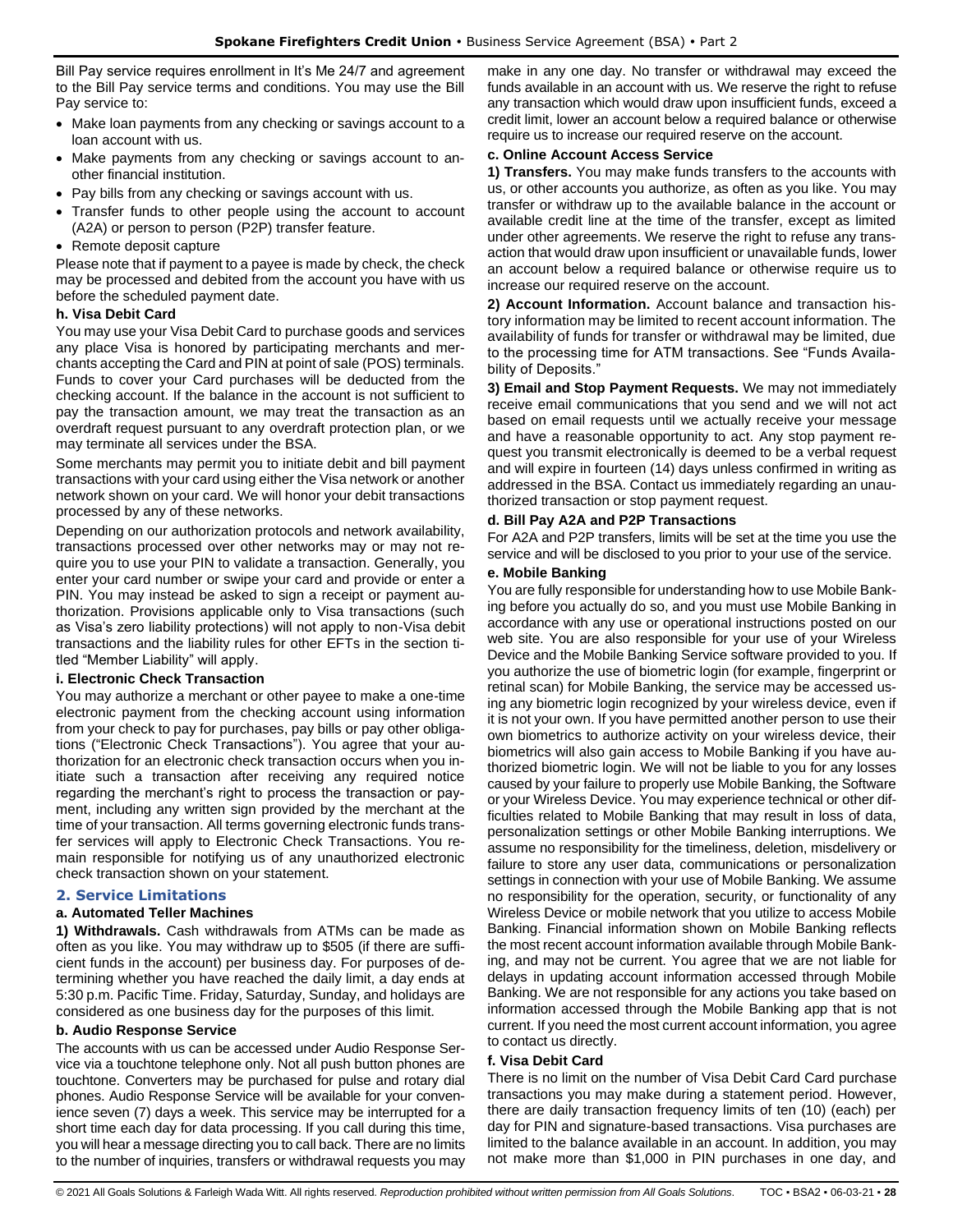\$2,000 in signature-based purchases. We reserve the right to refuse any transaction that would draw upon insufficient funds or require us to increase our required reserve on the account. We may set other limits on the amount of any transaction, and you will be notified of those limits. You are solely responsible for any disputes you may have with merchandise or services received using the Visa Debit Card. We are not responsible for any damages, liability or settlement resolution as a result of the misrepresentation of quality, price, or warranty of goods or services by a merchant.

The use of a Card and Account with us are subject to the following conditions:

**1) Ownership of Cards.** Any Card or other device that we supply to you is our property and must be immediately returned to us, or to any person whom we authorize to act as our agent, or to any person who is authorized to honor the Card, according to instructions. The Card may be repossessed at any time at our sole discretion without demand or notice. You cannot transfer the Card or Account to another person.

**2) Honoring the Card.** Neither we nor merchants authorized to honor the Card will be responsible for the failure or refusal to honor the Card or any other device we supply to you. If a merchant agrees to give you a refund or adjustment, you agree to accept a credit to the account with us in lieu of a cash refund. You may not use the Card for any illegal or unlawful transaction. We may refuse to authorize any transaction that we believe may be illegal or unlawful.

**3) Visa Account Updater Service.** The account you have with us is automatically enrolled in the Visa Account Updater Service (VAU). The service is provided as a benefit in order to facilitate uninterrupted processing of recurring charges you have authorized. Under the VAU service, if you have authorized a participating merchant to bill your Card for recurring payments, your new Card number and expiration date will automatically be sent to that merchant if we change your Card number (i.e. when replacing a lost or stolen Card). Card numbers are only supplied to merchants who participate in the VAU service. Because not all merchants participate in the VAU service, you should still notify each merchant when your Card number changes in order to permit recurring payments to continue to be charged to the account. You may opt out of the VAU service at any time by calling us at 800-369-3708.

**4) Currency Conversion; International Transaction Fee.** Purchases and withdrawals made in foreign countries will be billed to you in U.S. dollars. The currency conversion rate for international transactions, as established by Visa International, Inc., is a rate selected by Visa from the range of rates available in wholesale currency markets for the applicable central processing date, which may vary from the rate Visa itself receives, or the governmentmandated rate in effect for the applicable central processing date. In addition, you will be charged an International Transaction Fee as set forth in "Our Rates & Service Charges" for any card transaction at a location in a foreign country or with a merchant located in a foreign country even if you initiate the transaction from within the United States.

## <span id="page-28-0"></span>**3. Security of Personal Identification Number**

The Personal Identification Number (PIN) is established for your security purposes. The PIN is confidential and should not be disclosed to third parties or recorded. You are responsible for safekeeping your PIN. You agree not to disclose or otherwise make your PIN available to anyone not authorized to sign on the accounts with us. If you authorize anyone to have or use your PIN, that authority will continue until you specifically revoke such authority by notifying us. You understand that person may use the online account access, online services or debit card to review all of your account information and make account transactions. Therefore, we are entitled to act on transaction instructions received using your PIN and you agree that the use of your PIN will have the same effect as your signature in authorizing transactions.

If you authorize anyone to use your PIN in any manner, that authority will be considered unlimited in amount and manner until you specifically revoke such authority by notifying us and changing your PIN immediately. You are responsible for any transactions made by such persons until you notify us that transactions and access by that person are no longer authorized and your PIN is changed. If you fail to maintain or change the security of these PINs and we suffer a loss, we may terminate your electronic fund transfer and account services immediately.

## <span id="page-28-1"></span>**4. Member Liability**

You are responsible for all transfers you authorize using your EFT services under this Agreement. If you permit other persons to use an EFT service, Card or PIN, you are responsible for any transactions they authorize or conduct on any of the accounts you have with us. However, tell us at once if you believe anyone has used the account, Card or PIN and accessed the accounts with us without your authority, or if you believe that an electronic fund transfer has been made without your permission using information from your check. Telephoning is the best way of keeping your possible losses down. For Visa Debit Card purchase transactions, if you notify us of your lost or stolen card you will not be liable for any losses provided that you were not negligent or fraudulent in handling your Card and you provide us with a written statement regarding your unauthorized Card claim.

## <span id="page-28-2"></span>**5. Charges for EFT Services**

There are certain charges for the EFT services as set forth on "Our Rates and Service Charges." We reserve the right to impose service charges at a future date after we give you notice of such changes as required by law. If you request a transfer or check withdrawal from your personal line of credit account, such transactions may be subject to service charges under the terms and conditions of your loan agreement. If you use an ATM that is not operated by us, you may be charged an ATM surcharge by the ATM operator or an ATM network utilized for such a transaction. The ATM surcharge will be debited from the account with us if you elect to complete the transaction.

## <span id="page-28-3"></span>**6. Our Liability for Failure to Make Transactions**

If we do not complete a transfer to or from an account with us on time or in the correct amount according to our agreement with you, we will be liable for your actual transaction loss or damage. Our sole responsibility for an error in a transfer will be to correct the error. You agree that neither we nor the service providers are responsible for any loss, property damage, or bodily injury, whether caused by the equipment, software, Credit Union, or by internet browser providers such as Microsoft (Microsoft Internet Explorer), Apple (Safari), Mozilla (Firefox), Google (Chrome) or by Internet access providers or by online service providers or by an agent or subcontractor for any of the foregoing. Nor shall we or the service providers be responsible for any direct, indirect, special, or consequential economic or other damages arising in any way out of the installation, download, use, or maintenance of the equipment, software, online access services, or Internet browser or access software. In this regard, although we have taken measures to provide security for communications from you to us via the online access service and may have referred to such communication as "secured," we cannot and do not provide any warranty or guarantee of such security. In states that do not allow the exclusion or limitation of such damages, our liability is limited to the extent permitted by applicable law. Our Credit Union will not be liable for the following:

- If, through no fault of ours, you do not have adequate funds in an account to complete a transaction, the account is terminated, or the transaction amount would exceed your credit limit on your line of credit.
- If you used the wrong identification code or you have not properly followed any applicable computer, Internet, or Credit Union instructions for making transfers.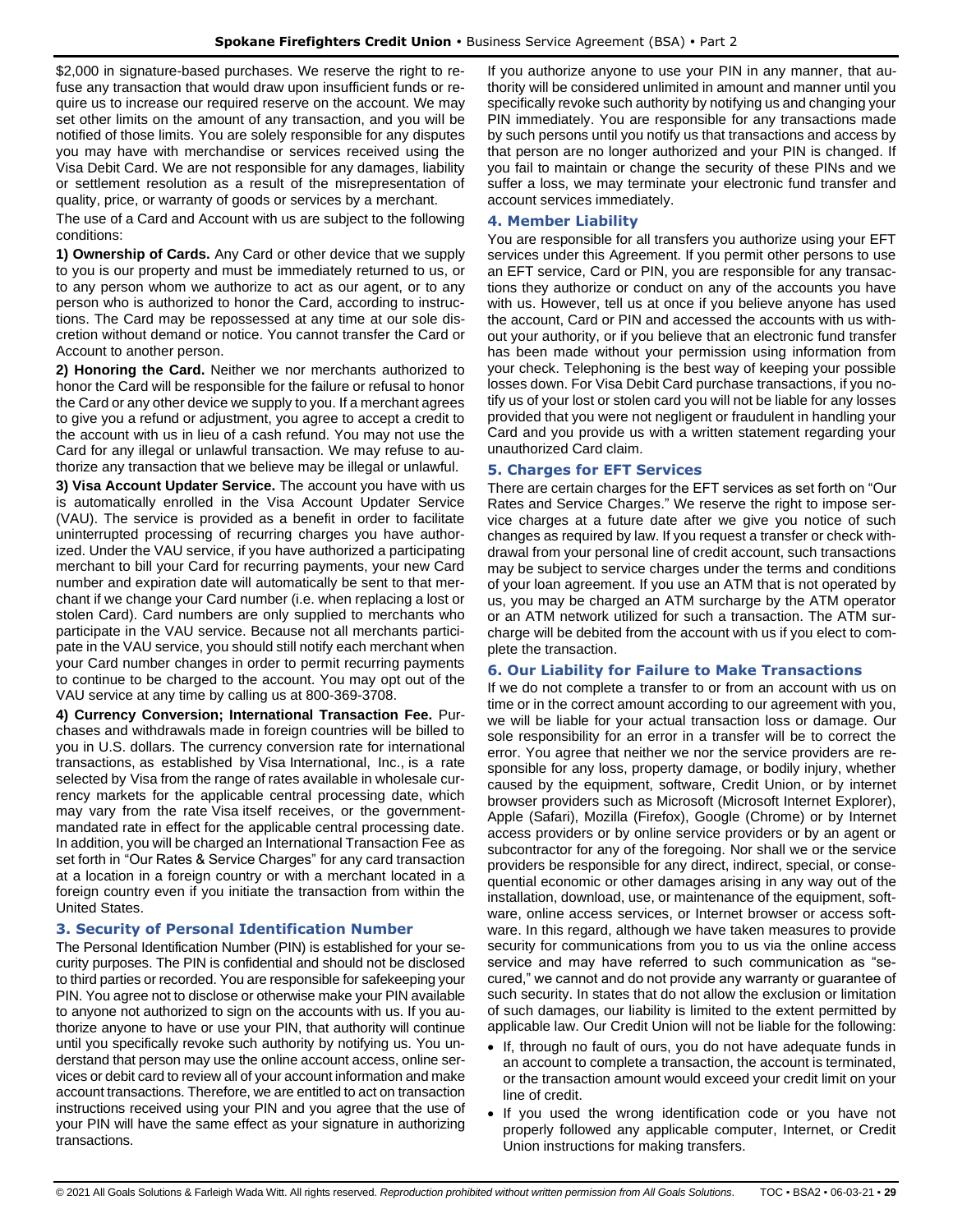• If your computer fails or malfunctions or if our Credit Union's online access system was not properly working and such problem should have been apparent when you attempted such transaction.

# **Funds Availability of Deposits**

- If the ATM where you are making the transfer does not operate properly, does not have enough cash or you use your Card improperly.
- If circumstances beyond our control (such as fire, flood, telecommunication outages, postal strikes, equipment, or power failure) prevent making the transaction.
- If the account with us is frozen because of a delinquent loan or is subject to legal process or other claim.
- If the error was caused by a system beyond our Credit Union's control such as your Internet Service Provider, any computer virus, or problems related to software not provided by our Credit Union.
- If you have not given our Credit Union complete, correct, and current instructions so our Credit Union can make a transfer.
- If the error was caused by any applicable ATM or payment system network. The ATM machine may retain your Card in certain instances, in which event you may contact our Credit Union about its replacement.

We may establish other exceptions in addition to those listed above.

#### <span id="page-29-0"></span>**7. Termination of EFT Services**

You agree that we may terminate this Agreement and your use of any EFT services, if you, or any authorized user of the account or PIN breach this agreement with us, or if we have reason to believe that there has been an unauthorized use of your Card, account or identification code.

You or any other party to the account can terminate this Agreement by notifying us in writing. Termination of service will be effective the first business day following receipt of your written notice. However, termination of this Agreement will not affect the rights and responsibilities of the parties under this agreement for transactions initiated before termination.

#### <span id="page-29-1"></span>**8. Notices**

We reserve the right to change the terms and conditions upon which this service is offered.

## <span id="page-29-2"></span>**9. ATM Safety Notice**

The following information is a list of safety precautions regarding the use of Automated Teller Machine (ATM) and Night Deposit Facilities.

- Be aware of your surroundings, particularly at night.
- Consider having someone accompany you when the ATM or night deposit facility is used after dark.
- If another person is uncomfortably close to you at the time of your transaction, ask the person to step back before you complete your transaction.
- Refrain from displaying your cash at the ATM or night deposit facility. As soon as your transaction is completed, place your money in your purse or wallet. Count the cash later in the safety of your car or home.
- If you notice anything suspicious at the ATM or night deposit facility, consider using another ATM or night deposit facility or coming back later. If you are in the middle of a transaction and you notice something suspicious, cancel the transaction, take your card or deposit envelope, and leave.
- If you are followed after making a transaction, go to the nearest public area where people are located.
- Do not write your personal identification number or code on your card.
- Report all crimes to law enforcement officials immediately.

<span id="page-29-3"></span>"Funds Availability of Deposits" explains our policy for the availability of deposits to the checking accounts you have with us. Deposits to other accounts with us may be subject to longer holds on funds at our sole discretion. Deposits made through Mobile Banking will be subject to holds in our discretion and are not subject to this policy.

## <span id="page-29-4"></span>**1. General Policy**

Our policy is to make funds from your deposits available to you on the same day that we receive your deposit. Funds from cash or electronic deposits may be available immediately. Funds from deposits made at automated teller machines (ATMs) will not be available until the fifth (5th) business day after the day of your deposit. Once they are available, you can withdraw the funds in cash and we will use the funds to pay your checks and electronic fund transfers (EFTs) on the account you have with us. For determining the availability of the funds from your deposits, every day is a business day, except Saturdays, Sundays, and federal holidays. If you make a deposit before 5:30 p.m. Pacific Standard Time on a business day we are open, we consider that to be the day of your deposit. However, if you make a deposit after we close or on a day we are not open, we will consider that deposit made on the next business day we are open.

## <span id="page-29-5"></span>**2. Reservation of Right to Hold**

In some cases, we will not make all of the funds that you deposit by check available to you on the business day after we receive your deposit. Depending on the type of check you deposit, funds may not be available until the second (2nd) business day after the day of your deposit. However, the first \$225 of your deposit will be available on the first (1st) business day. If we are not going to make all of the funds from your deposit available on the first (1st) business day, we will notify you at the time you make your deposit. We will also tell you when the funds will be available. If your deposit is not made directly to one of our employees, or if we decide to take this action after you have left the premises, we will mail you the notice by the day after we receive your deposit. If you need the funds from a deposit right away, you should ask us when the funds will be available.

## <span id="page-29-6"></span>**3. Holds on Other Funds**

If we cash a check for you that is drawn on another financial institution, or if we provide cash back on a check you deposit, we may withhold the availability of a corresponding amount of funds that are already in the account you have with us. (We do this because the check can be returned by the institution on which it is drawn.) The funds withheld in an account will be available at the time funds from the check cashed would have been available. If we take a check for deposit that is drawn on another financial institution, we may make funds from the deposit available for withdrawal immediately but delay your availability to withdraw a corresponding amount of funds that you have on deposit in another account with us. The funds in the other account would then not be available for withdrawal until the time periods described in this disclosure for the type of check you deposited.

## <span id="page-29-7"></span>**4. Longer Delays May Apply**

We may delay your ability to withdraw funds from a check deposited into an account with us for an additional number of days under certain circumstances. Federal law provides exceptions to the federal funds availability schedules when:

- We believe a check you deposit will not be paid.
- You deposit checks totaling more than \$5,525 on any one day.
- You deposit a check that has been returned unpaid.
- You have overdrawn an account with us repeatedly in the last six (6) months.
- There is an emergency, such as failure of communications or computer equipment.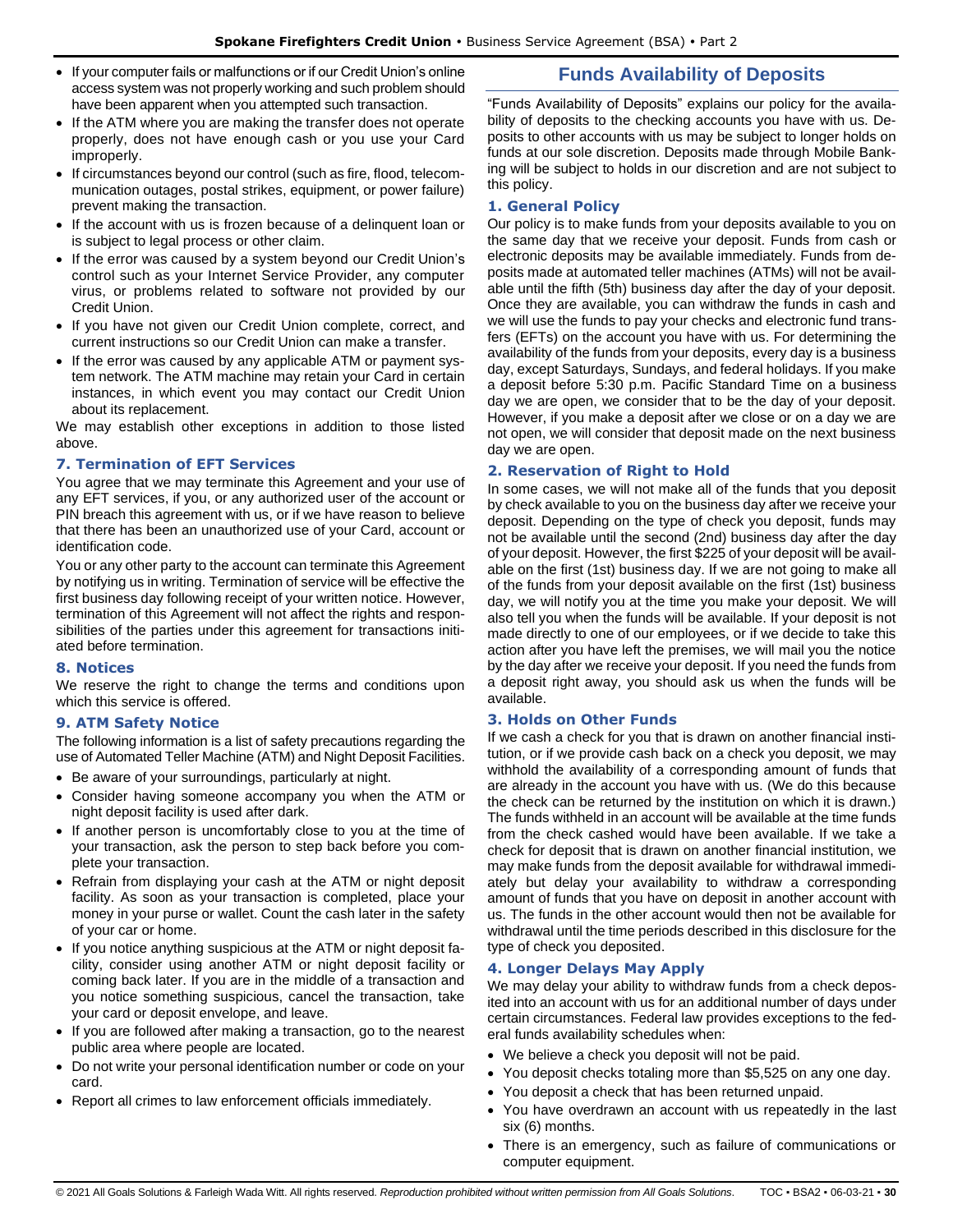We will notify you if we delay your ability to withdraw funds for any of these reasons, and we will tell you when the funds will be available. They will generally be available no later than the seventh (7th) business day after the day of your deposit.

## <span id="page-30-0"></span>**5. Special Rules for New Accounts**

The following rules may apply during the first thirty (30) days after you start a new account with us:

- **a.** Funds from electronic direct deposits will be available on the day we receive the deposit.
- **b.** Funds from deposits of wire transfers, and the first \$5,525 of a day's total deposits of cashier's, certified, teller's, traveler's, and federal, state, and local government checks will be available on the first (1st) business day after the day of the deposit if the deposit meets certain criteria (for example, the check must be payable to you). The excess over \$5,525 may not be available until the ninth (9th) business day after the day of your deposit.
- <span id="page-30-1"></span>**c.** Funds from all other check deposits may not be available until the eleventh (11th) business day after the day of your deposit.

## **6. Foreign Checks**

Checks drawn on financial institutions located outside the United States are not subject to these policies. Such checks must be specifically identified and processed. Generally, availability of funds from foreign check deposits will be delayed until we have collected the funds from the institutions on which they are drawn.

## <span id="page-30-2"></span>**Important Information for Starting a New Account**

To help the government fight the funding of terrorism and money laundering activities, the U.S.A. Patriot Act requires all financial institutions to obtain, verify, and record information that identifies each person who starts an account. What this means for you: when you start an account, we will ask for your name, physical address, date of birth, taxpayer identification number, and other information that will allow us to identify you. We may also ask to see your driver's license or other identifying documents. We will let you know what additional information is required.